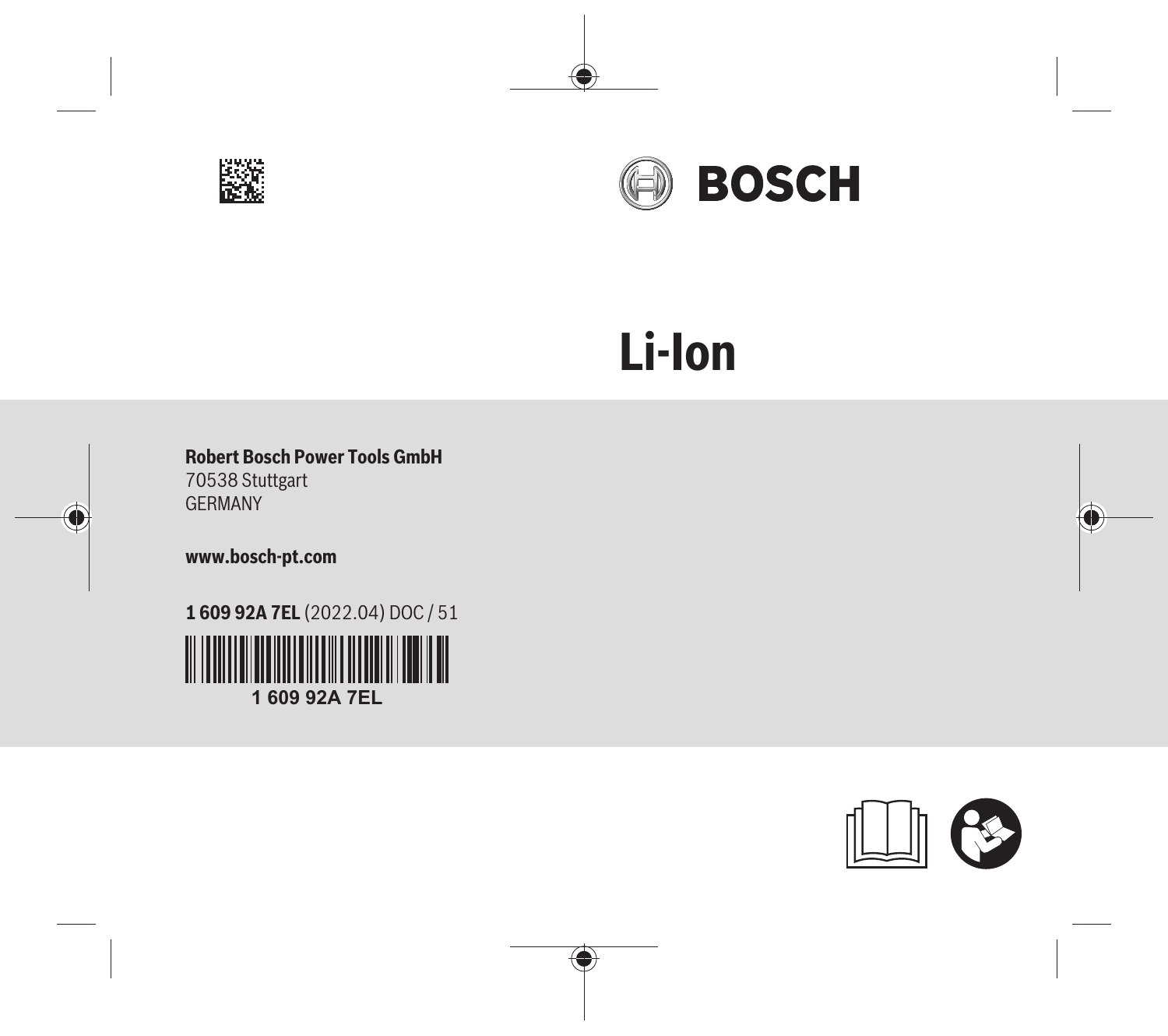## **2** |

| 繁體中文 頁 12                   |  |
|-----------------------------|--|
| 한국어 페이지 16                  |  |
| ไทย………………………………… หน้า 21    |  |
| Bahasa Indonesia Halaman 27 |  |
| Tiếng Việt  Trang 32        |  |
| 日本語  ページ 37                 |  |



1 609 92A 7EL | (14.04.2022) Bosch Power Tools

Ô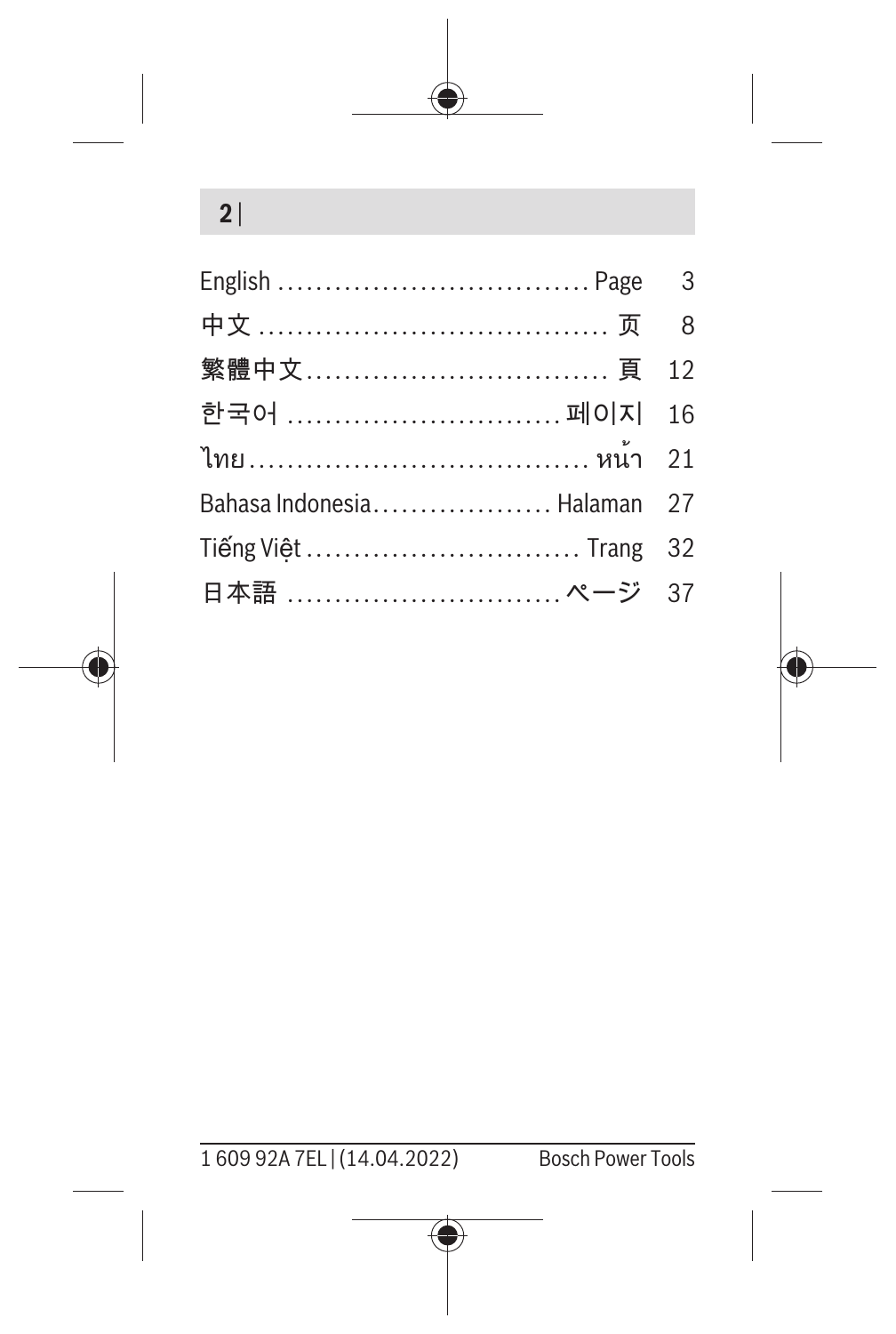# <span id="page-2-0"></span>**English**

## **Safety instructions**



**Read all the safety information and general instructions.** Failure to observe the safety information and general instructions may result in electric

shock, fire and/or serious injury.

**Keep all the safety information and general instructions for future reference.**

- ▶ These safety warnings apply only for Bosch **lithium-ion batteries!**
- ▶ Only use the battery with products from the **manufacturer.** This is the only way in which you can protect the battery against dangerous overload.
- ▶ Recharge only with the charger specified by **the manufacturer.** A charger that is suitable for one type of battery pack may create a risk of fire when used with another battery pack.

| <b>Battery type</b> | <b>Compatible charger</b> |
|---------------------|---------------------------|
| GBA 12V<br>PBA 12V  | GAL 12, GAX 18            |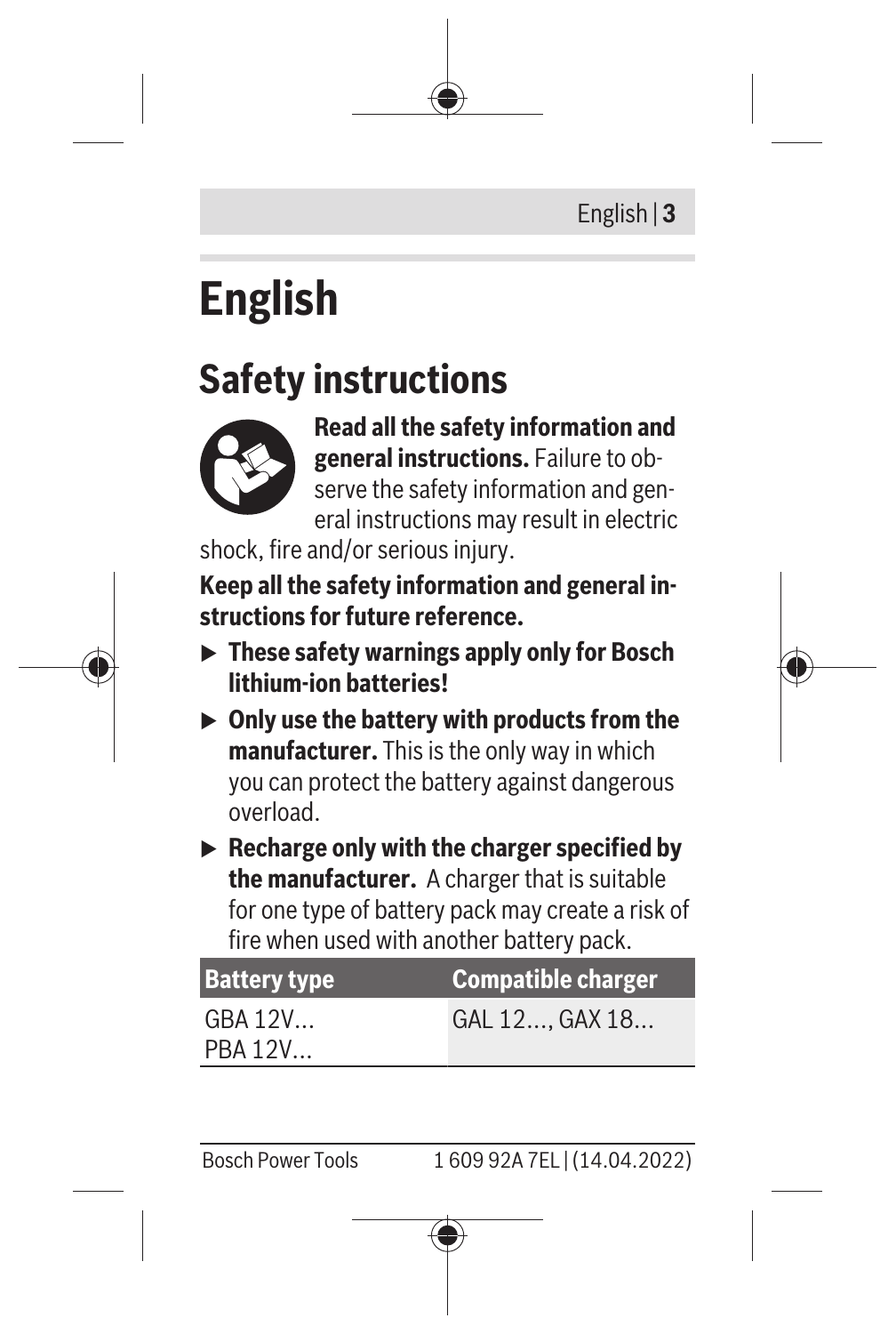### **4** | English

| <b>Battery type</b>   | <b>Compatible charger</b> |
|-----------------------|---------------------------|
| GBA 18V<br>ProCORE18V | GAL 18, GAL 36,<br>GAX 18 |
| PBA 18V               | AL 18                     |
| GBA 36V               | GAL 36, AL 36V            |

- **FREE** The battery is supplied partially charged. To ensure full battery capacity, fully charge the battery in the charger before using your power tool for the first time.
- ▶ Keep battery packs out of the reach of chil**dren.**
- ▶ **Do not open the battery.** There is a risk of short-circuiting.
- ▶ In case of damage and improper use of the **battery, vapours may be emitted. The battery can set alight or explode.** Ensure the area is well ventilated and seek medical attention should you experience any adverse effects. The vapours may irritate the respiratory system.
- **If used incorrectly or if the battery is damaged, flammable liquid may be ejected from the battery. Contact with this liquid should be avoided. If contact accidentally occurs, rinse off with water. If the liquid comes into contact with your eyes, seek additional med-**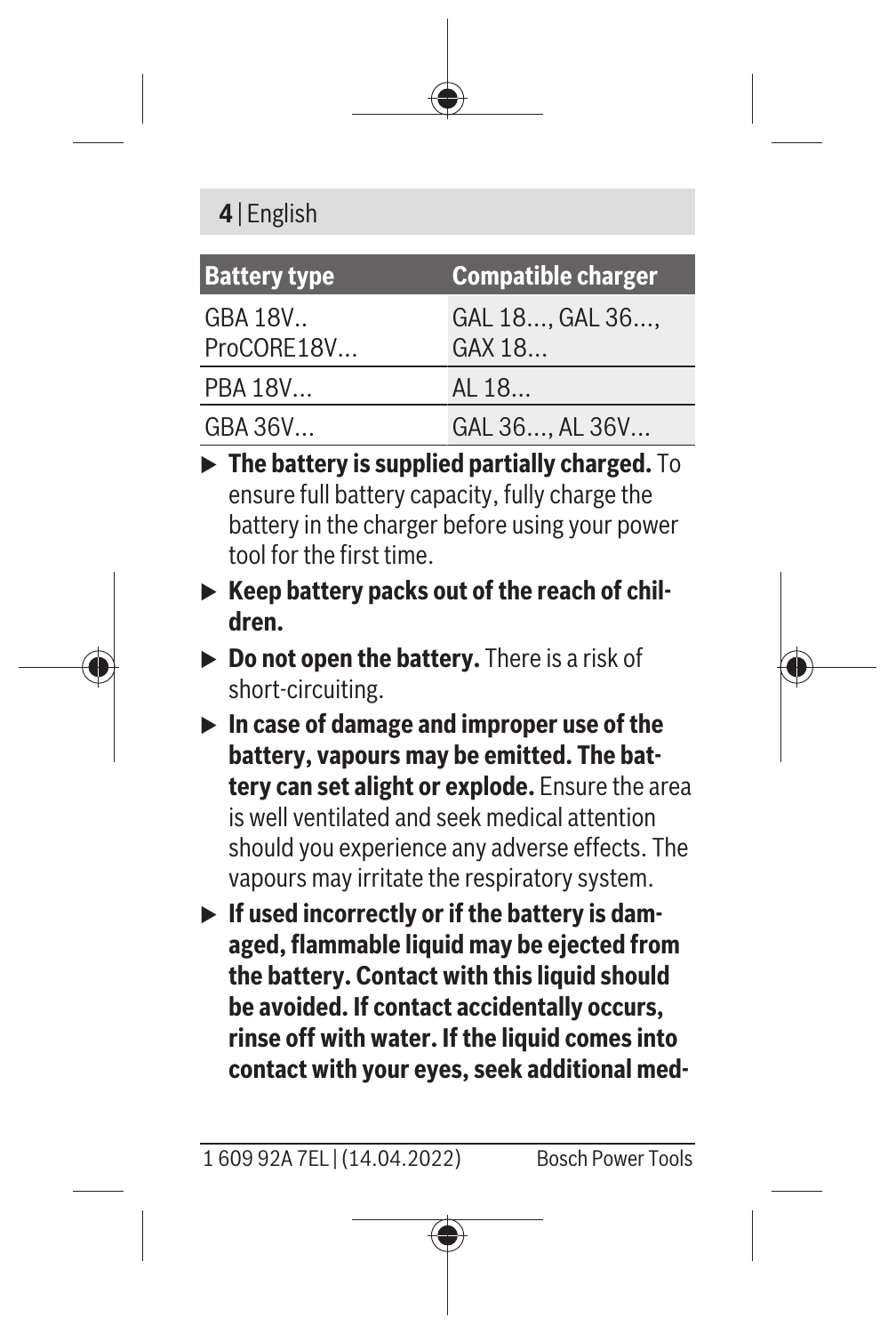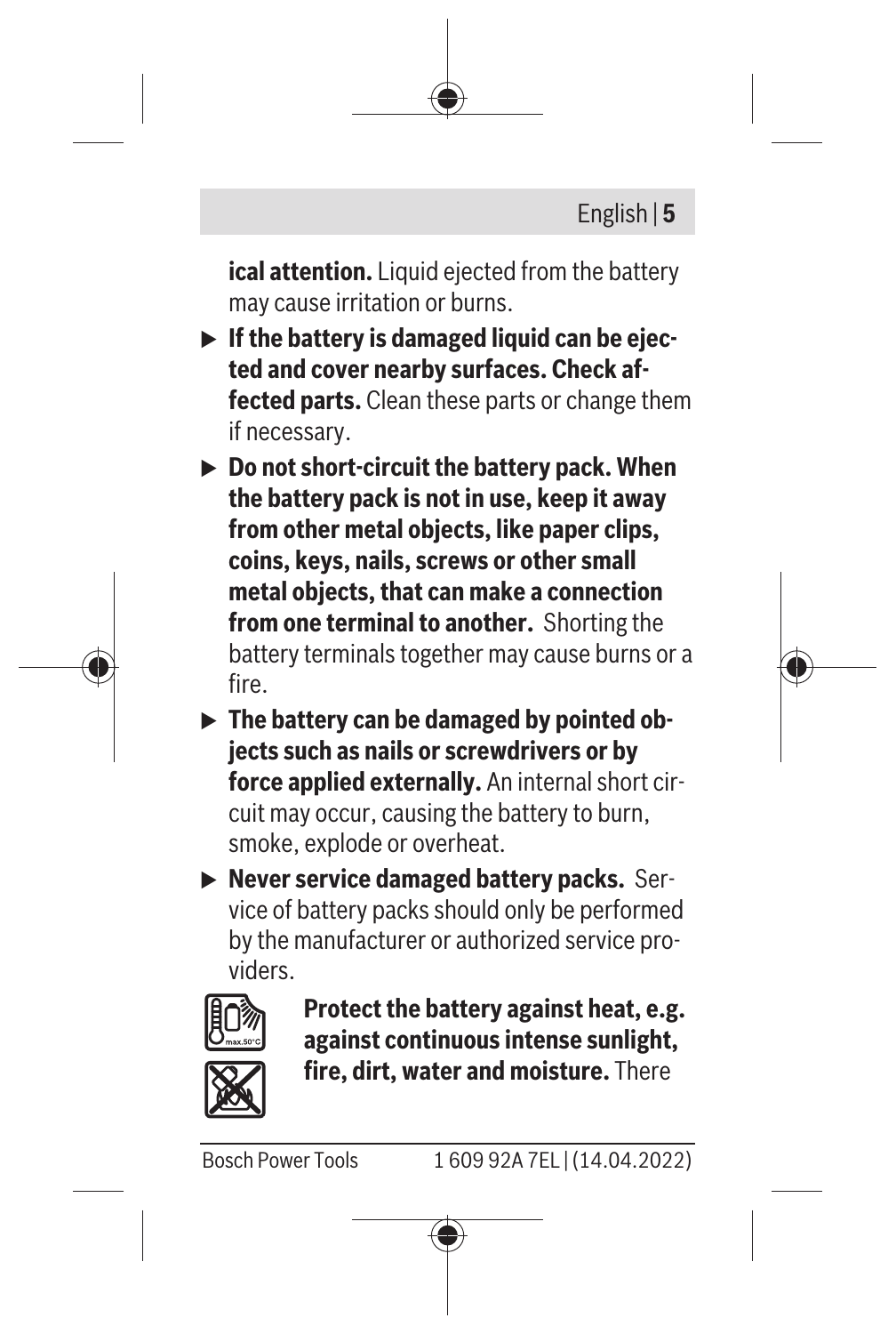#### **6** | English

is a risk of explosion and short-circuiting.

▶ Only operate and store the battery at an am**bient temperature between -20 °C and +50 °C.** Do not leave the battery in your car in the summer, for example. At temperatures of < 0 °C some devices may experience a loss of power.

▶ Only charge the battery at an ambient tem**perature which is between 0 °C and +35 °C. Only charge the rechargeable battery with a USB cable at an ambient temperature which is between +10 °C and +35 °C.** Charging outside of this temperature range can increase the risk of damage to the battery and pose a fire hazard.

# **Maintenance and Service**

## **Maintenance and Cleaning**

Occasionally clean the ventilation slots and the terminals on the battery using a soft brush that is clean and dry.

 $\triangleright$  Do not use any chemical substances to clean the rechargeable battery.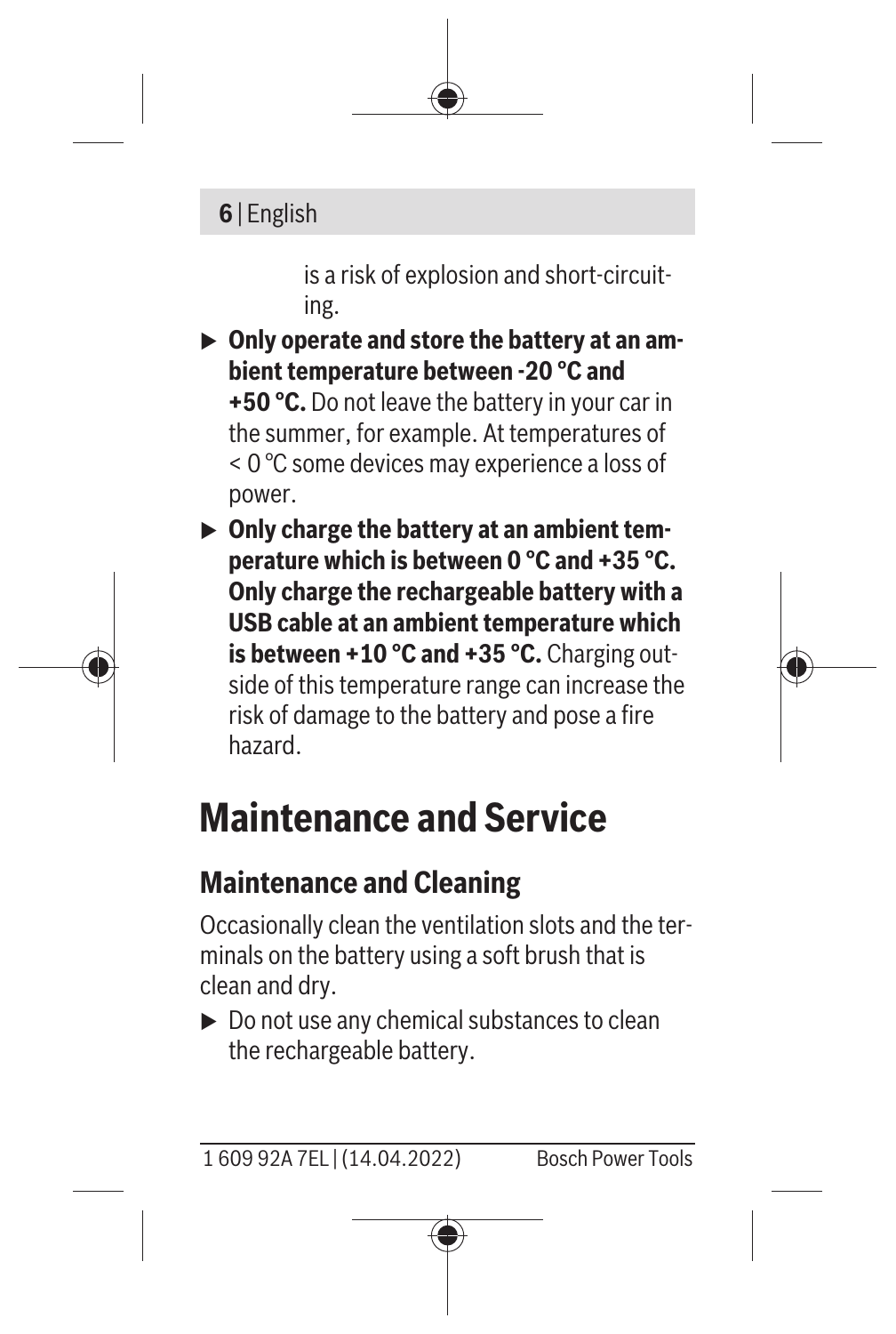

## **Transport**

Lithium-ion batteries are subject to the Dangerous Goods Legislation requirements. The batteries are suitable for road-transport by the user without further restrictions.

When shipping by third parties (e.g.: by air transport or forwarding agency), special requirements on packaging and labelling must be observed. For preparation of the item being shipped, consulting an expert for hazardous material is required.

Dispatch battery packs only when the housing is undamaged. Tape or mask off open contacts and pack up the battery in such a manner that it cannot move around in the packaging. Please also observe the possibility of more detailed national regulations.

## **Disposal**



Do not dispose of batteries with household waste!

Batteries and packaging should be sorted for environmentally friendly recycling.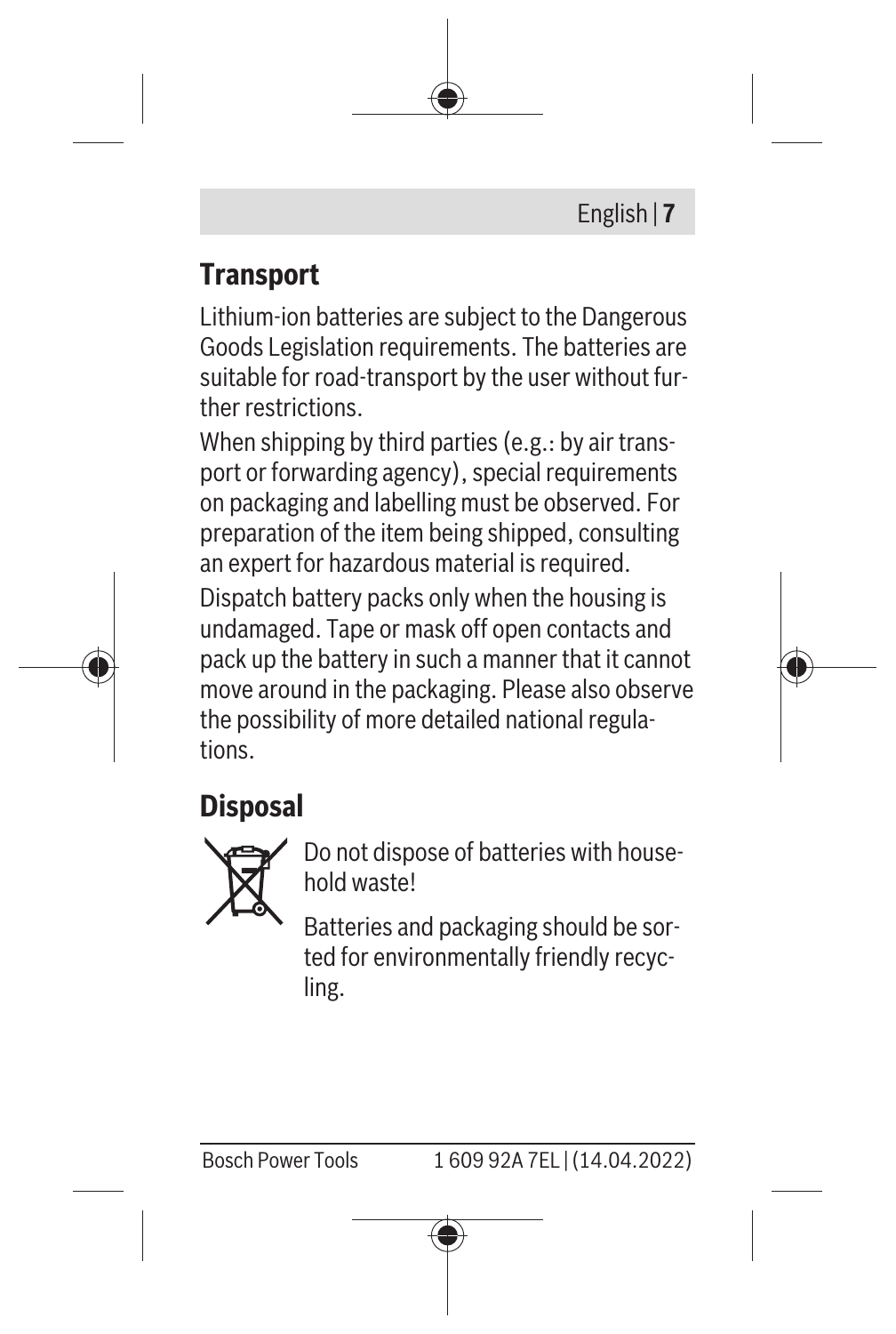

# <span id="page-7-0"></span>**中文**

## **安全规章**



**请阅读所有安全规章和指示。** 不 遵照以下警告和说明可能导致电 击、着火和/或严重伤害。

**应妥善保存所有安全规章和指**

- **示,以备后用。**
- ▶ 本安全规章仅适用于Bosch锂离子充电电 **池!**
- ▶ 只能将此充电电池用在制造商的产品中。 这样才能确保充电电池不会过载。
- ▶ 只用制造商规定的充电器充电。将适用于 某种电池盒的充电器用到其他电池盒时会 发生着火危险。

| 充电电池类型                | <u>兼容的充电器</u>            |
|-----------------------|--------------------------|
| GBA 12V<br>PBA 12V    | GAL 12, GAX<br>18        |
| GBA 18V<br>ProCORE18V | GAL 18, GAL<br>36 GAX 18 |
| PBA 18V               | AL 18                    |
| GRA 36V.              | GAL 36, AL<br>36V        |

1 609 92A 7EL | (14.04.2022) Bosch Power Tools

O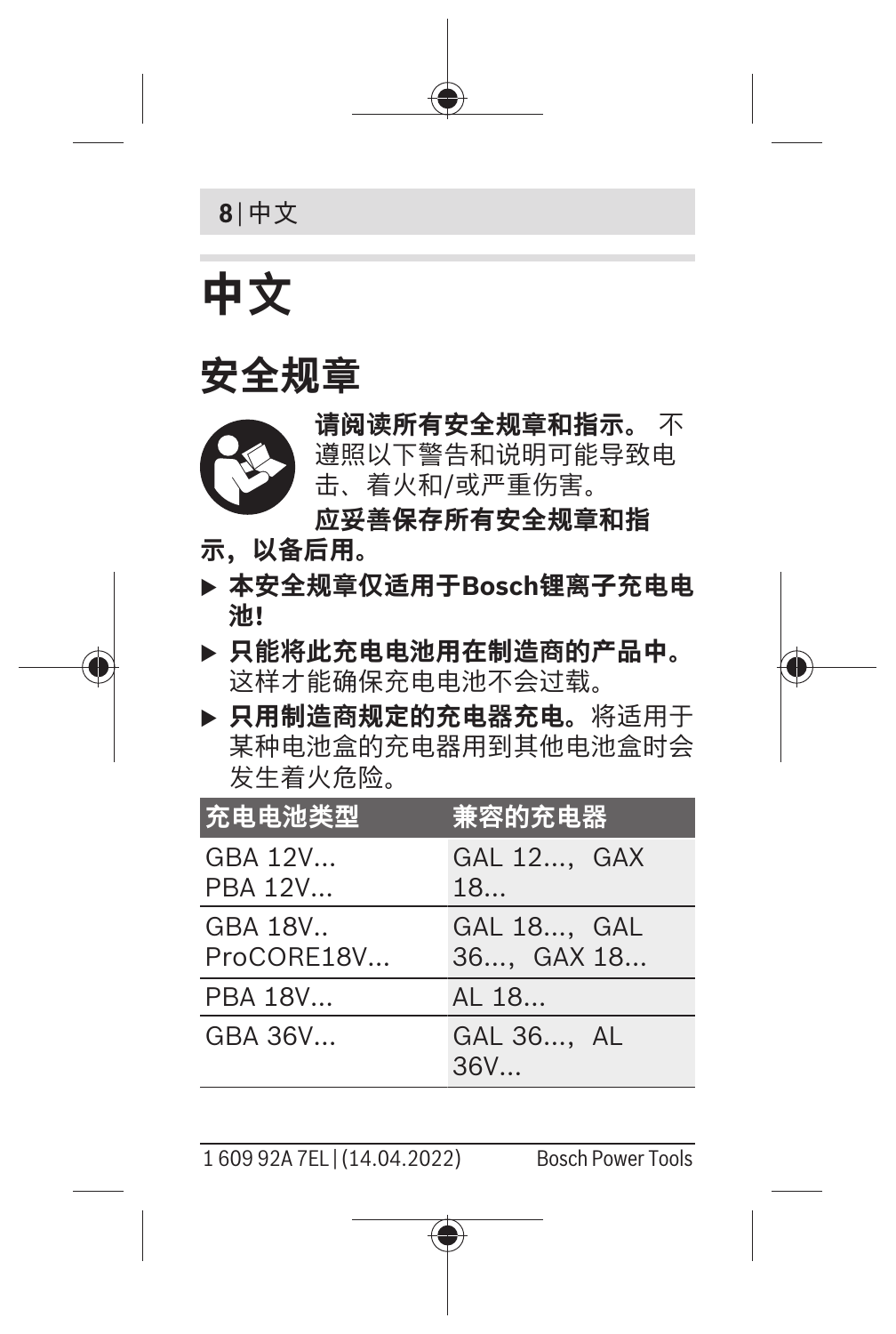中文 | **9**

- **▶ 充电电池在交货时只完成部分充电。**首度 使用电动工具之前,必须先充足充电电池 的电以确保充电电池的功率。
- **▶ 将充电电池贮存在儿童所及范围之外。**
- ▶ 切勿打开充电电池。可能造成短路。
- ▶ 如果充电电池损坏或者未按照规定使用。 **充电电池中会散发出有毒蒸汽。充电电池 可能会燃烧或爆炸。**工作场所必须保持空 气流通,如果身体有任何不适必须马上就 医。蒸汽会刺激呼吸道。
- **▶ 如果充电电池使用不当或者损坏,可能会 有易燃的电解液从充电电池中流出。 避 免与之接触。 如果意外碰到,用水冲 洗。 如果电解液碰到眼睛,还要寻求医 疗帮助。** 流出的充电电池液体可导致皮 肤刺激或烧伤。
- ▶ 损坏的充电电池会流出电解液并污染相邻 **物品。 检查涉及的零件。** 清洁这些零 件,必要时更换。
- ▶ 切勿使充电电池短路。不用的充电电**池**必 **须远离回形针、硬币、钥匙、钉子、螺钉 或其他小型金属物体,这些物体可能连接 电池上的触点而引起断路。** 电池触点短 路会引起燃烧或火灾。
- ▶ 钉子、螺丝刀等尖锐物品或外力作用可能 **会损坏充电电池。** 有可能出现内部短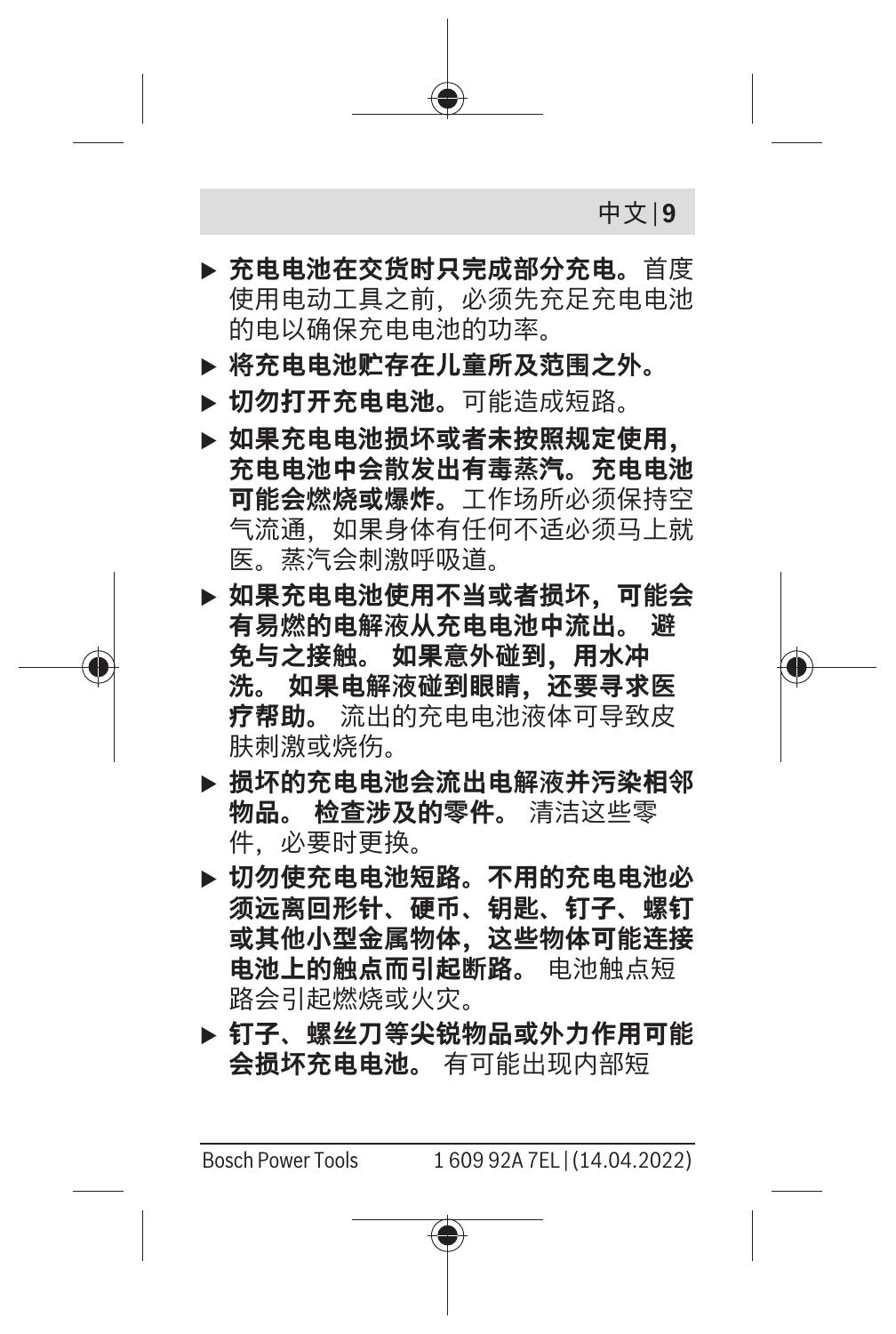

路、蓄电池燃烧、发出烟雾、爆炸或过 热。

▶ 决不能维修损坏的电池包。电池包仅能由 生产者或其授权的维修服务商进行维修。



**▶ 仅在-20摄氏度至+50摄氏度的环境温度 下使用和存放充电电池。**夏天不得将充电 电池搁置在汽车中。温度低于0摄氏度时 可能会达到设备特有的功率极限。

D <mark>仅在0摄氏度至+35摄氏度的环境温度下</mark><br> 给充电电池充电。 仅在+10摄氏度至+3 **给充电电池充电。 仅在+10摄氏度至+35 摄氏度的环境温度下通过USB连接给充 电电池充电。** 在温度范围以外充电可能 会导致充电电池损坏或提高火灾风险。

## **维修和服务**

#### **维护和清洁**

不定时地使用柔软、清洁而且干燥的毛刷清 洁充电电池的通气孔和接口。

▶ 切勿使用化学物质清洁充电电池。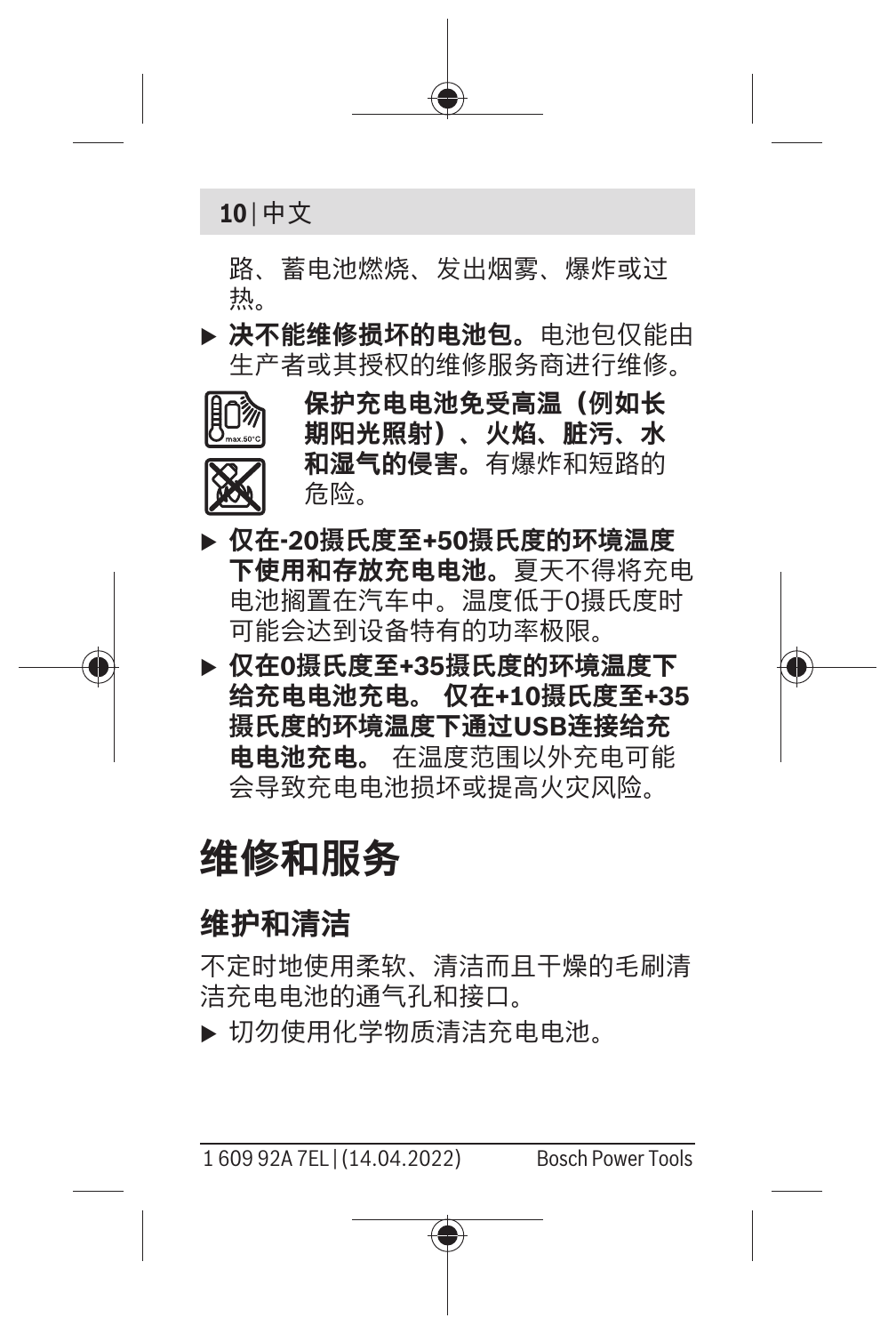中文 | **11**

#### **搬运**

锂离子充电电池满足危险物品法的要求。充 电电池可以由用户在道路上运输,没有其他 要求。

但是如果交由第三方运送(例如:空运或委 托运输公司),则要注意关于包装和标示的 特殊要求。此时必须向危险物品专家请教有 关寄送危险物品的相关事宜。

确定充电电池的外壳未受损后,才可以寄送 充电电池。粘好未加盖的触点并包装好充电 电池,不可以让充电电池在包装中晃动。必 要时也得注意各国有关的法规。

**处理废弃物**



请勿将充电电池扔到生活垃圾 中!

充电电池和包装必须按照环保法 规的要求进行回收。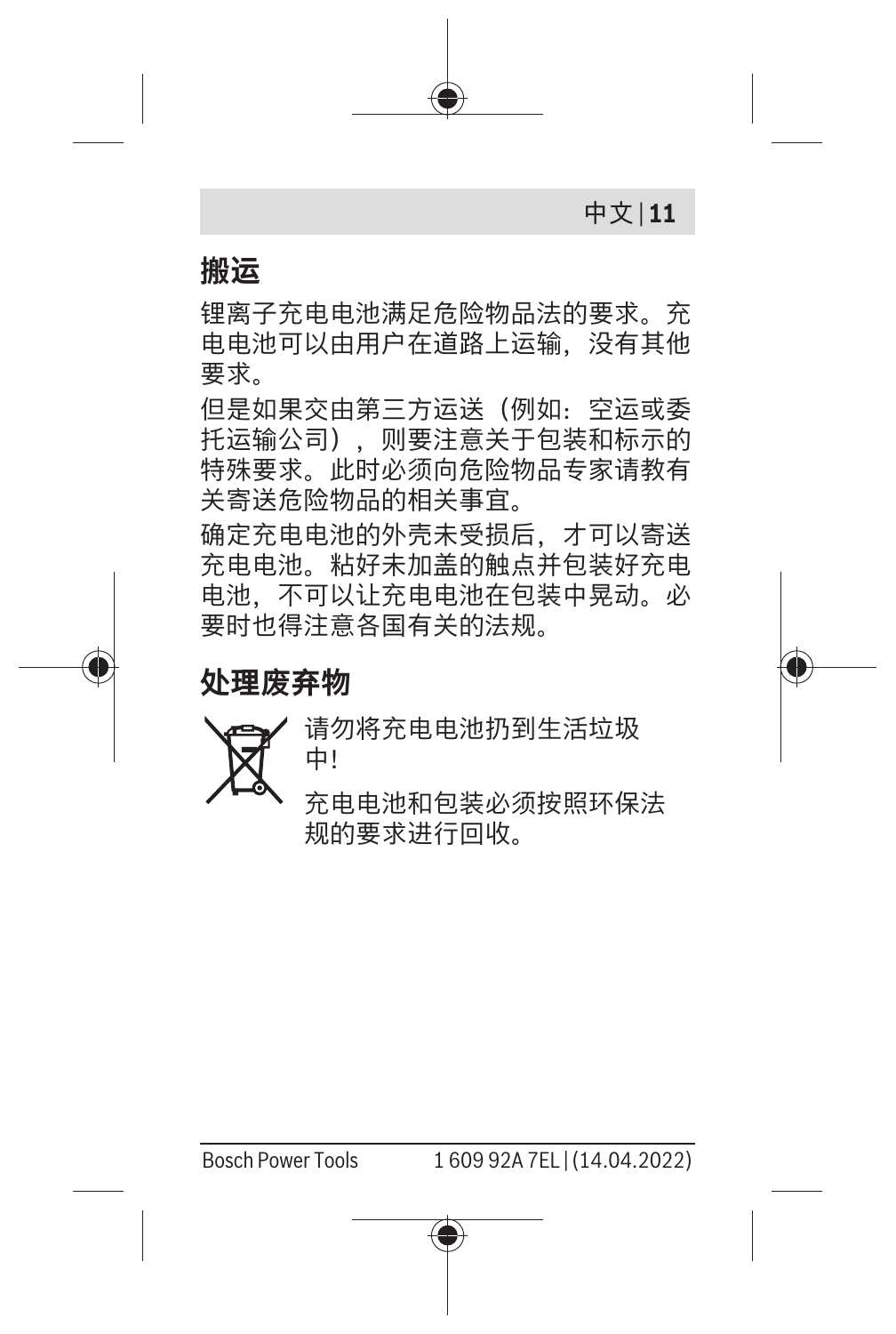**12** | 繁體中文

#### **产品中有害物质的名称及含量**

| 部件      | 有害物质     |                |        |          |          |                                                                          |
|---------|----------|----------------|--------|----------|----------|--------------------------------------------------------------------------|
|         |          |                |        |          |          | 名称 铅 汞 镉 六价铬 多溴联苯 多溴二苯醚<br>$(Pb)$ $(Hg)$ $(Cd)$ $(Cr6)$ $(PBB)$ $(PBDE)$ |
| 电路<br>板 | $\times$ | $\overline{O}$ | $\cap$ | $\Omega$ | $\Omega$ | $\left( \right)$                                                         |

本表格依据SJ/T11364 的规定编制。

O: 表示该有害物质在该部件所有均质材料中的含 量均在GB/T 26572 规定的限量要求以下。

X: 表示该有害物质至少在该部件的某一均质材料中 的含量超出GB/T 26572 规定的限量要求。

且目前业界没有成熟的替代方案,符合欧盟RoHS 指令环保要求。

产品环保使用期限内的使用条件参见产品说明书。 除了本表中的部件,有害物质在其他部件均质材料 中的含量均在GB/T 26572 规定的限量要求以下。

<span id="page-11-0"></span>**繁體中文**

## **安全注意事項**



**請詳讀所有安全注意事項和指 示。**如未遵守安全注意事項與指 示,可能導致火災、人員觸電及 /或重傷。

1 609 92A 7EL | (14.04.2022) Bosch Power Tools

Ô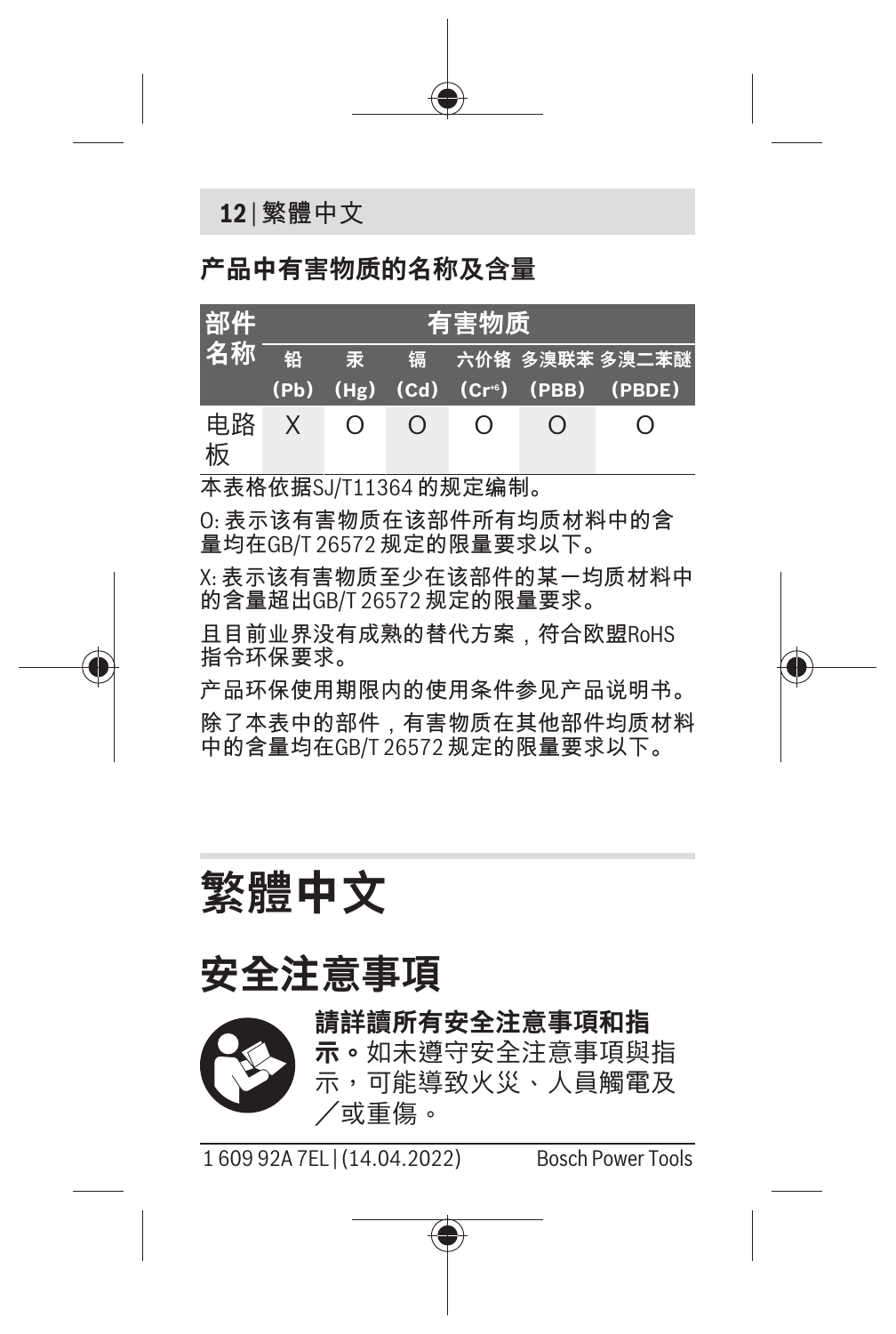

**用充電電池,充電電池中會散發出有毒蒸 氣。充電電池可能起火或爆炸。**工作場所 必須保持空氣流通,如果身體有任何不適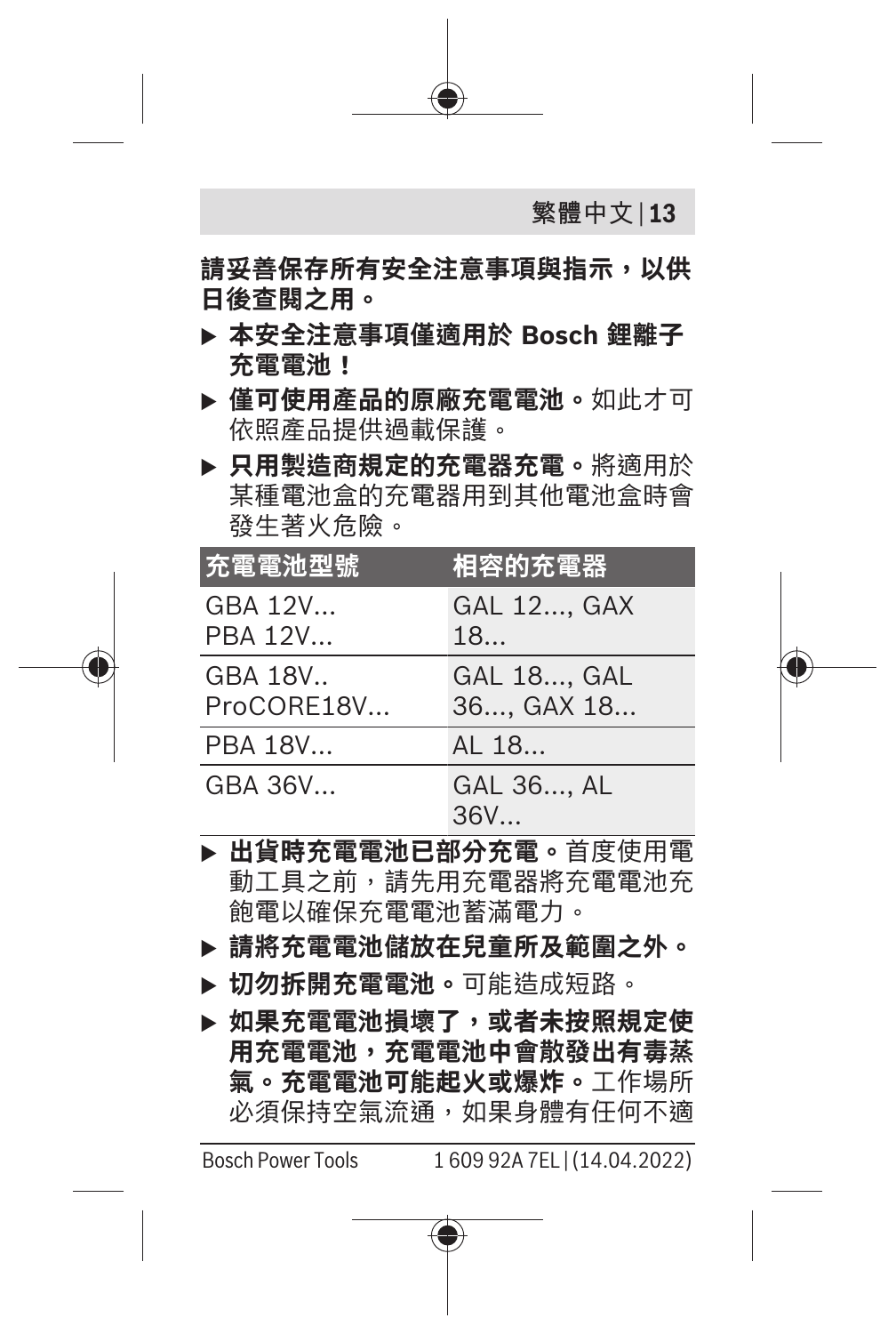#### **14** | 繁體中文

必須馬上就醫。充電電池散發的蒸氣會刺 激呼吸道。

- **▶ 不當使用或充電電池受損時,充電電池可 能會流出可燃液體。請避免接觸。意外沾 到時,請用水徹底沖洗。如果液體跑進眼 睛裡,請進一步就醫。**從電池中滲出的液 體可能造成皮膚過敏或起火。
- ▶ 充電電池故障時可能滲出液體進而浸濕相 **鄰物體。請仔細檢查受到波及的零件。**清 潔這些零件,並於必要時換新零件。
- ▶ 勿讓充電電池短路。充電電池不使用時, **請讓它遠離迴紋針、硬幣、鑰匙、釘子、 螺釘或其他小金屬物體,以免造成兩極相 接。**電池接點短路會引起燒傷或火災。
- ▶ 尖銳物品 (例如釘子或螺絲起子) 或是外 **力皆有可能造成充電電池損壞。**進而導致 內部短路而發生電池起火、冒煙、爆炸或 過熱等事故。
- u **請勿自行檢修受損的電池盒。**電池組應交 由製造商或是獲得授權的服務供應商來進 行檢修。
- **保護充電電池免受高溫(例如長**
- 

**期日照)、火焰、污垢、水液和 濕氣的侵害。**有爆炸及短路之 虞。

▶ 充電電池運作及存放的環境溫度必須介於 **-20°C 至 +50°C 之間。**夏天不可以把充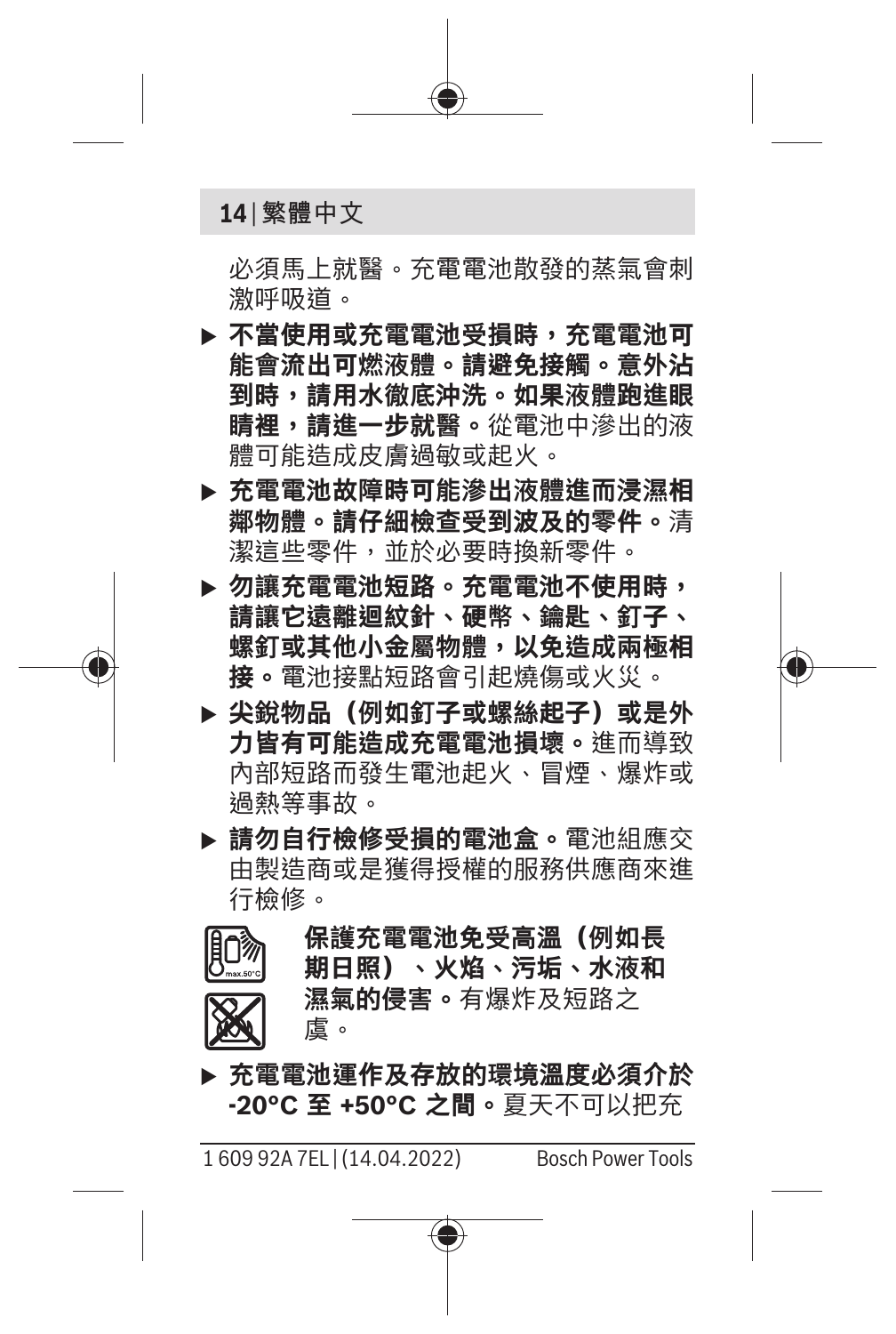

電電池擱置在汽車中。溫度 < 0°C 時, 可能造成特定裝置性能受限。

u **充電電池僅可在 0 °C 至 +35 °C 的環境 溫度下進行充電。充電電池若具有 USB 連接埠,則僅可在 +10 °C 至 +35 °C 的 環境溫度下透過 USB 進行充電。**若是強 行在指定範圍以外的溫度下充電,可能造 成充電電池損壞或增加起火的危險性。

## **維修和服務**

#### **維修和清潔**

偶爾用柔軟、乾淨且乾燥的毛刷清潔充電電 池的通氣孔及接孔。

u 請勿使用任何化學物質清潔本充電電池。

#### **搬運**

鋰離子充電電池受危險物品法的規範。使用 者無須另外使用保護包裝便可運送該充電電 池。

但是如果將它交由第三者運送(例如:寄空 運或委托運輸公司),則應遵照包裝與標示 的相關要求。此時必須向危險物品專家請教 有關寄送危險物品的相關事宜。

確定充電電池的外殼未受損後,才可以寄送 充電電池。用膠帶貼住裸露的接點並妥善包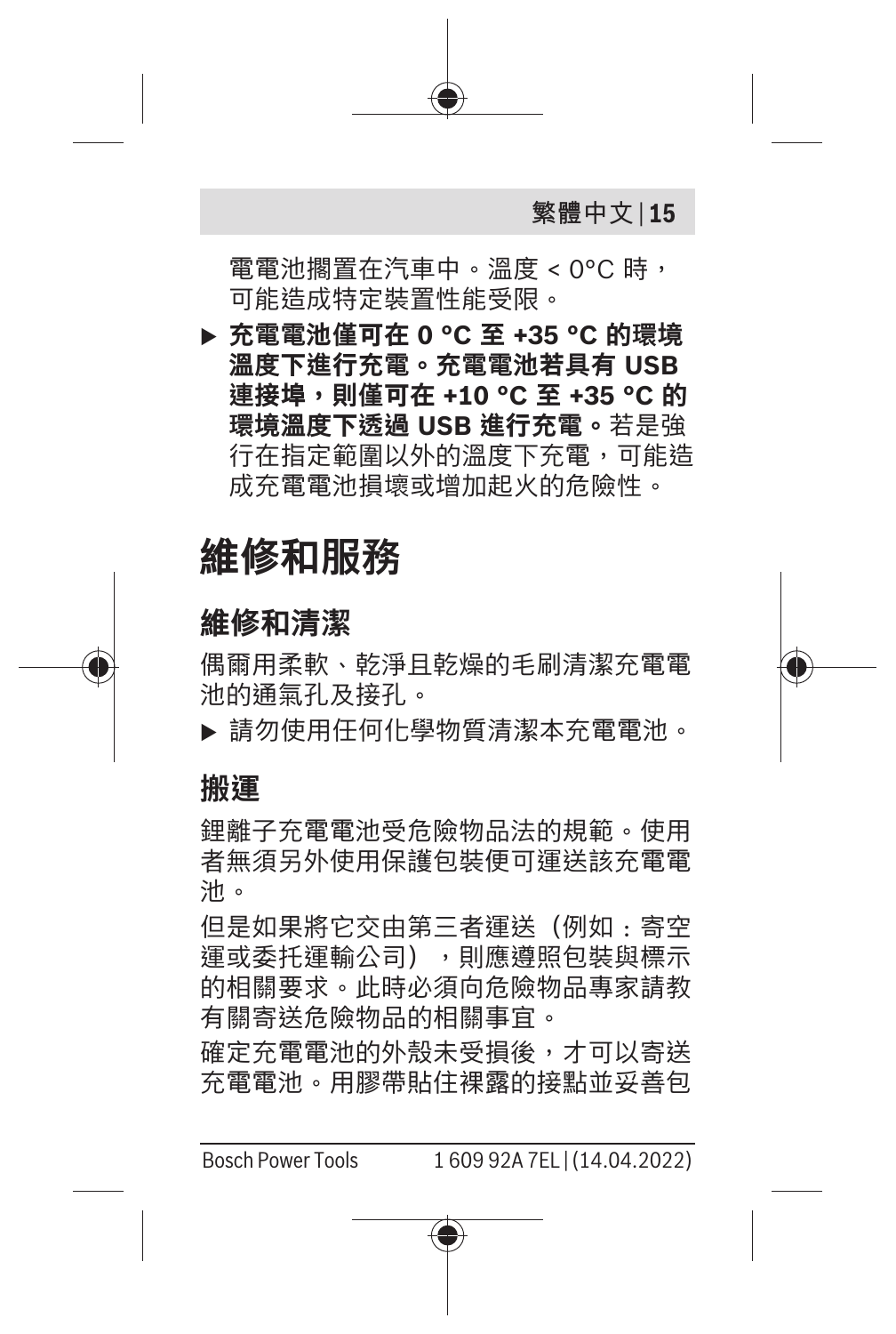

裝充電電池,不可以讓充電電池在包裝材料 中晃動。同時也應留意各國相關法規。

#### **廢棄物處理**



充電電池及包裝材料須遵照環保 相關法規進行資源回收。

# <span id="page-15-0"></span>**한국어**

## **안전 수칙**



**모든 안전 수칙과 지침을 숙지하 십시오.** 다음의 안전 수칙과 지침 을 준수하지 않으면 화재 위험이 있으며 감전 혹은 중상을 입을 수

있습니다.

**안전 수칙과 지침서는 계속 보관하시기 바 랍니다.**

u **본 안전 수칙은 Bosch 리튬 이온 배터리 에만 적용됩니다!**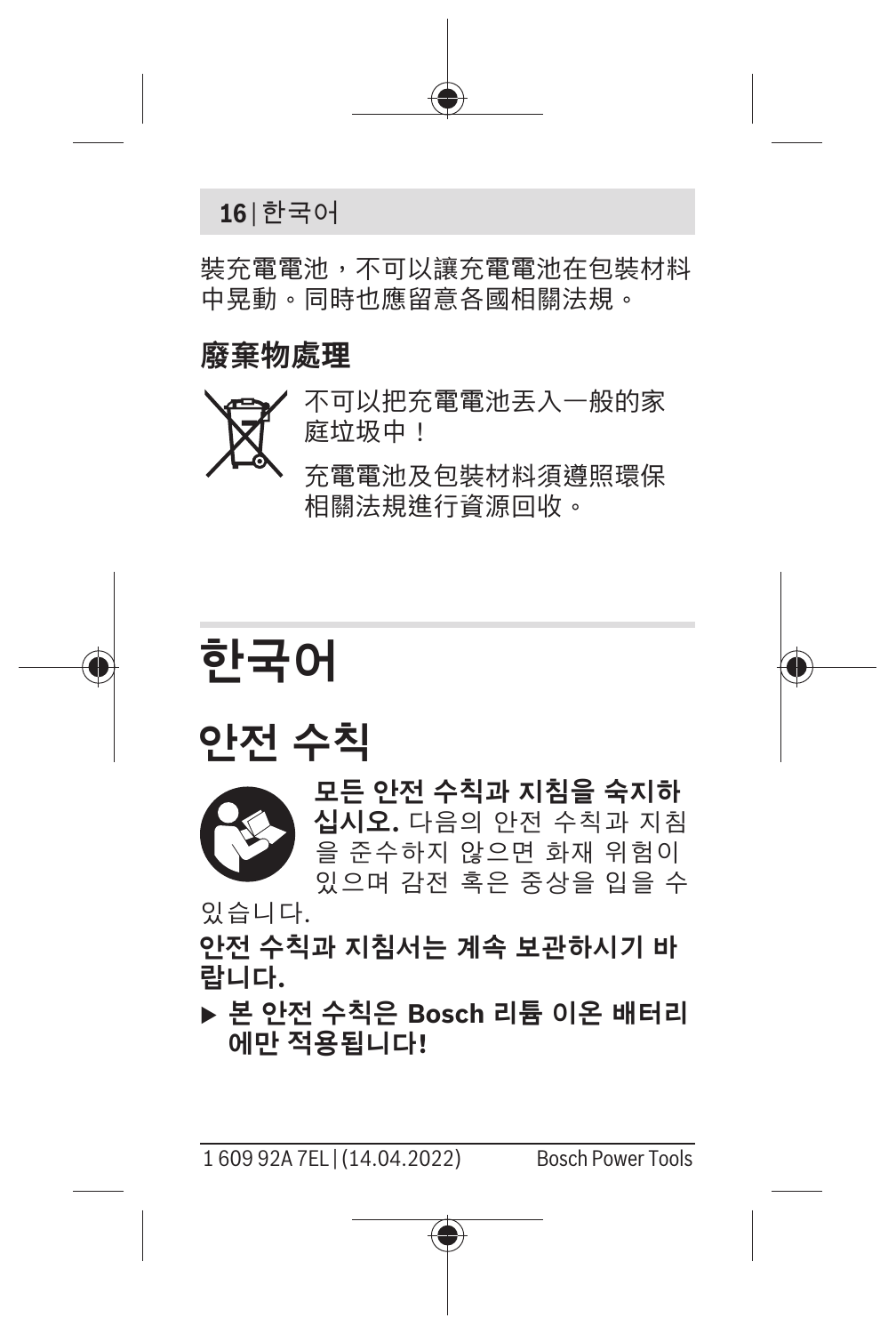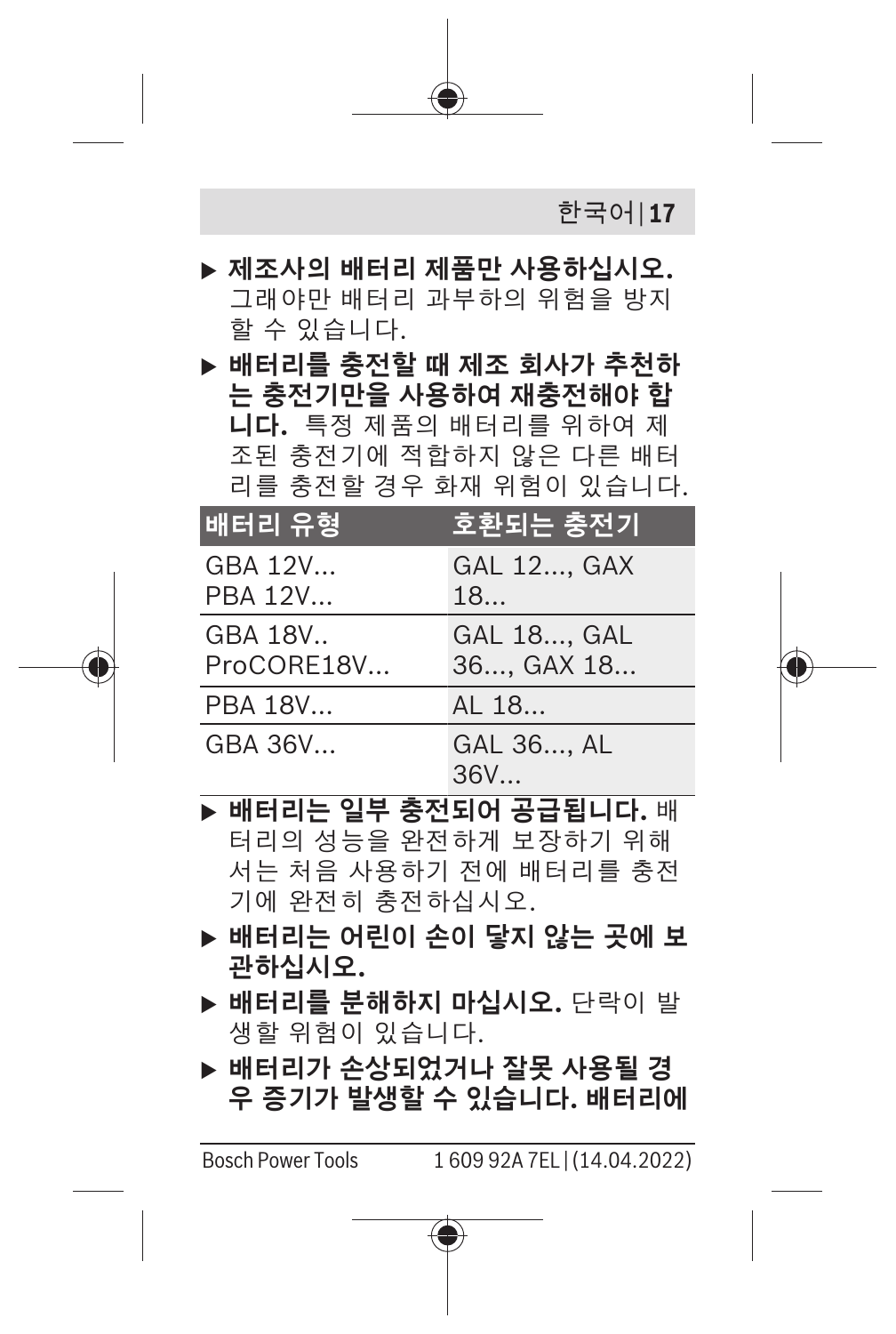#### **18** | 한국어

**서 화재가 발생하거나 폭발할 수 있습니 다.** 작업장을 환기시키고, 필요한 경우 의사와 상담하십시오. 증기로 인해 호흡 기가 자극될 수 있습니다.

- ▶ 배터리를 잘못 사용거나 배터리가 손상 **된 경우, 배터리에서 가연성 유체가 흘러 나올 수 있습니다. 누수가 생긴 배터리에 닿지 않도록 하십시오. 피부에 접하게 되 었을 경우 즉시 물로 씻으십시오. 유체가 눈에 닿았을 경우 바로 의사와 상담하십 시오.** 배터리에서 나오는 유체는 피부에 자극을 주거나 화상을 입힐 수 있습니다.
- u **배터리에 결함이 있는 경우 유체가 흘러 나와 인접한 물체에 묻을 수 있습니다. 해당되는 부품을 점검하십시오.** 이를 깨 끗이 닦고 경우에 따라 교환해 주십시오.
- u **배터리를 단락시키지 마십시오. 배터리 를 사용하지 않을 때는 각 극 사이에 브 리징 상태가 생길 수 있으므로 페이퍼 클 립, 동전, 열쇠, 못, 나사 등 유사한 금속 성 물체와 멀리하여 보관하십시오.** 배터 리 극 사이에 쇼트가 일어나 화상을 입거 나 화재를 야기할 수 있습니다.
- ▶ 못이나 스크류 드라이버 같은 뾰족한 <del>물</del> **체 또는 외부에서 오는 충격 등으로 인해 축전지가 손상될 수 있습니다.** 내부 단락 이 발생하여 배터리가 타거나 연기가 발 생하고, 폭발 또는 과열될 수 있습니다.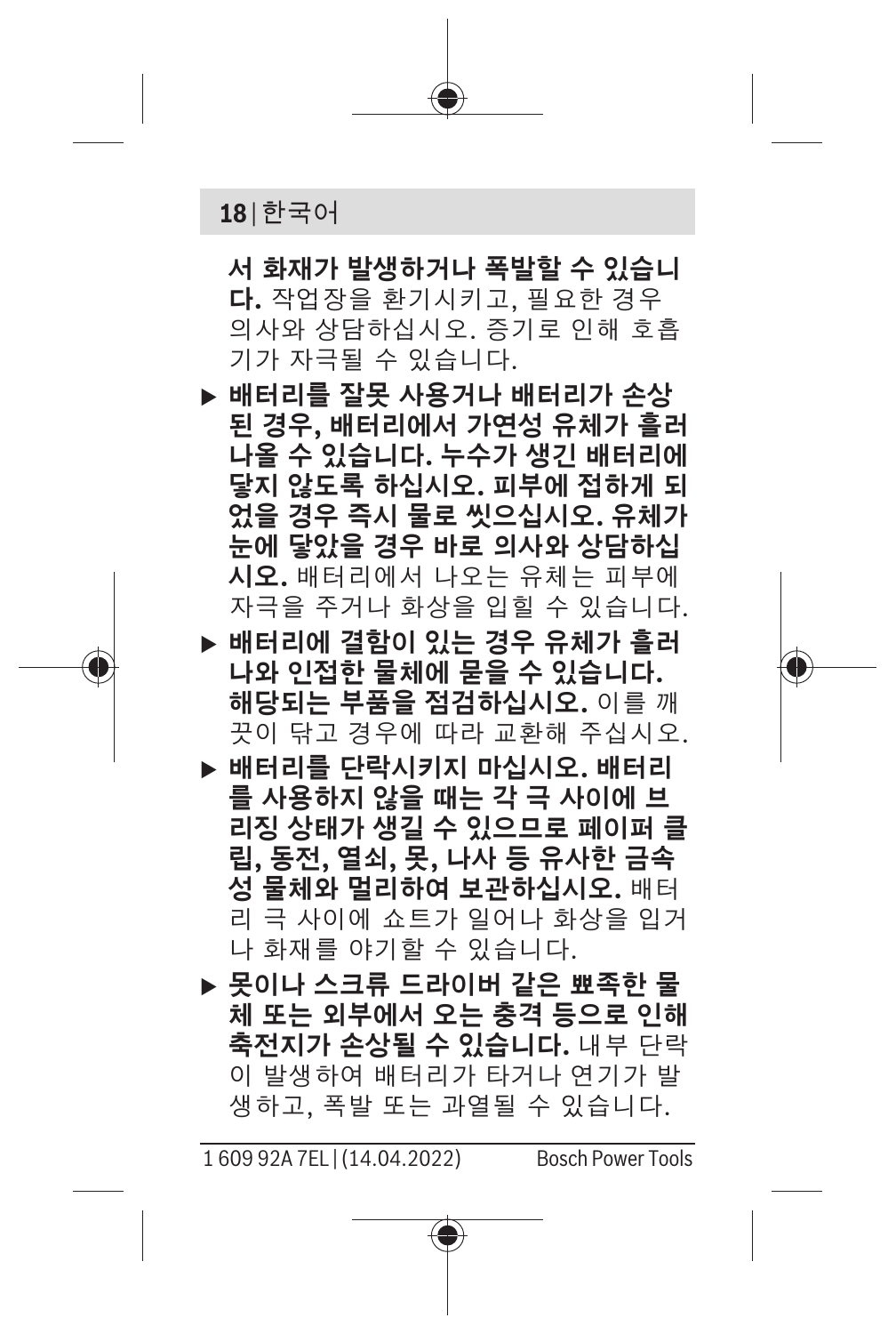

▶ 손상된 배터리는 절대 수리하지 마십시 **오.** 배터리 수리는 제조사 또는 공인 서 비스센터에서만 진행할 수 있습니다.



**배터리를 태양 광선 등 고열에 장 시간 노출되지 않도록 하고 불과 오염물질, 물, 수분이 있는 곳에 두지 마십시오.** 폭발 및 단락의 위 험이 있습니다.

- u **배터리는 –20°C ~ +50°C 온도 범위에 서만 작동 및 보관하십시오.** 예를 들어 여름에 배터리를 자동차 안에 두지 마십 시오. 온도가 0°C 이하로 내려가면 기기 에 따라 출력이 제한될 수 있습니다.
- u **배터리는 0 °C ~ +35 °C 온도 범위에서 만 충전하십시오. USB 연결 단자가 있는 배터리는 이 단자를 통해서만 +10 °C ~ +35 °C 온도 범위에서 충전하십시오.** 이 온도 범위를 벗어난 상태에서 충전하면 배터리가 손상되거나 화재 발생 위험이 높아질 수 있습니다.

## **보수 정비 및 서비스**

### **보수 정비 및 유지**

가끔 배터리의 통풍구 및 연결 단자를 부드 럽고 깨끗한 마른 솔로 청소하십시오.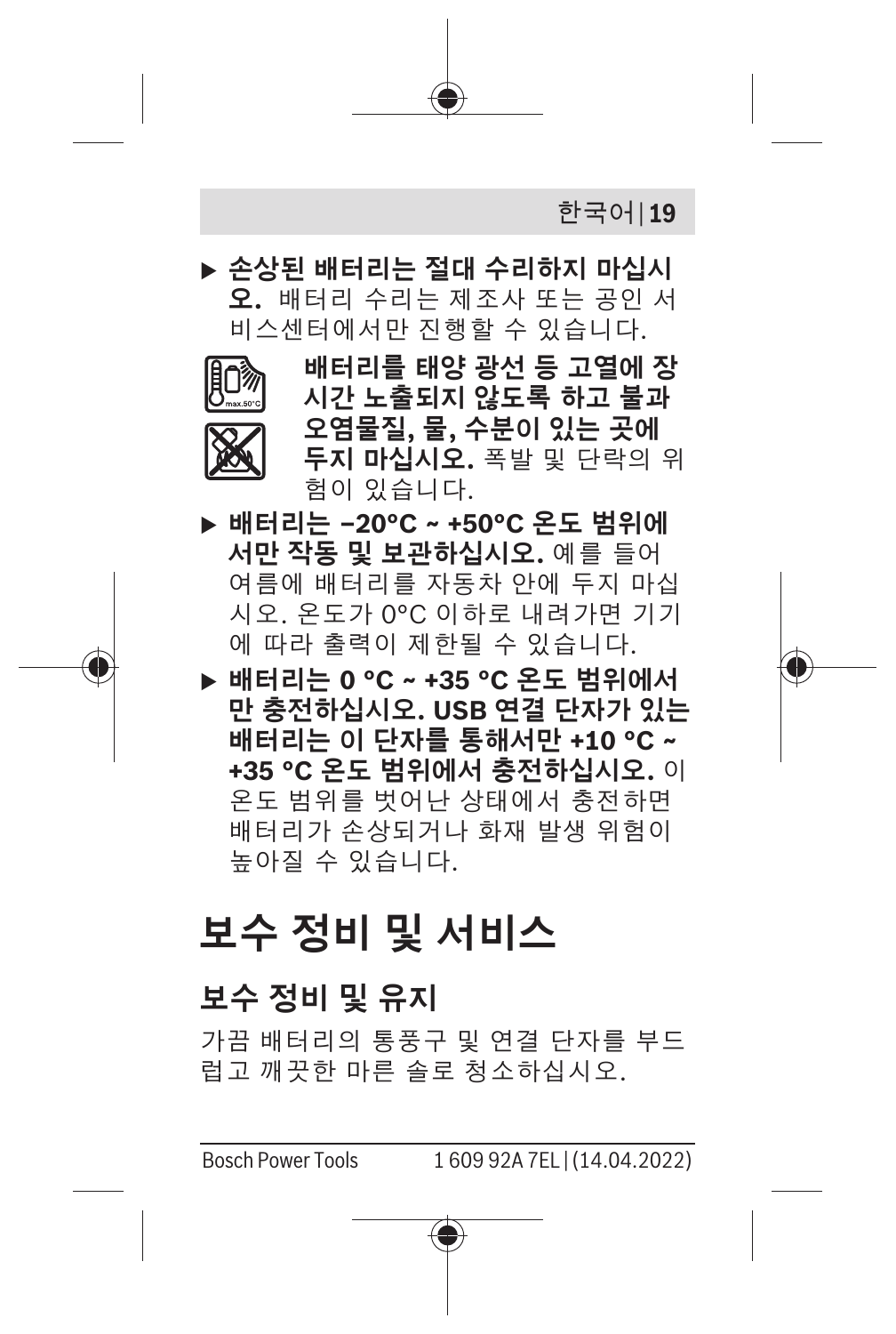

u 배터리 청소 시에는 화학 물질을 사용하 지 마십시오.

#### **운반**

리튬이온 배터리는 위험물 관련 규정을 따 라야 합니다. 별도의 요구사항 없이 배터리 를 사용자가 직접 도로 상에서 운반할 수 있 습니다.

제3자를 통해 운반할 경우(항공 운송이나 운송 회사 등) 포장과 표기에 관한 특별한 요구 사항을 준수해야 합니다. 이 경우 발송 준비를 위해 위험물 전문가와 상담해야 합 니다.

표면이 손상되지 않은 배터리만 사용하십 시오. 배터리의 접촉 단자면을 덮어 붙인 상 태로 내부에서 움직이지 않도록 배터리를 포장하십시오. 또한 이와 관련한 국내 규정 을 준수하십시오.

**처리**



배터리를 가정용 쓰레기로 처리하 지 마십시오!

배터리 및 포장재는 환경 규정에 따라 재활용해야 합니다.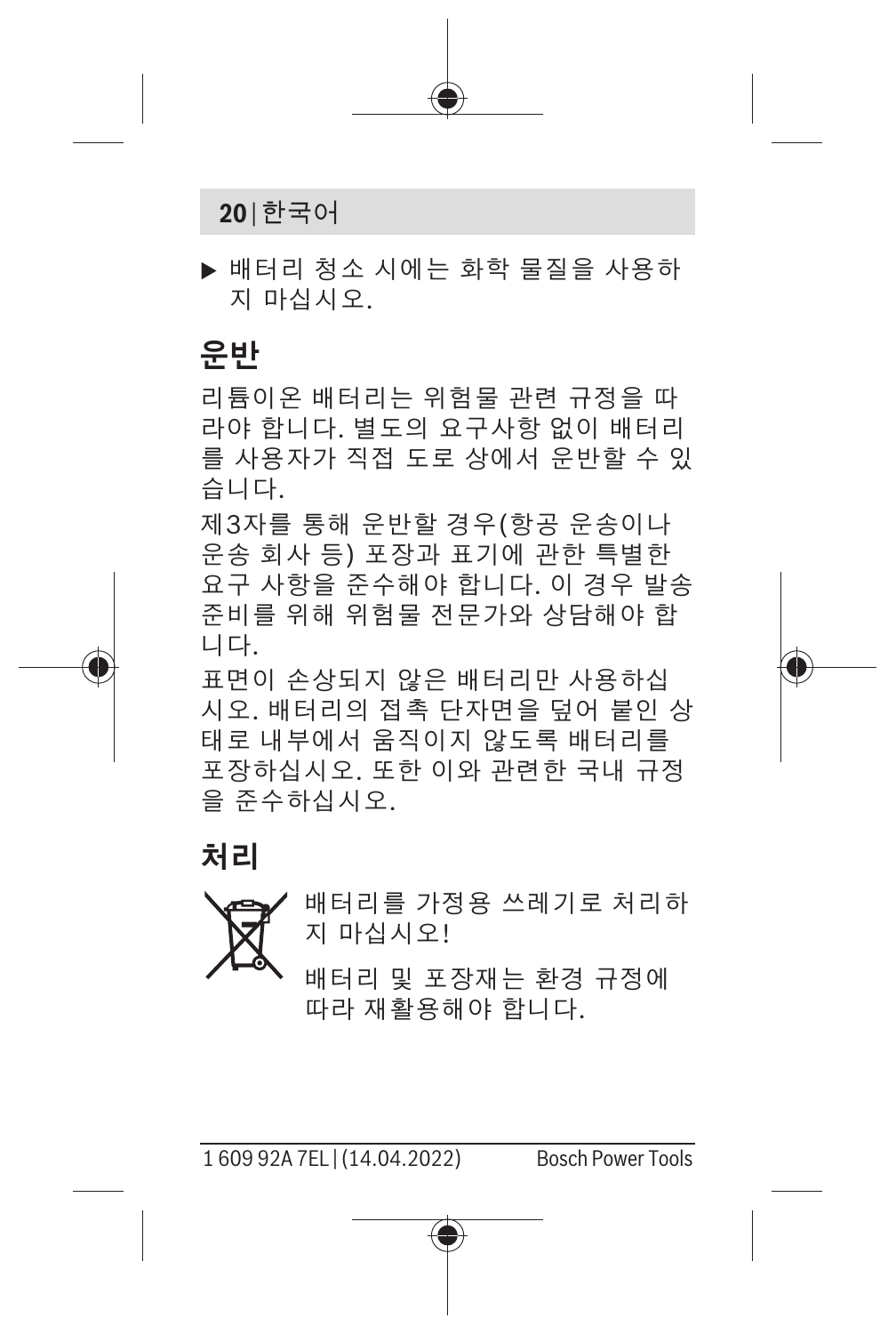

# <span id="page-20-0"></span>**ไทย**

# **คำเตือนเพื่อความปลอดภัย**



**อ่านคำเตือนเพื่อความปลอดภัยและ คำแนะนำทั้งหมด** การไม่ปฏิบัติตามคำ เตือนและคำสั่งอาจเป็นสาเหตุให้ถูก ไฟฟ้าดูด เกิดไฟไหม้ และ/หรือได้รับบาดเจ็บอย่าง

ร้ายแรง

**เก็บรักษาคำเตือนเพื่อความปลอดภัยและคำ แนะนำทั้งหมดสำหรับเปิดอ่านในภายหลัง**

- u **คำเตือนเพื่อความปลอดภัยเหล่านี้ใช้สำหรับ แบตเตอรี่ลิเธียมไอออน Bosch เท่านั้น!**
- u **ใช้แบตเตอรี่แพ็คเฉพาะในผลิตภัณฑ์ของผู้ ผลิตเท่านั้น** ในลักษณะนี้ แบตเตอรี่แพ็คจะได้รับ การปกป้องจากการใช้งานเกินกำลังซึ่งเป็น อันตราย
- u **ชาร์จไฟใหม่ด้วยเครื่องชาร์จที่บริษัทผู้ผลิต ระบุไว้เท่านั้น** เครื่องชาร์จที่เหมาะสำหรับชาร์จแบตเตอรี่แพ็คป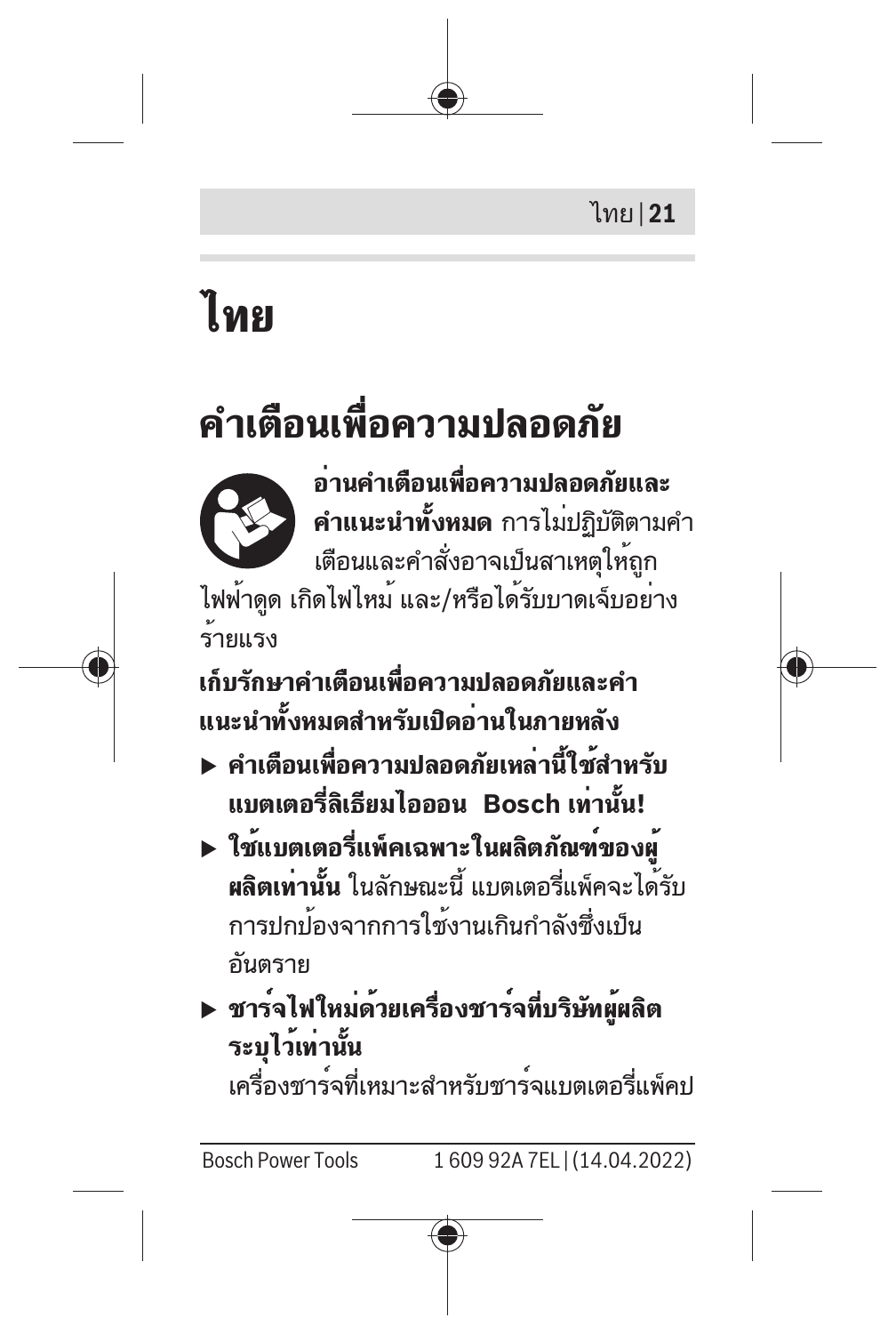### **22** | ไทย

ระเภทหนึ่ง หากนำ ไปชาร์จแบตเตอรี่แพ็คประเภทอื่น อาจเกิดไฟ ไหม้ได้

| <u>ีประเภทแบตเตอรี</u> | ้เครื่องชาร <sup>์</sup> จที่รองรับ |
|------------------------|-------------------------------------|
| GBA 12V                | <b>GAL 12, GAX</b>                  |
| PBA 12V                | 18                                  |
| GBA 18V                | GAL 18, GAL                         |
| ProCORE18V             | 36 GAX 18                           |
| PBA 18V                | AL 18                               |
| GBA 36V                | GAL 36, AL                          |
|                        | 36V                                 |
|                        |                                     |

### u **แบตเตอรี่ได้รับการชาร์จมาบ้างแล้ว** เพื่อให้แบตเตอรี่ทำงานได้เต็มประสิทธิภาพ

ต้องชาร์จแบตเตอรี่ ในเครื่องชาร์จแบตเตอรี่ให้เต็มก่อนใช้งานครั้ง แรก

- u **เก็บแบตเตอรี่ให้พ้นมือเด็ก**
- u **อย่าเปิดแบตเตอรี่** อันตรายจากการลัดวงจร
- u **เมื่อแบตเตอรี่ชำรุดและนำไปใช้งานอย่างไม่ ถูกต้องอาจมีไอระเหยออกมาได้ แบตเตอรี่**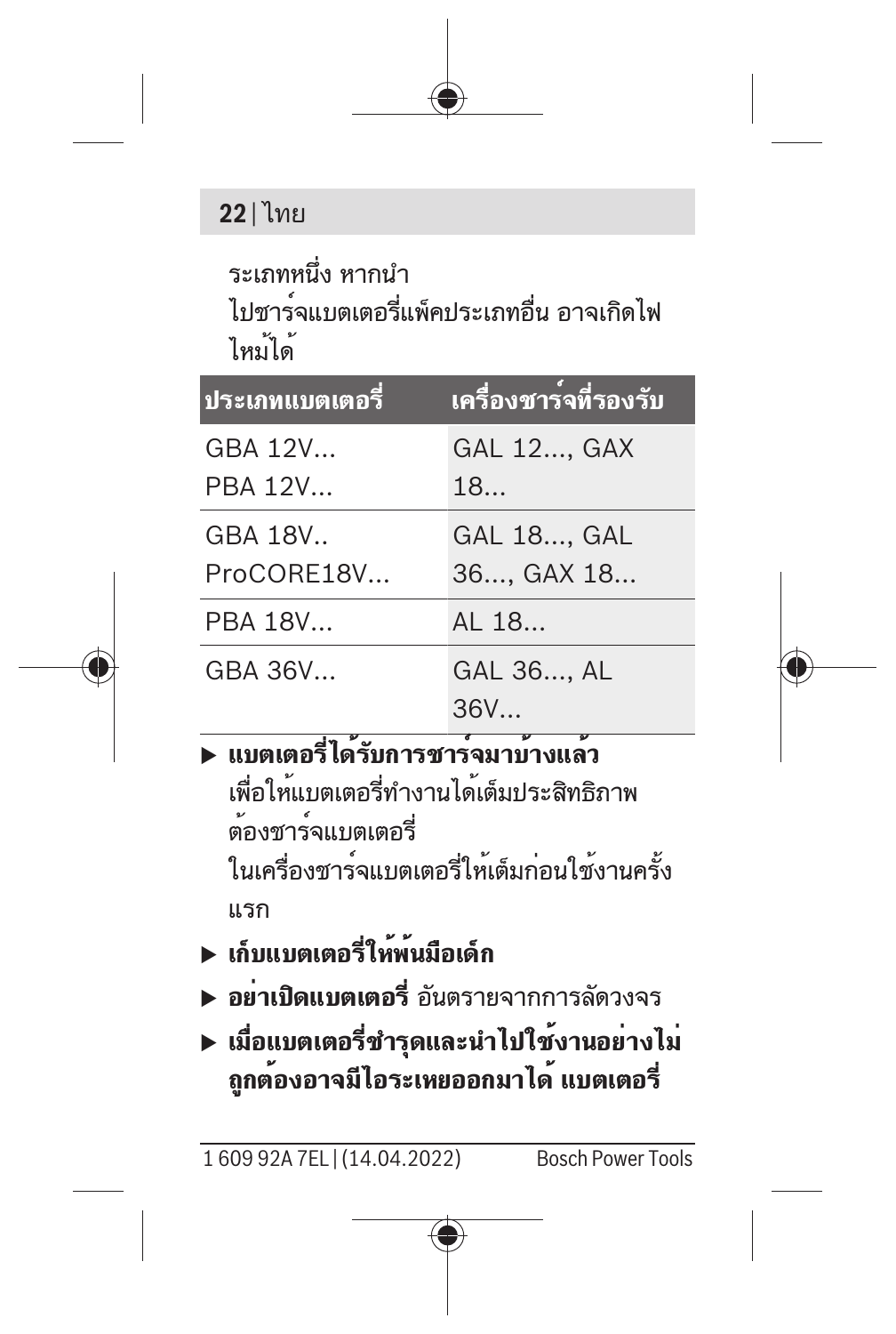### ไทย | **23**

**อาจเผาไหม<b>์หรือระเบิดได**้ให้สุดอากาศบริสุทธิ์ และไปพบแพทย์ใบกรณีเจ็บปวด ไอระเหยอาจทำให้ระบบหายใจระคายเคือง

u **หากใช้งานอย่างไม่ถูกต้องหรือหากแบตเตอรี่ ชำรุด ของเหลวไวไฟ อาจไหลออกมาจากแบตเตอรี่ได้ หลีกเลี่ยง การสัมผัสของเหลว ในกรณีที่สัมผัสโดยไม่ ตั้งใจ ให้ล้างออกด้วยน้ำ หากของเหลวเข้า ตา ให้ไปพบแพทย์ด้วย** ของเหลวที่ไหลออกมาจากแบตเตอรี่อาจทำให้เ กิดอาการคันหรือแสบผิวหนังได้

- u **เมื่อแบตเตอรี่ชำรุด ของเหลวอาจรั่วไหลออก มาและสัมผัสสิ่งของที่อยู่ข้างเคียง ตรวจสอบ ชิ้นส่วนที่เกี่ยวข้อง** ทำความสะอาดชิ้นส่วน นั้นหรือเปลี่ยนใหม่ หากจำเป็น
- u **อย่าลัดวงจรแบตเตอรี่ นำแบตเตอรี่ที่ไม่ได้ใช้ งานออกห่างจากคลิปหนีบกระดาษ เหรียญ กุญแจ ตะปู สกรู หรือวัตถุโลหะขนาดเล็กอื่นๆ ที่สามารถเชื่อมต่อขั้วหนึ่งไปยังอีกขั้วหนึ่งได้** การลัดวงจรของขั้วแบตเตอรี่อาจทำให้เกิดการ ไหม้หรือไฟไหม้ได้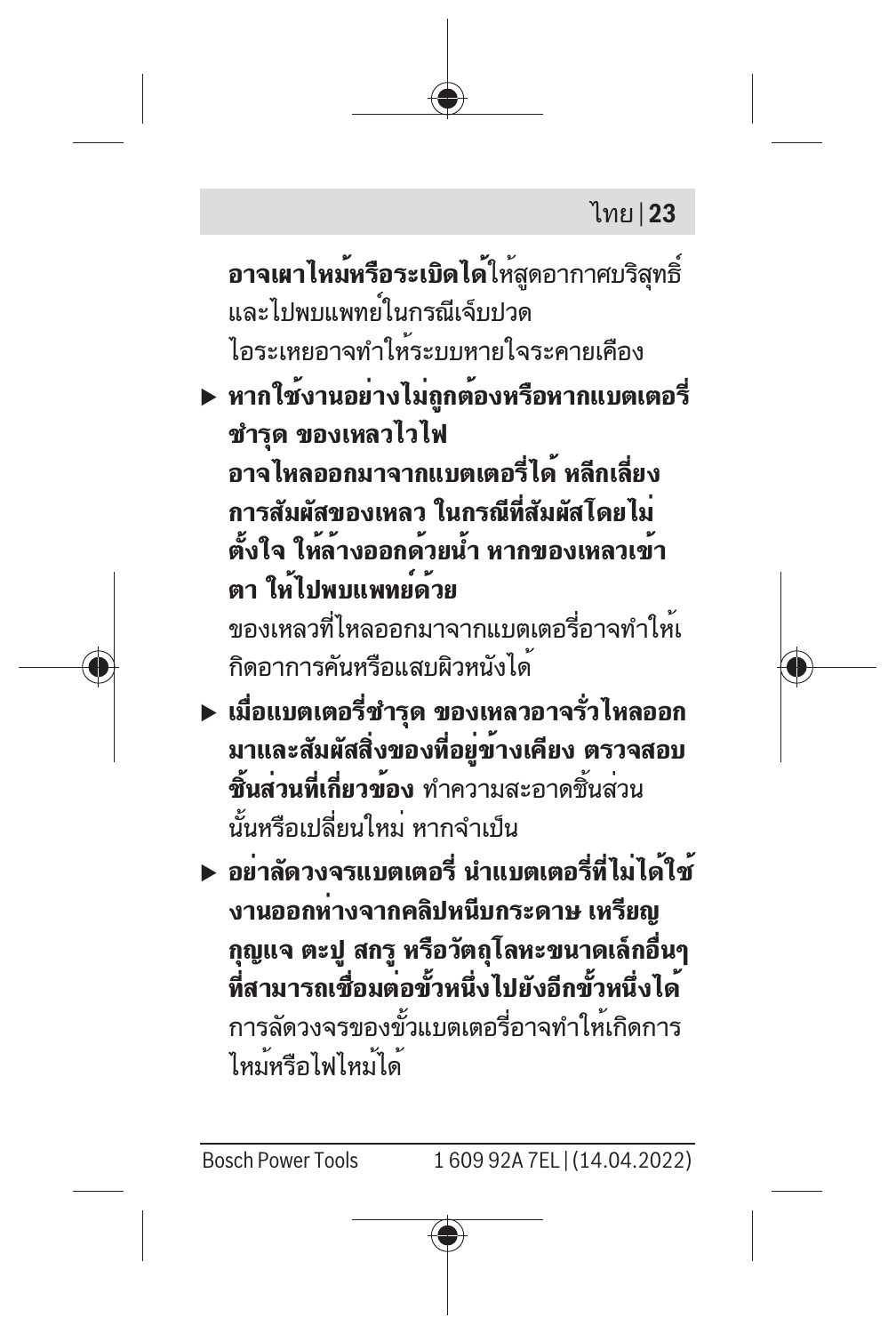## **24** | ไทย

- u **วัตถุที่แหลมคม ต. ย. เช่น ตะปูหรือไขควง หรือแรงกระทำภายนอก อาจทำให้แบตเตอรี่ เสียหายได้** สิ่งเหล่านี้อาจทำให้เกิดการลัดวงจร ภายในและแบตเตอรี่ไหม้ มีควัน ระเบิด หรือร้อน เกินไป
- u **อย่าบำรุงรักษาแบตเตอรี่ แพ็คที่ชำรุดอย่างเด็ดขาด** ต้องส่งให้บริษัทผู้ ผลิตหรือศูนย์บริการที่ได้ รับอนุญาตทำการบำรุงรักษาแบตเตอรี่แพ็คเท่านั้



**ปกป้องแบตเตอรี่จากความร้อน รวม ทั้ง ต. ย. เช่น จากการถูกแสงแดด ส่องต่อเนื่อง จากไฟ สิ่งสกปรก น้ำ และความชื้น** อันตรายจากการระเบิด และการลัดวงจร

u **ใช้งานและจัดเก็บแบตเตอรี่เฉพาะที่อุณหภูมิ โดยรอบระหว่าง -20°C และ +50°C เท่านั้น** อย่าปล่อยวางแบตเตอรี่ไว้ในรถยนต์ในช่วงฤดู ร้อน ที่อุณหภูมิ < 0°C อาจส่งผลให้อุปกรณ์บาง ประเภทมีประสิทธิภาพลดลง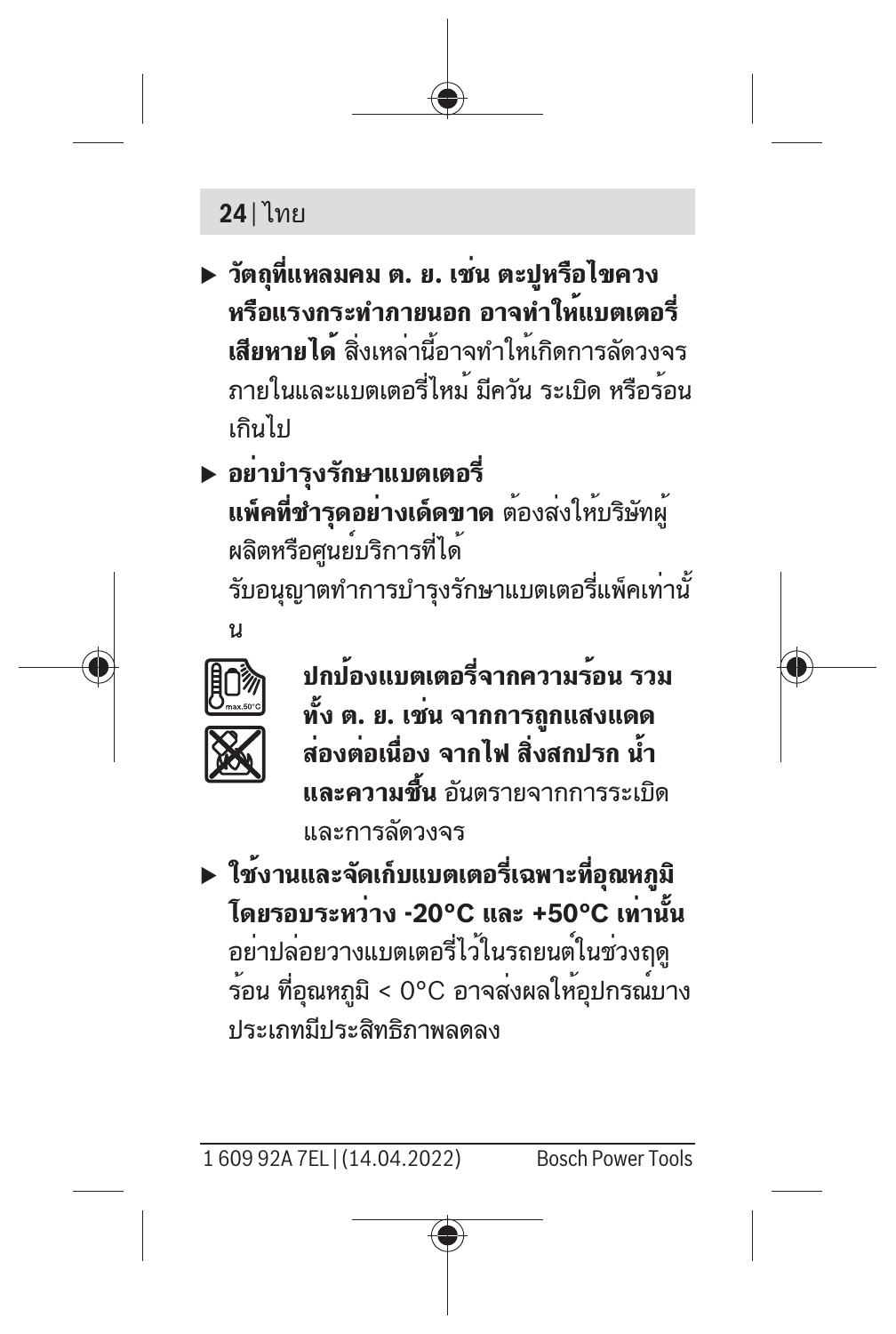### ไทย | **25**

u **ชาร์จแบตเตอรี่เฉพาะที่อุณหภูมิโดยรอบ ระหว่าง 0 °C และ +35 °C เท่านั้น ชาร์จ แบตเตอรี่ที่มีการเชื่อมต่อ USB เฉพาะผ่าน การเชื่อมต่อนี้ที่อุณหภูมิโดยรอบระหว่าง +10 °C และ +35 °C เท่านั้น** การชาร์จนอกช่วง อุณหภูมิอาจทำให้แบตเตอรี่เสียหายหรือเพิ่ม ความเสี่ยงต่อการเกิดไฟไหม้

# **การบำรุงรักษาและการบริการ**

## **การบำรุงรักษาและการทำความสะอาด**

ทำความสะอาดช่องระบายอากาศและขั้วของ แบตเตอรี่เป็นครั้งคราวด้วยแปรงที่แห้ง นุ่ม และ สะอาด

u ห้ามใช้สารเคมีในการทำความสะอาดแบตเตอรี่

#### **การขนส่ง**

แบตเตอรี่ลิเธียมไอออน อยู่ภายใต้ข้อกำหนดของ กฎหมายสินค้าอันตราย ผู้ใช้สามารถขนส่ง แบตเตอรี่ทางถนนได้โดยไม่มีข้อกำหนดเพิ่มเติม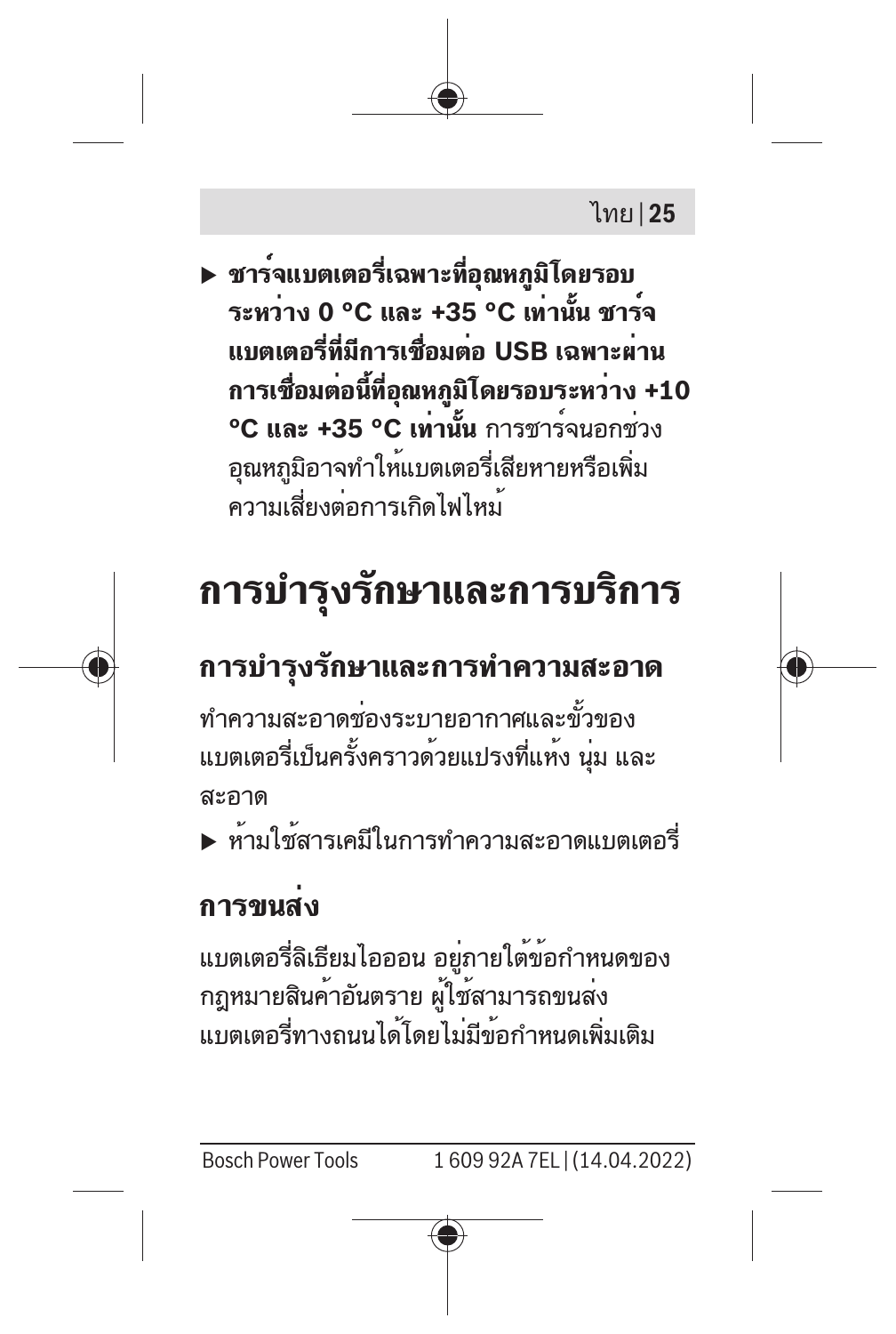### **26** | ไทย

หากขนส่งโดยบุคคลที่สาม (ต. ย. เช่น: การ ขนส่งทางอากาศหรือบริษัทรับจ้างขนส่งสินค้า) ต้องปฏิบัติตามข้อกำหนดพิเศษเกี่ยวกับการบรรจุ ภัณฑ์และการติดฉลาก สำหรับการเตรียมสิ่งของที่ จะจัดส่ง ต้องขอคำปรึกษาจากผู้เชี่ยวชาญด้านวัตถุ อันตราย ส่งแบตเตอรี่แพ็คเมื่อตัวหุ้มไม่ชำรุดเสียหายเท่านั้น ใช้แถบกาวพันปิดหน้าสัมผัสที่เปิดอยู่ และนำแบตเตอรี่แพ็คใส่กล่องบรรจุโดยไม่ ให้เคลื่อนไปมาในกล่องได้ นอกจาก นี้กรุณาปฏิบัติตามกฎระเบียบของประเทศซึ่งอาจ มีรายละเอียดเพิ่มเติม

## **การกำจัดขยะ**



อย่าทิ้งแบตเตอรี่ลงในขยะบ้าน! ต้องนำแบตเตอรี่และบรรจุภัณฑ์มา รีไซเคิลในลักษณะที่เป็นมิตรกับสิ่ง แวดล้อม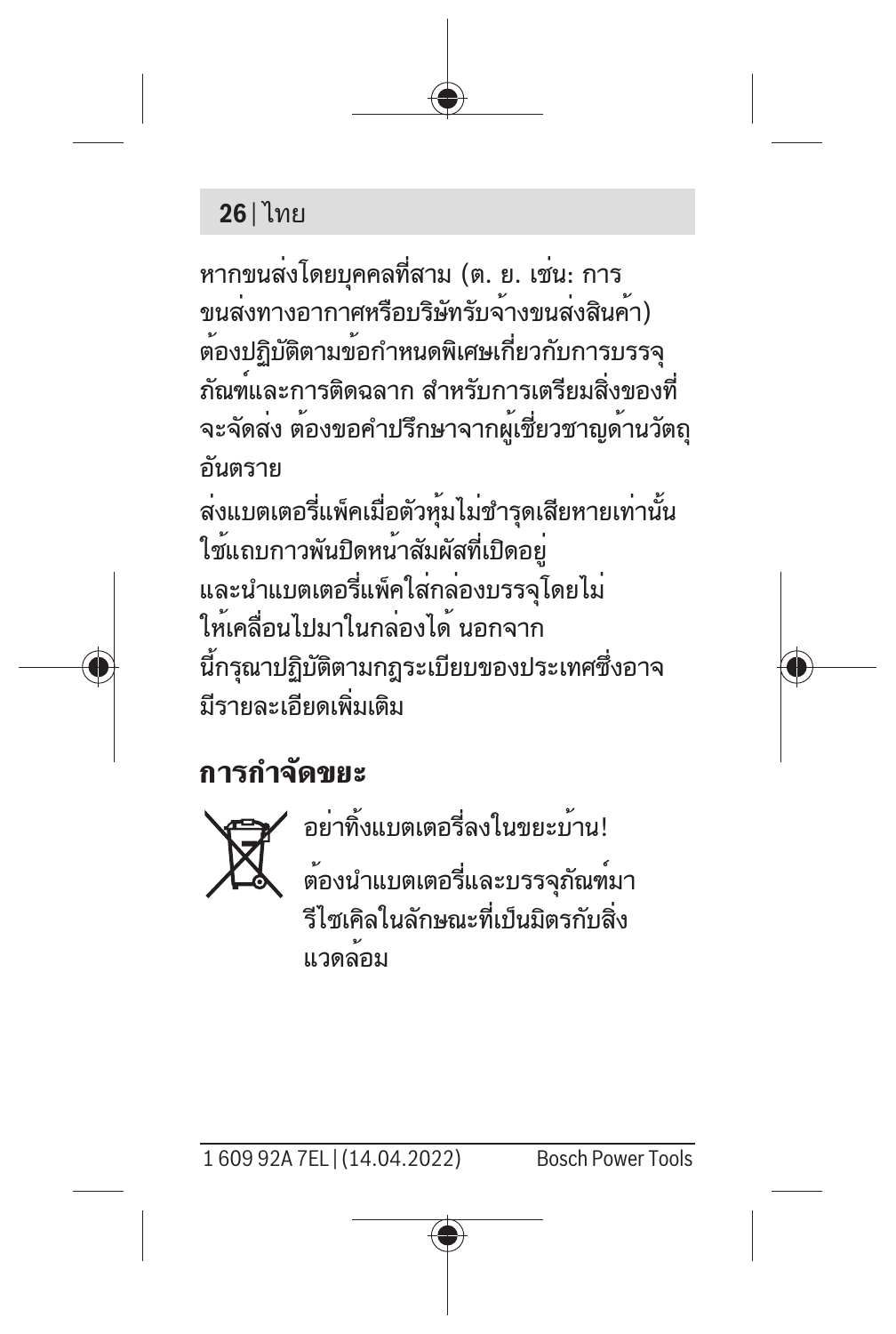Bahasa Indonesia | **27**

# <span id="page-26-0"></span>**Bahasa Indonesia**

## **Petunjuk Keselamatan**



**Bacalah semua petunjuk keamanan dan penggunaan.** Kelalaian dalam mematuhi petunjuk keamanan dan penggunaan dapat mengakibatkan

kontak listrik, kebakaran, dan/atau cedera serius.

**Simpan semua petunjuk keamanan dan penggunaan untuk keperluan di waktu yang akan datang.**

- u **Petunjuk keamanan ini hanya berlaku untuk Bosch baterai Li-ion!**
- u **Hanya gunakan baterai pada produk yang dibuat oleh produsen.** Hanya dengan cara ini, baterai dapat terlindung dari kelebihan muatan.
- u **Isi ulang daya hanya dengan pengisi daya yang ditentukan oleh produsen.** Pengisi daya yang sesuai untuk satu jenis set baterai dapat menyebabkan risiko kebakaran apabila digunakan dengan set baterai lain.

| <b>Tipe baterai</b> | Perangkat pengisi<br>daya yang kompatibel |
|---------------------|-------------------------------------------|
| GBA 12V<br>PBA 12V  | GAL 12 GAX 18                             |
|                     |                                           |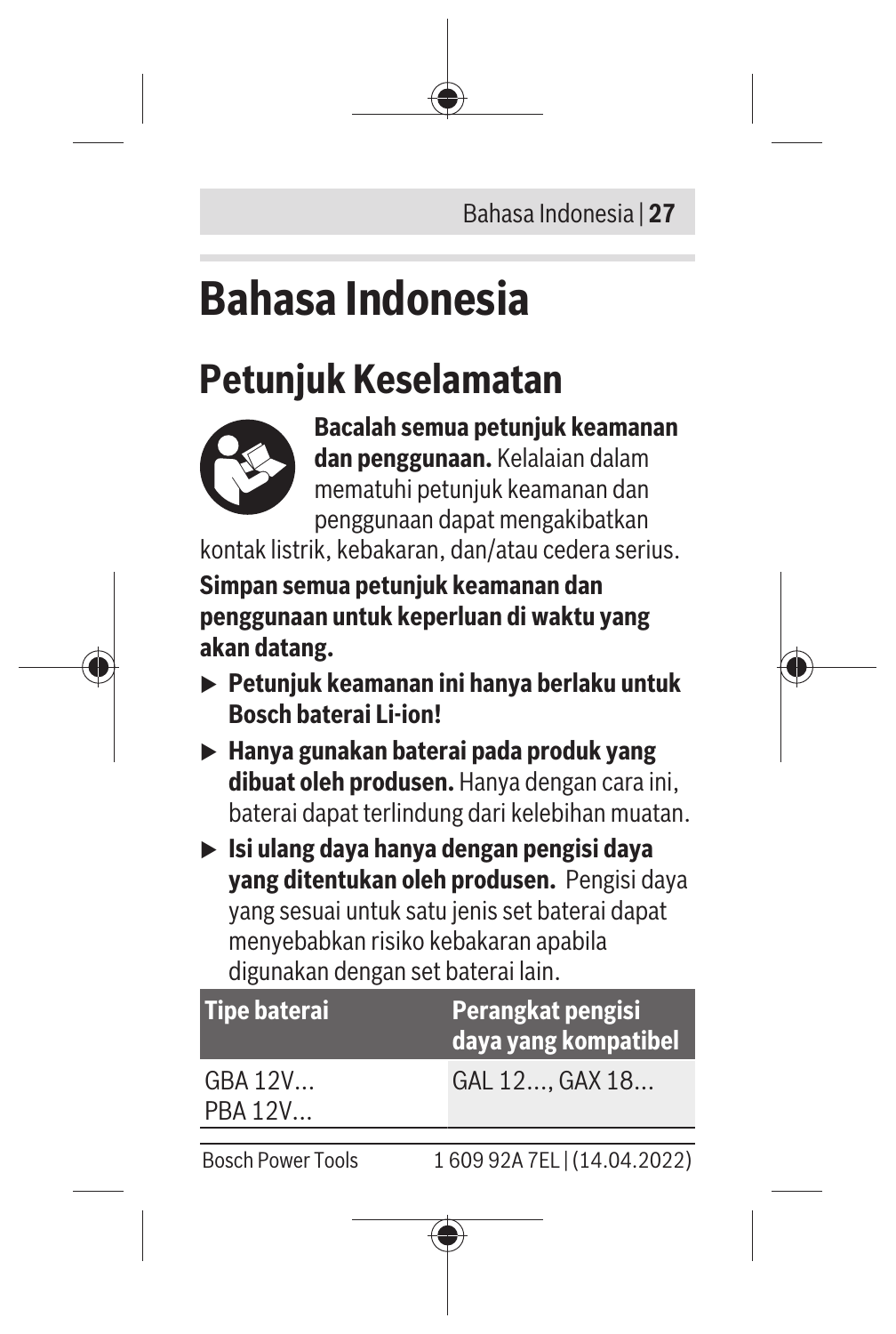#### **28** | Bahasa Indonesia

| <b>Tipe baterai</b>    | Perangkat pengisi<br>daya yang kompatibel |
|------------------------|-------------------------------------------|
| GBA 18V.<br>ProCORE18V | GAL 18, GAL 36,<br>GAX 18                 |
| PBA 18V                | AL 18                                     |
| GBA 36V                | GAL 36, AL 36V                            |

- u **Baterai dikirim dalam keadaan daya terisi sebagian.** Untuk memastikan kinerja penuh baterai, isi penuh daya baterai ke perangkat pengisi daya sebelum menggunakannya untuk pertama kali.
- u **Simpan baterai di luar jangkauan anak-anak.**
- u **Jangan membuka baterai.** Ada bahaya teriadinya korsleting.
- u **Asap dapat keluar apabila terjadi kerusakan atau penggunaan yang tidak tepat pada baterai. Baterai dapat terbakar atau meledak.** Biarkan udara segar mengalir masuk dan kunjungi dokter apabila mengalami gangguan kesehatan. Asap tersebut dapat mengganggu saluran pernafasan.
- u **Penggunaan yang salah pada baterai atau baterai yang rusak dapat menyebabkan keluarnya cairan yang mudah terbakar dari baterai. Hindari terkena cairan ini. Jika tanpa sengaja terkena cairan ini, segera bilas**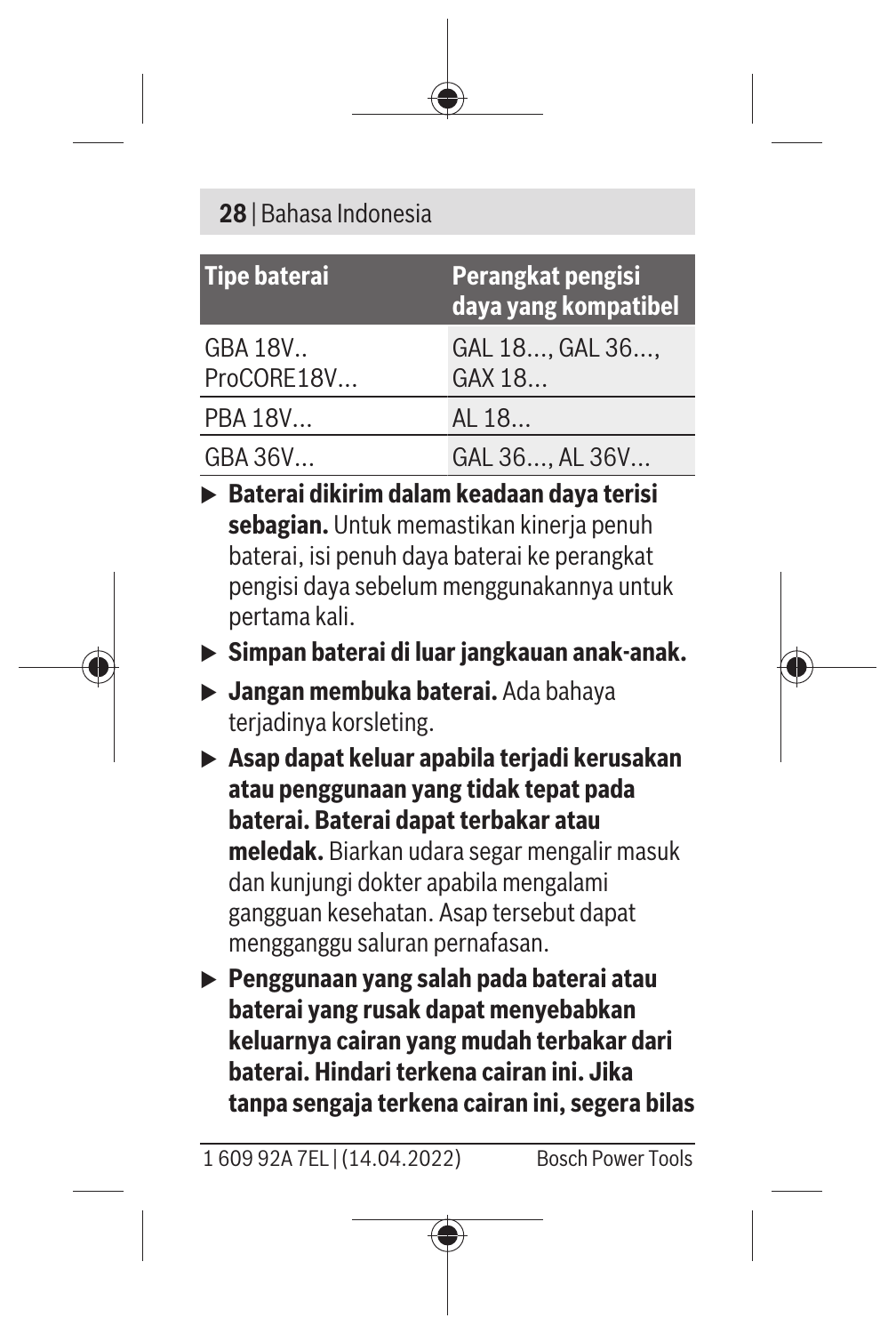

**dengan air. Jika cairan tersebut terkena mata, segara hubungi dokter untuk pertolongan lebih lanjut.** Cairan yang keluar dari baterai dapat menyebabkan iritasi pada kulit atau luka bakar.

- u **Jika baterai rusak, cairan pada baterai dapat keluar dan benda yang berada di dekatnya dapat terkena cairan tersebut. Periksa komponen terkait.** Bersihkan benda-benda tersebut atau ganti baterai, jika perlu.
- u **Jaga agar tidak terjadi korsleting pada baterai. Jika baterai tidak digunakan, jauhkan baterai dari klip kertas, uang logam, kunci, paku, sekrup atau benda-benda kecil dari logam lainnya yang dapat menghubungkan aliran listrik.** Hubungan arus pendek antar kontak baterai dapat memercikkan api dan menimbulkan kebakaran.
- u **Baterai dapat rusak akibat benda-benda lancip, seperti jarum, obeng, atau tekanan keras dari luar.** Hal ini dapat menyebabkan terjading hubungan singkat internal dan baterai dapat terbakar, berasap, meledak, atau mengalami panas berlebih.
- u **Jangan pernah melakukan servis pada baterai yang telah rusak.** Servis baterai hanya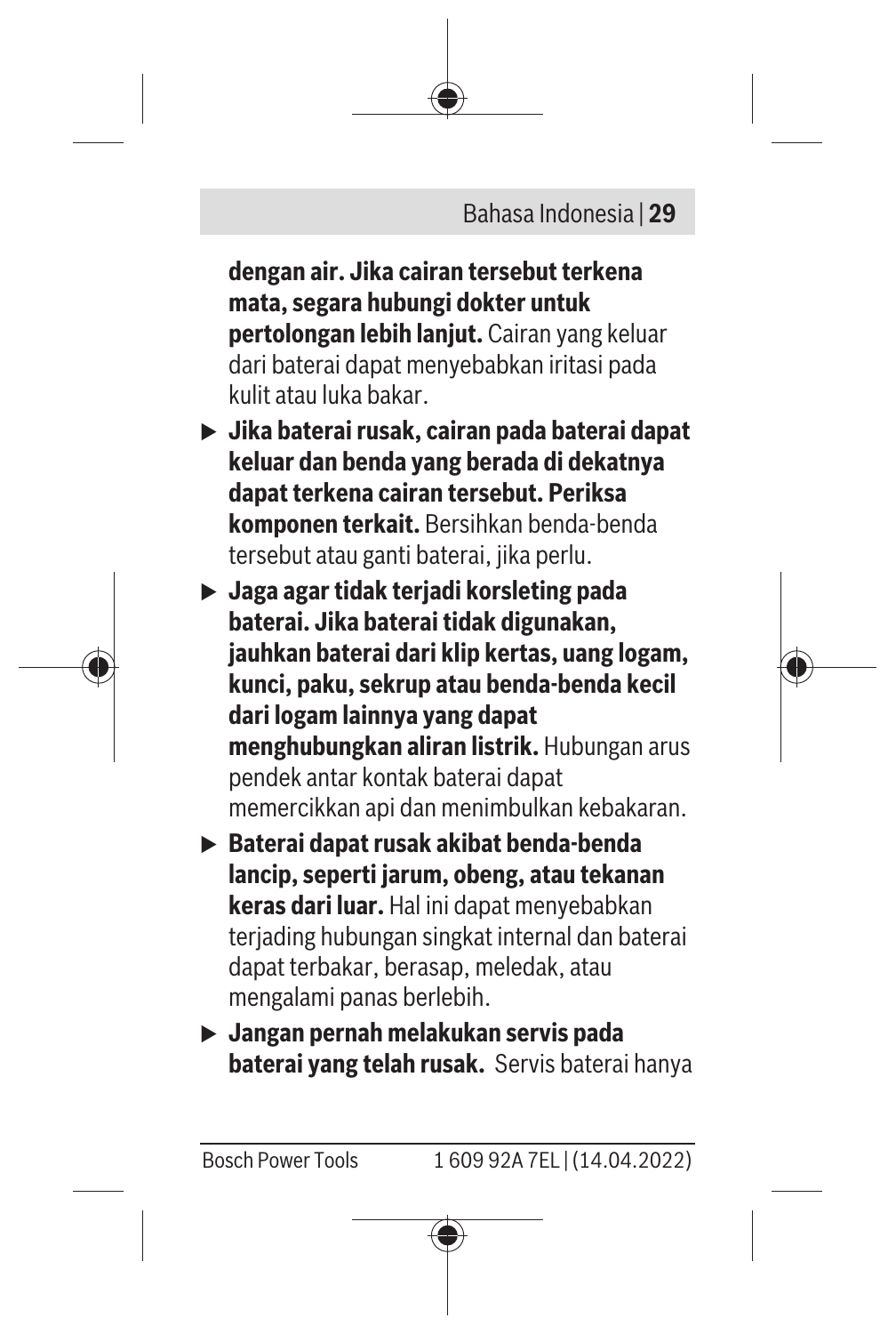#### **30** | Bahasa Indonesia

boleh dilakukan oleh produsen atau penyedia servis resmi.



**Lindungi baterai dari panas, misalnya juga dari paparan sinar matahari dalam waktu yang lama, api, kotoran, air dan kelembapan.** Terdapat risiko ledakan dan korsleting.

u **Hanya operasikan dan simpan baterai pada suhu sekitar berkisar antara -20°C dan**

**+50°C.** Janganlah meletakkan baterai di dalam mobil, misalnya saat musim panas. Pembatasan daya khusus perangkat dapat terjadi saat suhu  $<$  0°C.

u **Hanya isi daya baterai saat suhu sekitar berkisar antara 0 °C dan +35 °C. Hanya isi daya baterai dengan port USB saat suhu sekitar berkisar antara +10 °C dan +35 °C.** Pengisian daya di luar kisaran suhu tersebut dapat merusak baterai atau meningkatkan risiko

kebakaran.

## **Perawatan dan servis**

## **Perawatan dan pembersihan**

Sesekali bersihkan lubang ventilasi dan sambungan baterai dengan kuas yang lembut, bersih dan kering.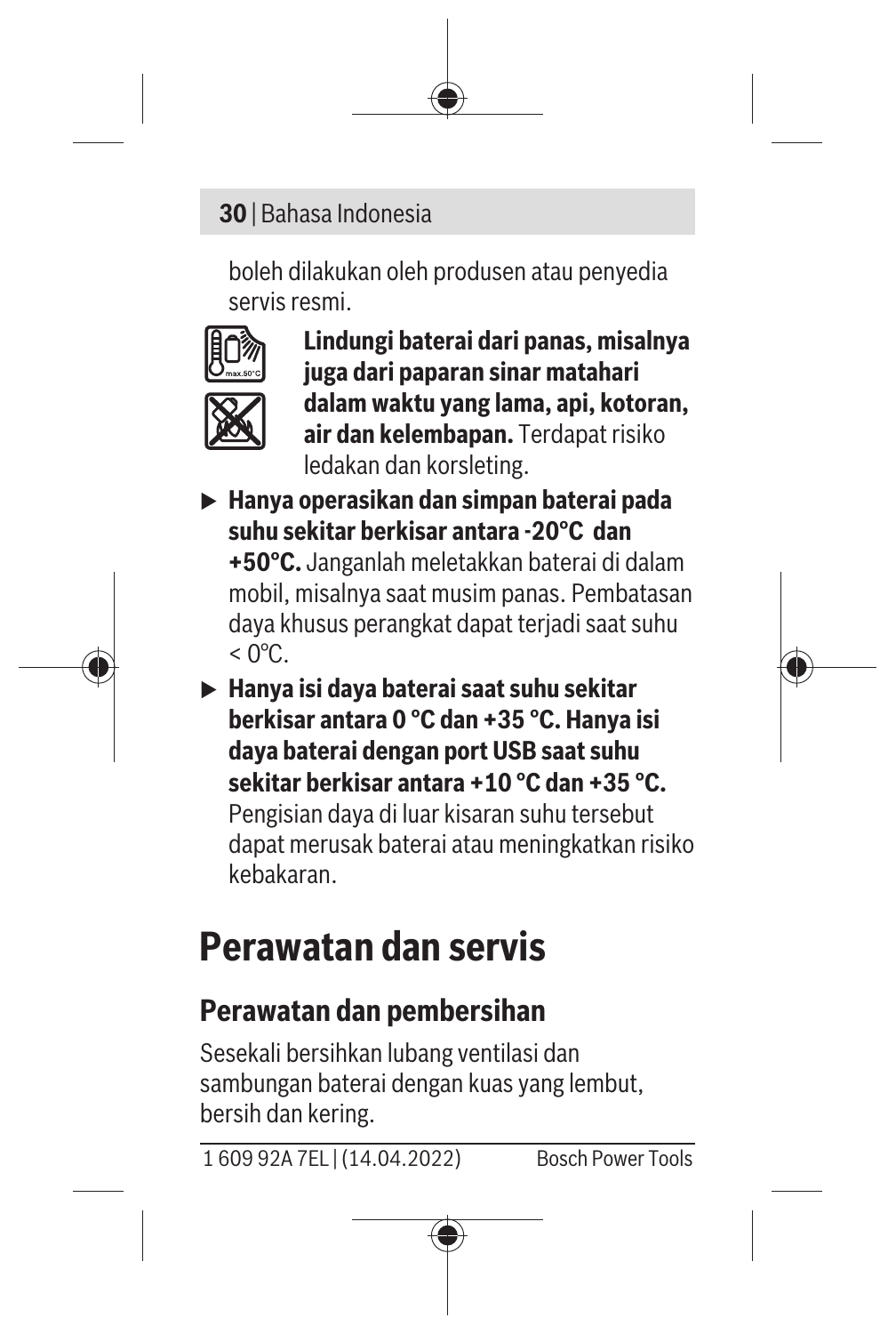

 $\blacktriangleright$  Jangan menggunakan zat kimia untuk membersihkan baterai.

## **Transpor**

Baterai Li-ion tunduk pada persyaratan terkait peraturan tentang bahan-bahan berbahaya. Baterai dapat diangkut oleh penggunanya tanpa persyaratan lebih lanjut di jalan.

Pada pengiriman oleh pihak ketiga (misalnya transportasi udara atau perusahaan ekspedisi) harus ditaati syarat-syarat terkait kemasan dan pemberian tanda. Dalam hal ini, diperlukan konsultasi dengan ahli bahan-bahan berbahaya saat mengatur barang pengiriman.

Kirimkan baterai hanya jika housing-nya tidak rusak. Tutup bagian-bagian yang terbuka dan kemas baterai agar tidak bergerak-gerak di dalam kemasan. Taatilah peraturan-peraturan nasional lainnya yang mungkin lebih rinci yang berlaku di negara Anda.

## **Cara membuang**



Jangan membuang baterai ke dalam sampah rumah tangga!

Baterai dan kemasan sebaiknya didaur ulang dengan cara yang ramah lingkungan.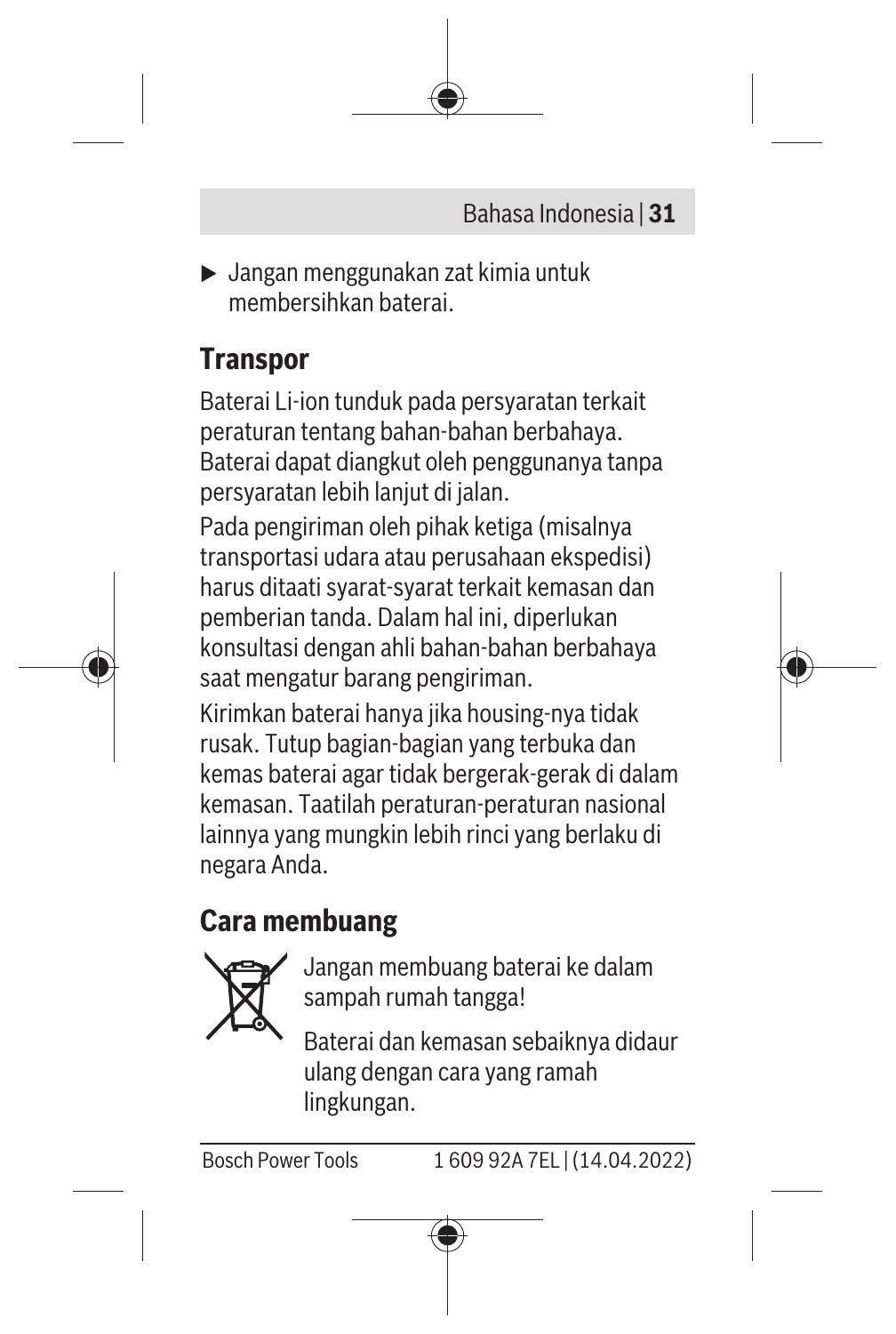**32** | Tiếng Việt

# <span id="page-31-0"></span>**Tiếng Việt**

# **Hướng dẫn an toàn**



**Đọc kỹ mọi cảnh báo an toàn và mọi hướng dẫn.** Không tuân thủ mọi cảnh báo và hướng dẫn được liệt kê dưới đây có thể bị

điện giật, gây cháy và / hay bị thương tật nghiêm trong.

**Hãy giữ tất cả tài liệu về cảnh báo và hướng dẫn để tham khảo về sau.**

- u **Hướng dẫn an toàn này chỉ áp dụng cho Bosch Pin Li-Ion!**
- u **Chỉ sử dụng pin trong các sản phẩm của nhà sản xuất.** Chỉ bằng cách này, pin sẽ được bảo vệ tránh nguy cơ quá tải.
- u **Chỉ được sạc pin lại với bộ nạp điện do nhà sản suất chỉ định.** Bộ nạp điện thích hợp cho một loại pin có thể gây nguy cơ cháy khi sử dụng cho một loại pin khác.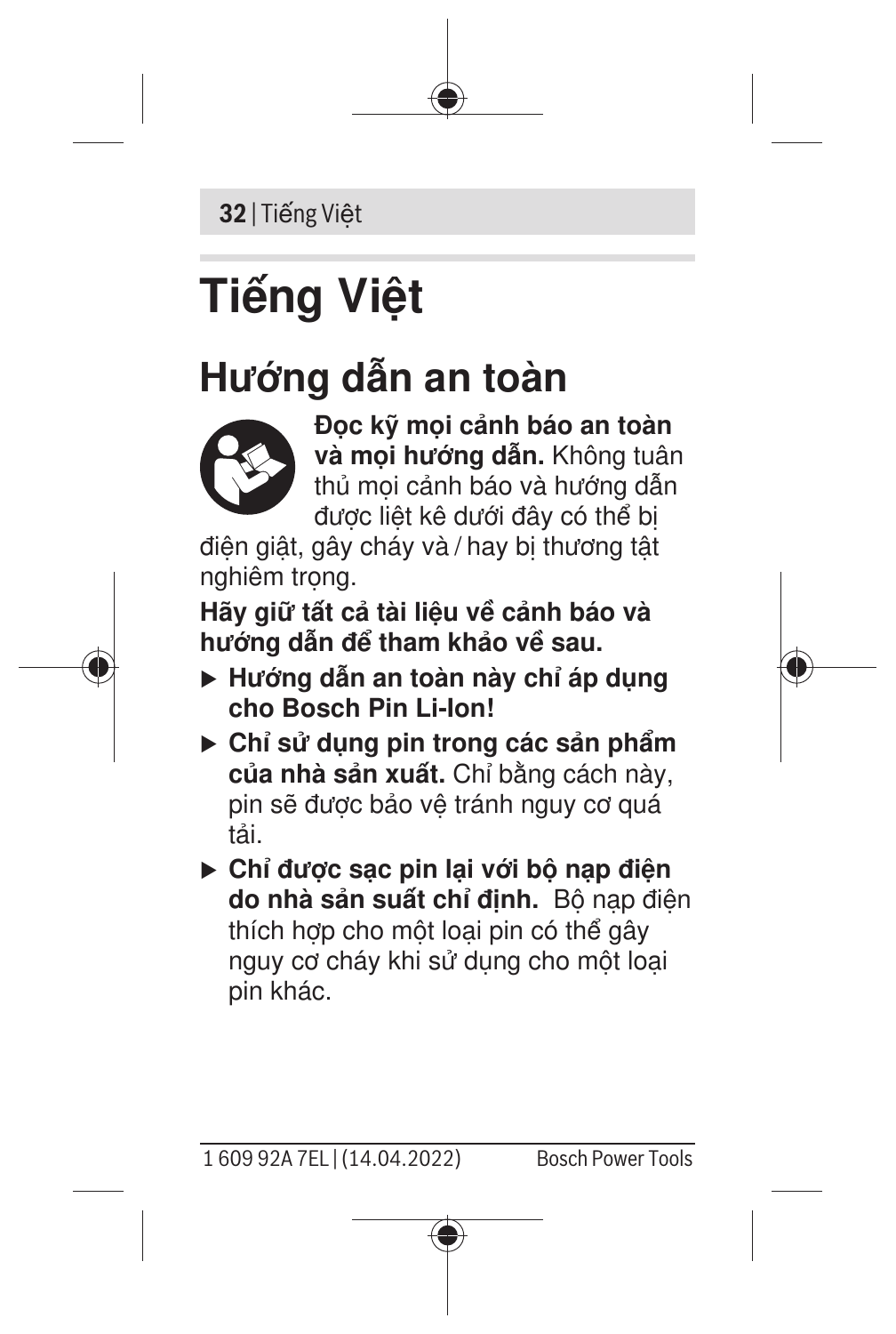| Tiếng Việt   33 |  |  |
|-----------------|--|--|
|-----------------|--|--|

| Loai pin                  | Thiết bi sac tương<br>thích      |
|---------------------------|----------------------------------|
| GBA 12V<br><b>PBA 12V</b> | GAL 12, GAX 18                   |
| GBA 18V<br>ProCORE18V     | <b>GAL 18, GAL</b><br>36, GAX 18 |
| PBA 18V                   | AL 18                            |
| GBA 36V                   | GAL 36, AL 36V                   |

u **Pin đã được sạc một phần.** Để bảo đảm đầy đủ điện dung, nạp điện hoàn toàn lại cho pin trong bộ nạp điện pin trước khi sử dụng cho lần đầu tiên.

- u **Cất giữ pin ngoài tầm với của trẻ em.**
- **Không được tháo pin ra.** Nguy cơ bi chập mạch.
- $\triangleright$  Trong trường hợp pin bị hỏng hay sử **dụng sai cách, hơi nước có thể bốc ra. Pin có thể cháy hoặc nổ.** Hãy làm cho thông thoáng khí và trong trường hợp bị đau phải nhờ y tế chữa trị. Hợi nước có thể gây ngứa hệ hô hấp.
- u **Khi sử dụng sai hoặc khi pin hỏng, dung dịch dễ cháy từ pin có thể tứa ra. Nếu vô tình chạm phải, hãy xối nước để rửa. Nếu dung dịch vào mắt, cần thêm sự hổ trợ của y tế. Nếu chất**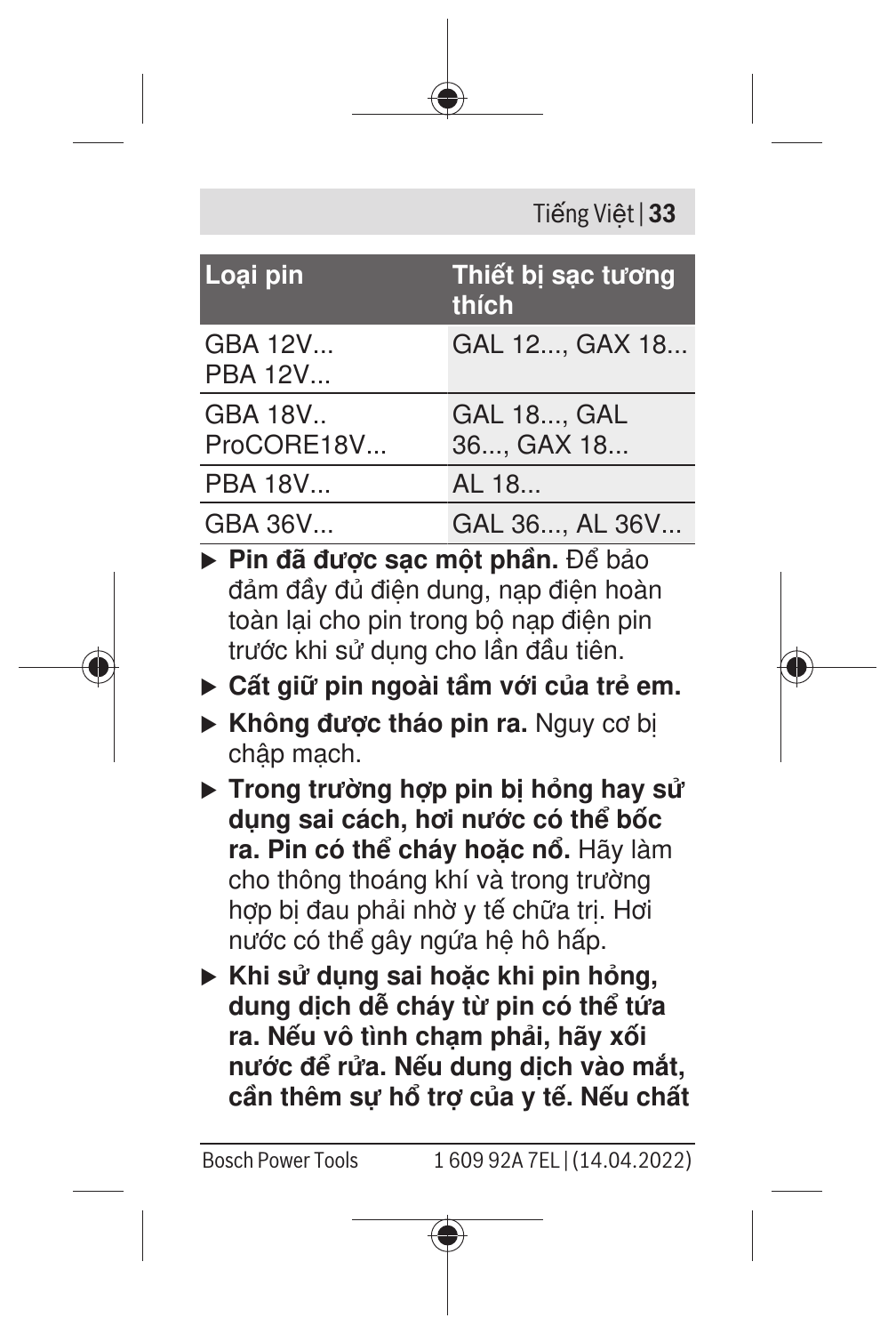#### **34** | Tiếng Việt

**lỏng dính vào mắt, yêu cầu ngay sự giúp đỡ của bác sĩ.** Dung dịch tiết ra từ pin có thể gây ngứa hay bỏng.

- u **Khi pin hỏng, chất lỏng có thể trào ra và làm ướt các vật bên cạnh. Hãy kiểm tra bộ phận bị ảnh hưởng.** Làm sạch các bộ phận bị dính đó hay nếu cần thiết, thay chúng ra.
- ► Không đóng pin nhanh. Khi không sử **dụng pin, để cách xa các vật bằng kim loại như kẹp giấy, tiền xu, chìa khoá, đinh, ốc vít hay các đồ vật kim loại nhỏ khác, thứ có thể tạo sự nối tiếp từ một đầu cực với một đầu cực khác.** Chập mạch của các đầu cực với nhau có thể gây bỏng hay cháy.
- u **Pin có thể bị hư hại bởi các vật dụng nhọn như đinh hay tuốc-nơ-vít hoặc bởi các tác động lực từ bên ngoài.** Nó có thể dẫn tới đoản mạch nội bộ và làm pin bị cháy, bốc khói, phát nổ hoặc quá nóng.
- u **Không bao giờ sửa chữa các bộ pin đã hư hại.** Chỉ cho phép nhà sản xuất hoặc các nhà cung cấp dịch vụ có ủy quyền thực hiện dịch vụ sửa chữa cho các bộ pin.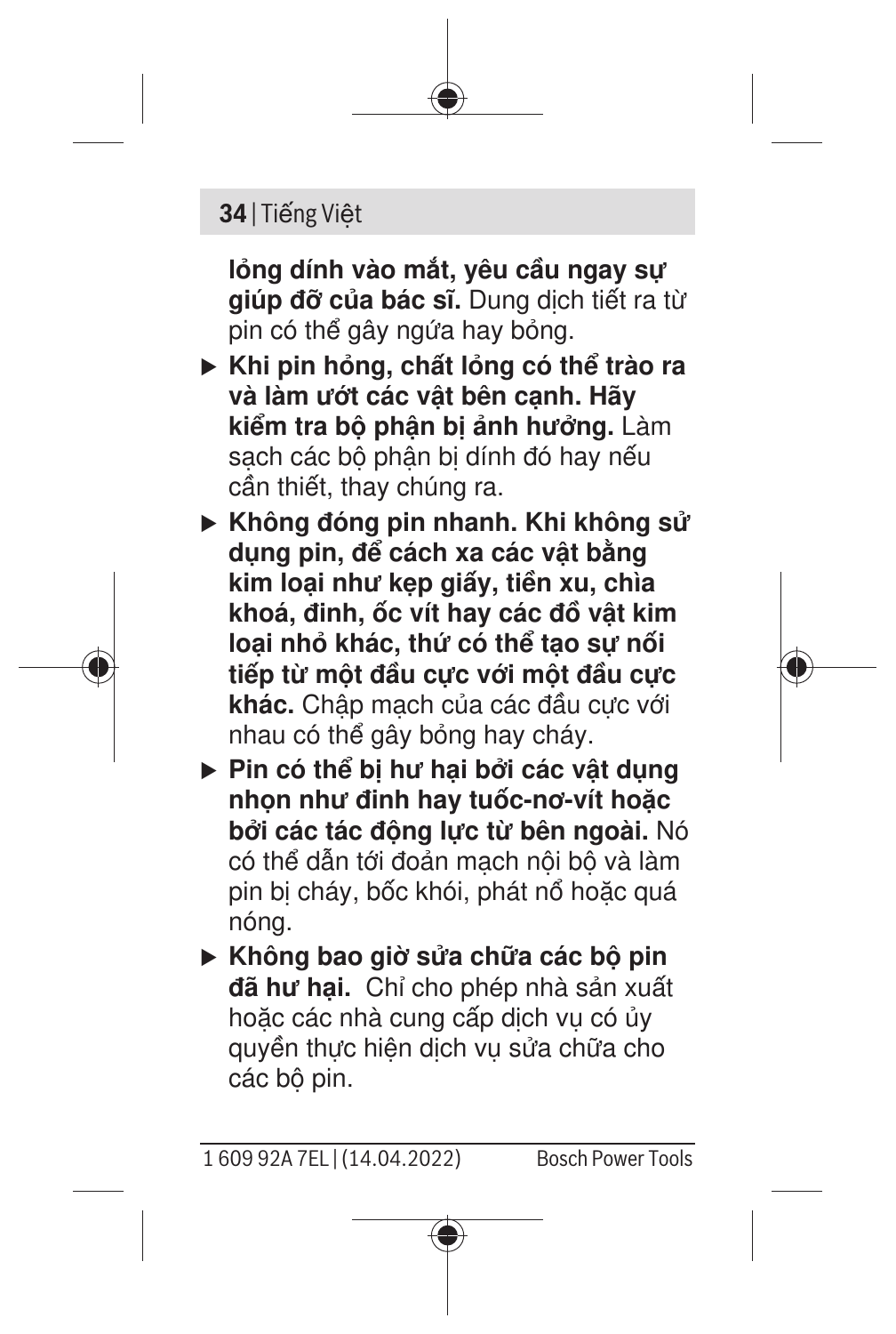



**Bảo vệ pin không để bị làm nóng, ví dụ, chống để lâu dài dưới ánh nắng gay gắt, lửa, chất bẩn, nước, và sự ẩm ướt.** Có nguy cơ nổ và chập mạch.

- ► Chỉ vận hành và bảo quản pin khi **nhiệt độ xung quanh trong khoảng -20°C và +50°C.** Không để pin trong ô tô vào mùa hè. Ở nhiệt độ < 0°C có thể xảy ra giới hạn hiệu suất thiết bị.
- u **Chỉ sạc pin khi nhiệt độ xung quanh trong khoảng 0 °C và +35 °C. Chỉ sạc pin bằng cổng USB khi nhiệt độ xung quanh trong khoảng +10 °C và +35 °C.** Việc sạc ngoài khoảng nhiệt độ có thể gây hỏng pin hoặc tăng nguy cơ cháy.

# **Bảo Dưỡng và Bảo Quản**

## **Bảo Dưỡng Và Làm Sạch**

Thỉnh thoảng làm sạch các khe thông gió và cổng nối của pin bằng cách dùng một cái cọ khô, mềm và sạch.

Không sử dụng chất hóa học để làm sạch pin.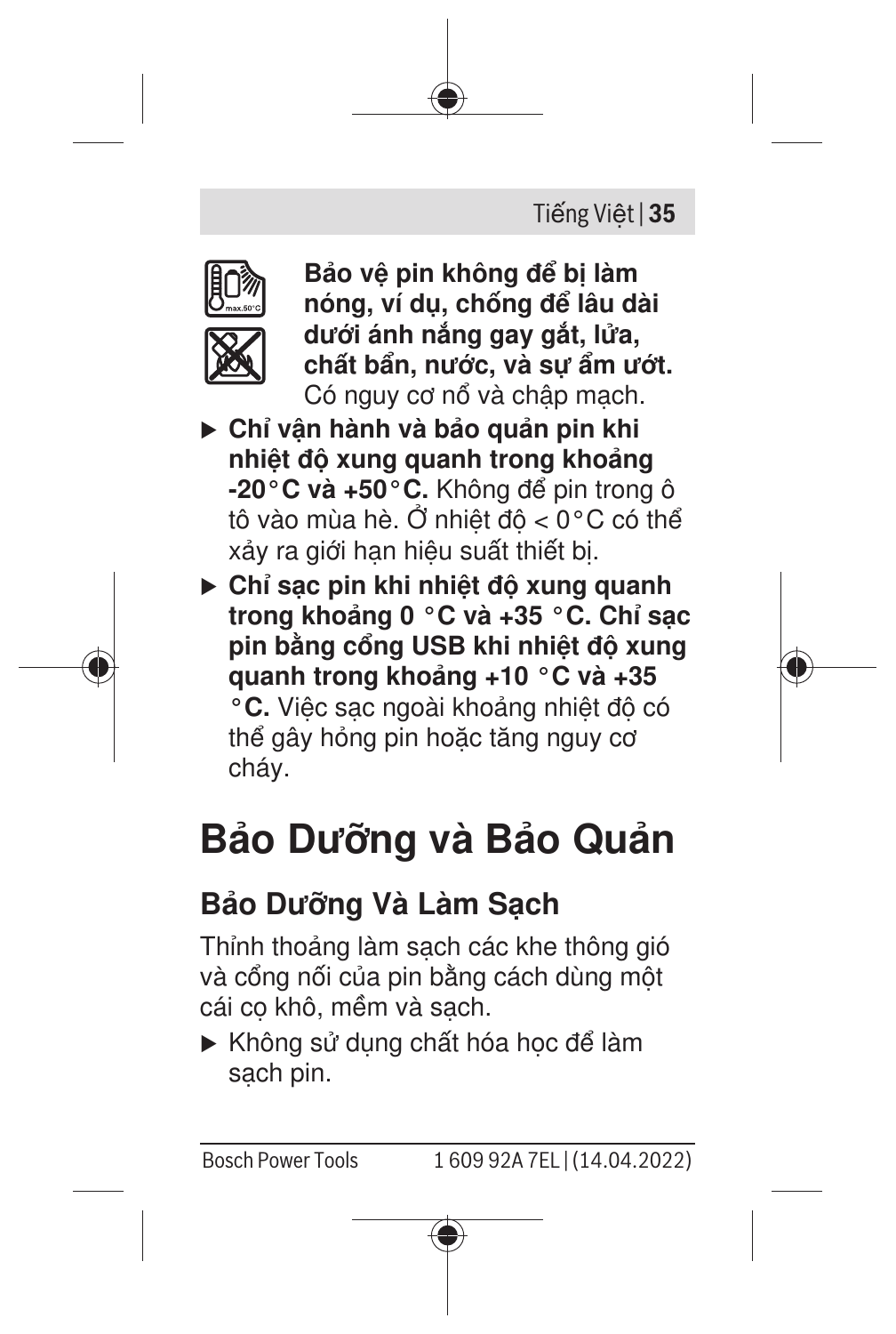#### **36** | Tiếng Việt

## **Vận chuyển**

Pin Li-Ion là đối tượng phải tuân theo các qui định của Pháp Luật về Hàng Hóa Nguy Hiểm. Người sử dụng có thể vận chuyển pin hợp khối bằng đường bộ mà không cần thêm yêu cầu nào khác.

Khi được vận chuyển thông qua bên thứ ba (vd. vận chuyển bằng đường hàng không hay đại lý giao nhận), phải tuân theo các yêu cầu đặc biệt về đóng gói và dán nhãn. Phải tham vấn chuyên gia về hàng hóa nguy hiểm khi chuẩn bị gói hàng.

Chỉ gửi pin hợp khối khi vỏ ngoài không bị hư hỏng. Dán băng keo hay che kín các điểm tiếp xúc hở và đóng gói pin hợp khối theo cách sao cho pin không thể xê dịch khi nằm trong bao bì. Ngoài ra, xin vui lòng chấp hành các qui định chi tiết có thể được bổ sung thêm của quốc gia.

## **Sự thải bỏ**



Không được thải bỏ pin vào chung với rác sinh hoạt!

Pin và bao bì phải được phân loại để tái chế theo hướng thân thiện với môi trường.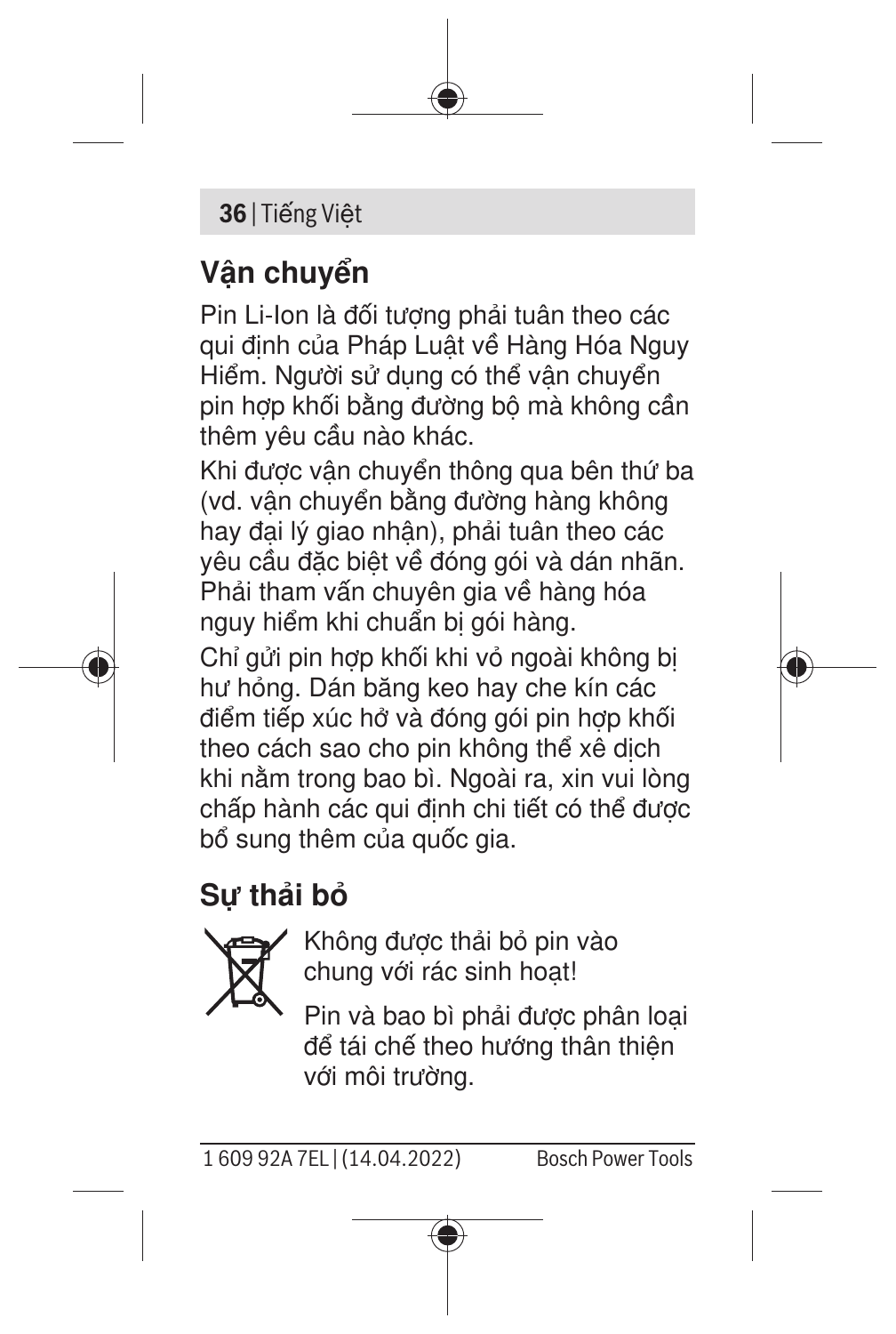日本語 | **37**

<span id="page-36-0"></span>**日本語**

## **安全上の注意事項**

**安全上の注意事項と指示にすべ て目を通してください。**安全上 の注意事項と指示を守らない と、感電、火災または/および重 傷を招くことがありますのでご注意くださ い。

**すべての安全上の注意事項と指示をしっか り守ってください。**

- **▶ この安全上の注意事項は、 Boschリチ ウムイオンバッテリーにのみ適用されま す!**
- **▶ メーカーの製品にのみバッテリーを使用 してください。** 組み合わせてご使用に なる場合に限り、バッテリーは危険な過 負荷から保護されます。
- **▶ メーカーによって指定されている充電器 でのみ充電を行ってください。** 特定の バッテリーに適した充電器を他のバッテ リーの充電に使用した場合、火災につな がるおそれがあります。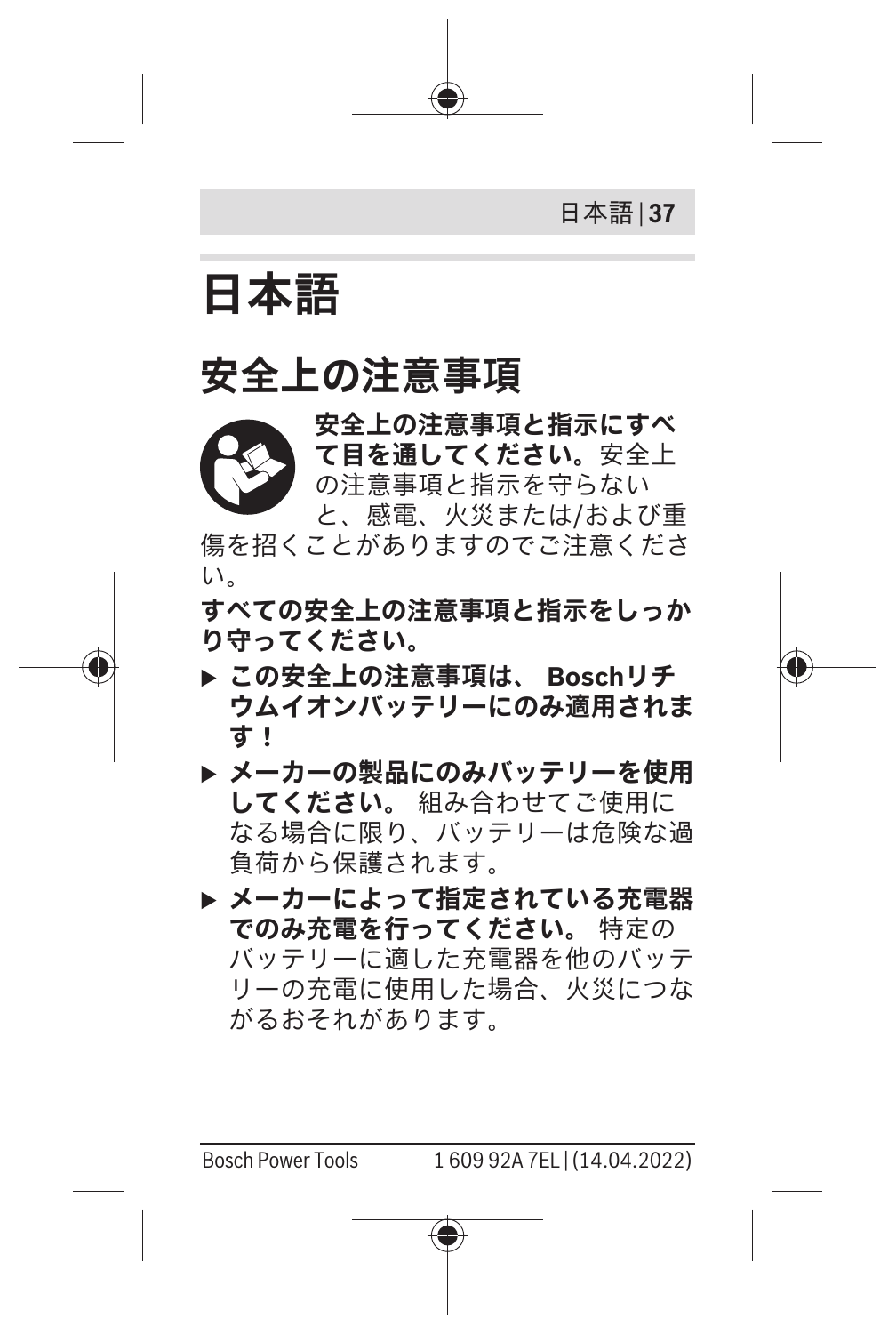**38** | 日本語

| バッテリータイプ              | 対応充電器                        |
|-----------------------|------------------------------|
| GBA 12V<br>PBA 12V    | GAL 12, GAX<br>18            |
| GBA 18V<br>ProCORE18V | GAL 18, GAL<br>$36$ GAX $18$ |
| PBA 18V               | AI 18                        |
| GBA 36V               | $GAI$ $36$ AL<br>36V         |

- **▶ バッテリーは少しだけ充電されていま す。**バッテリーの出力をフルで引き出せ るよう、初回のご使用前に充電器でバッ テリーを満充電してください。
- **▶ バッテリーをお子様の手の届かない場所 に保管してください。**
- **▶ バッテリーを分解しないでください。** ショートにつながるおそれがあります。
- **▶ バッテリーが損傷していたり、バッテ リーを不適切に使用すると、煙が発生す る可能性があります。さらにバッテリー が発火したり、爆発したりするおそれが あります。**その場合には新鮮な空気を取 り入れ、不快感がある場合には医師の診 断を受けてください。煙が気道を刺激す る可能性があります。
- **▶ 誤った方法でバッテリーを使用したり、 不具合のあるバッテリーを使用したりす**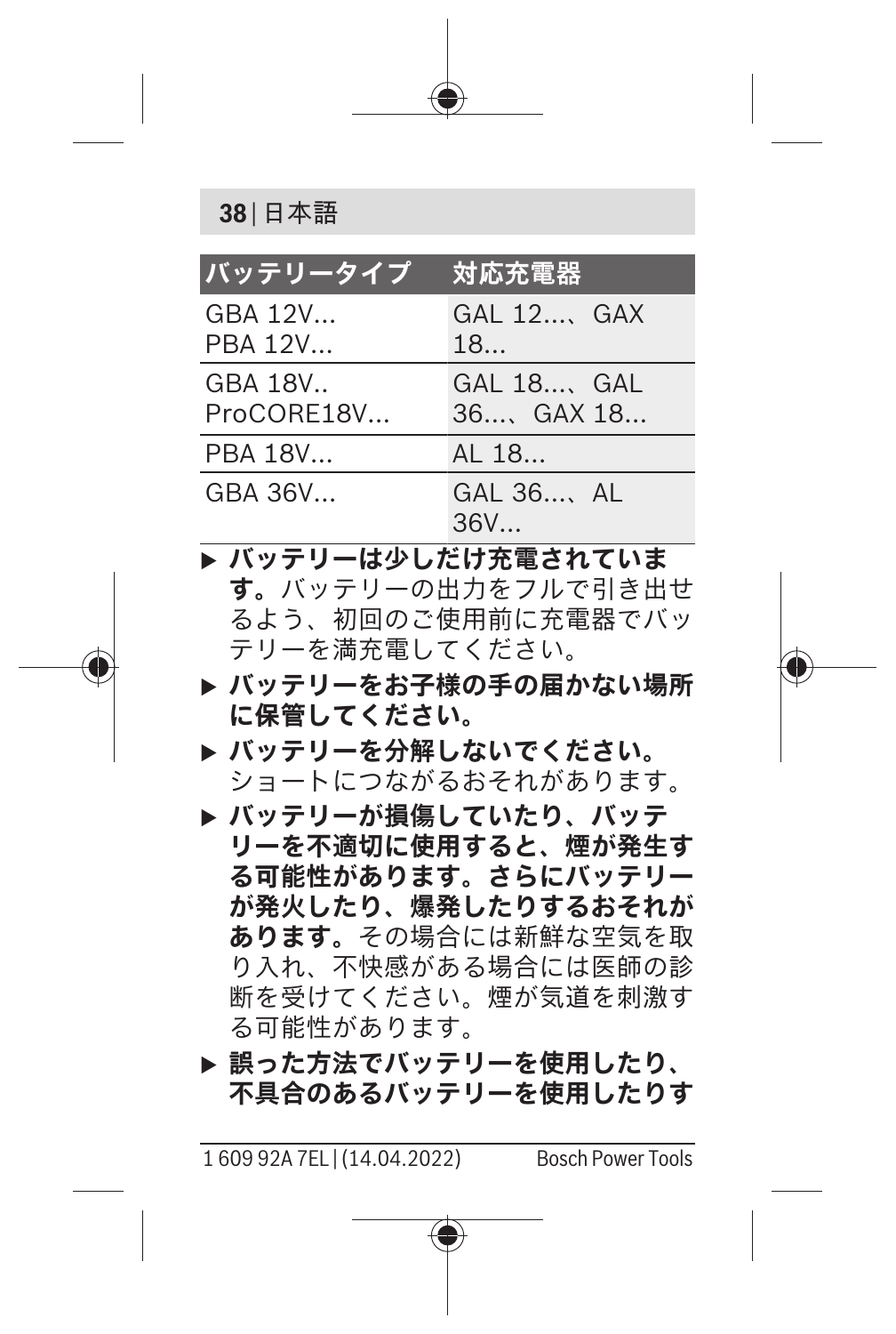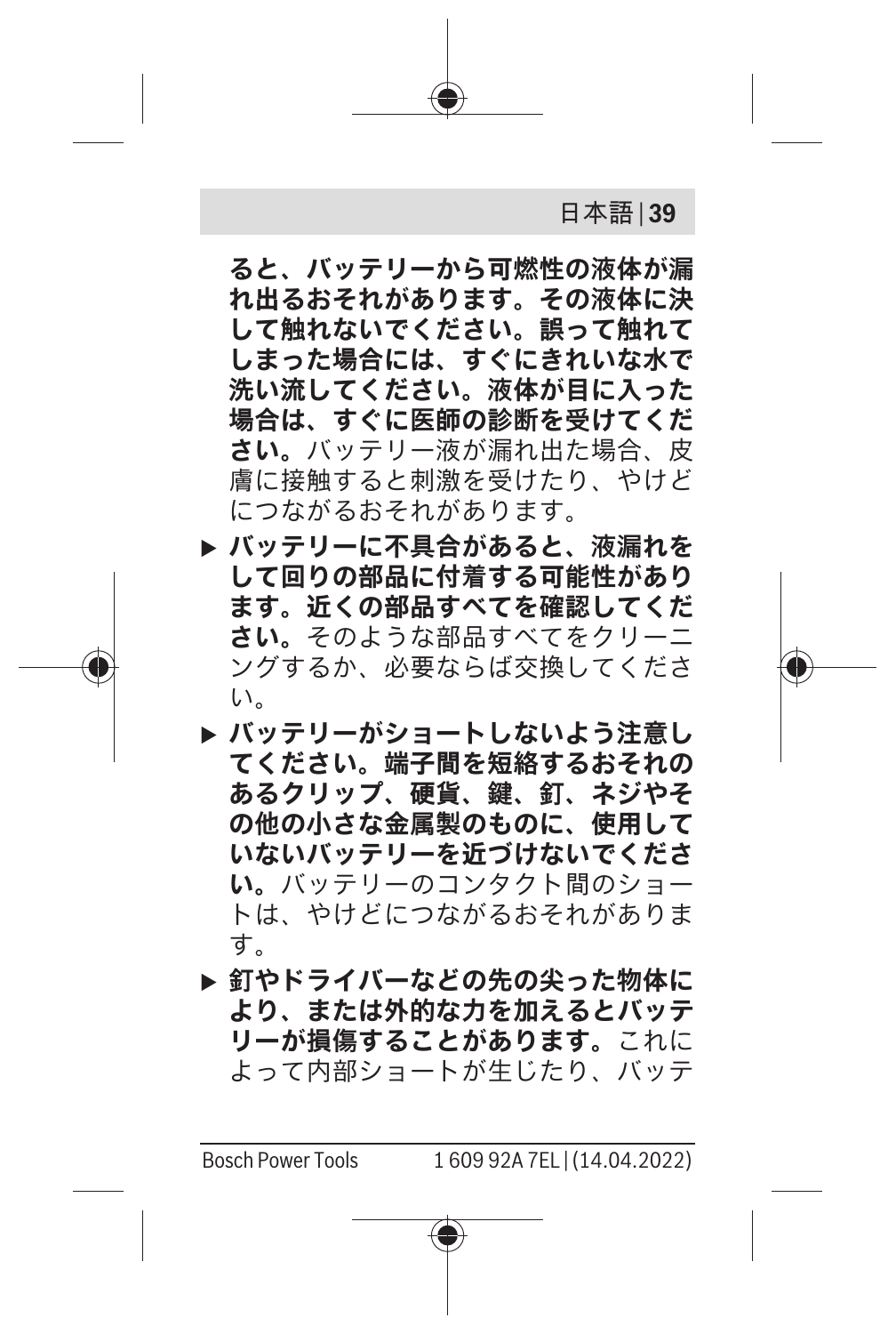**40** | 日本語

リーが燃焼・発煙・爆発・過熱するおそ れがあります。

**▶ 損傷したバッテリーを修理しないでくだ さい。** バッテリーの修理は、必ずお買 い求めの販売店、または電動工具サービ スセンターにお申しつけください。



**長時間当たる直射日光、火、汚 れ、水や湿度から保護し、バッ テリーを熱から守ってくださ い。**爆発やショートにつながる おそれがあります。

u **周囲温度が-20°C~+50°Cの場所でバッ テリーを必ず使用・保管してください。** 例えば夏季にバッテリーを車両に置いた ままにしないでください。機器によって は、0°C以下の温度では性能が制限され る場合があります。

**▶ 周囲温度が0°C~35°Cの場所でバッテ リーを必ず充電してください。 周囲温 度が10°C~35°Cの場所で、バッテリー をUSBソケットで必ず充電してくださ い。**所定の温度範囲外で充電すると、 バッテリーが損傷したり、火災につなが る可能性が高まります。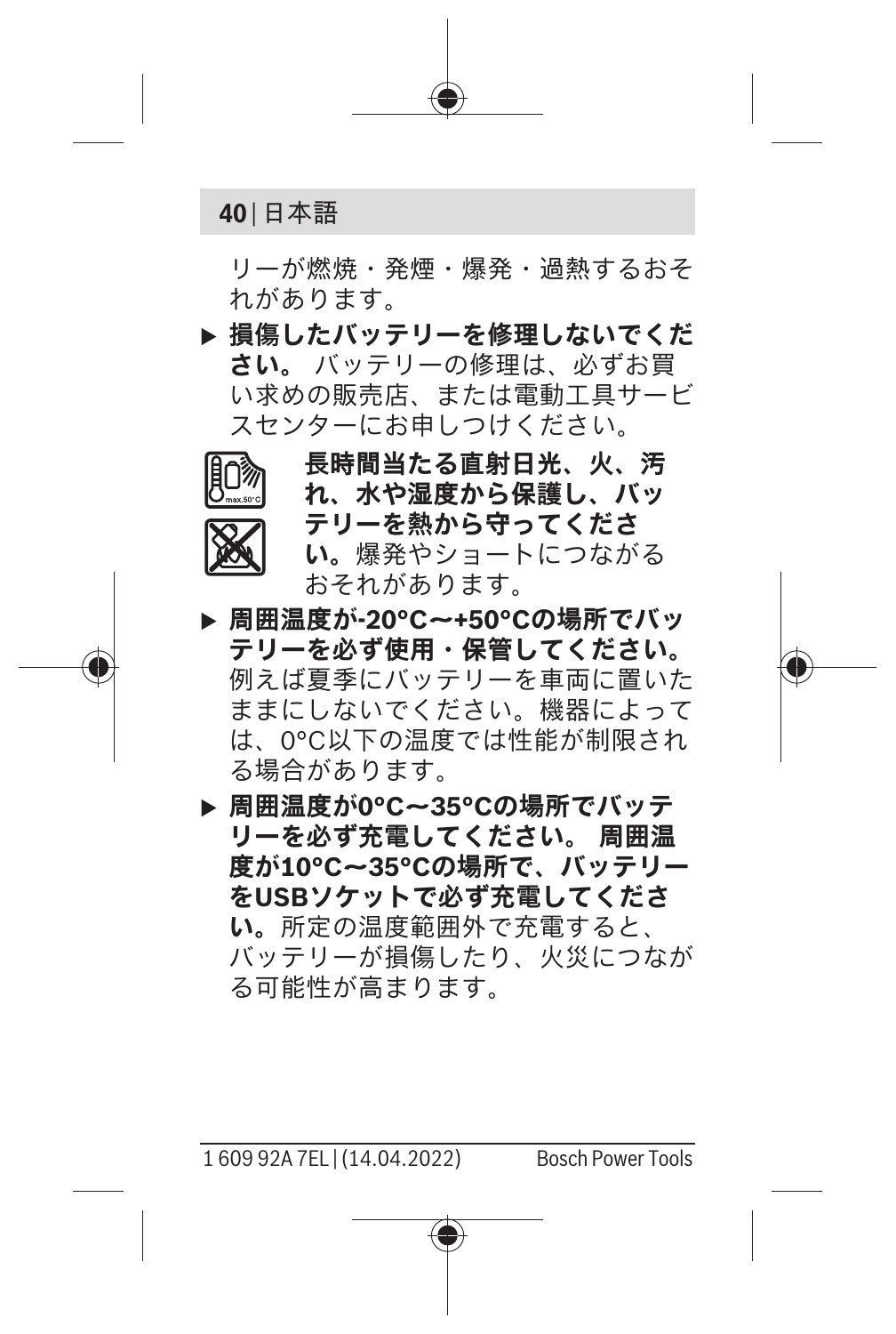

## **お手入れと保管**

#### **保守と清掃**

柔らかく、きれいで乾いたブラシを使い、 バッテリーの通風口と接続部を時々掃除し てください。

▶ 化学物質を使用してバッテリーを清掃し ないでください。

#### **運搬**

リチウムバッテリーは(各国の)危険物規 制規則の条項に準拠しています。ユーザー が電池を路上輸送することについて制約が 課されることはありません。

一方、第三者(航空輸送会社や運送会社な ど)が発送を行う場合には、包装とラベル に関する特別な条項に特に注意する必要が あります。発送する品物の準備については 危険物の取扱を熟知した専門の担当者の指 道を必ず求めてください。

外装が損傷していない場合にのみ、電池を 発送してください。開接点は必ず覆い、電 池をしっかり梱包し、包装の中で動かない ようにしてください。また、その他の地域 の規定にも注意してください。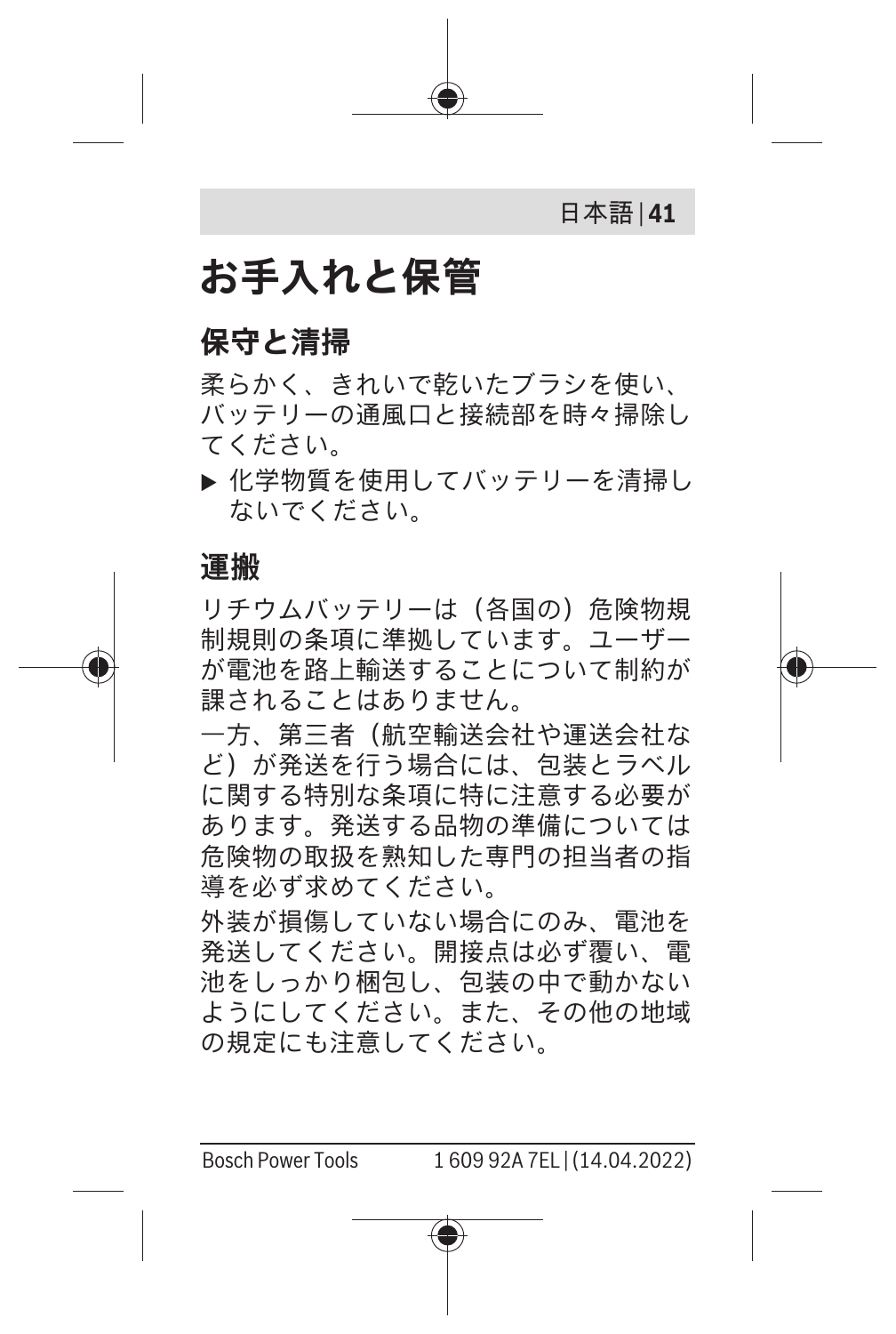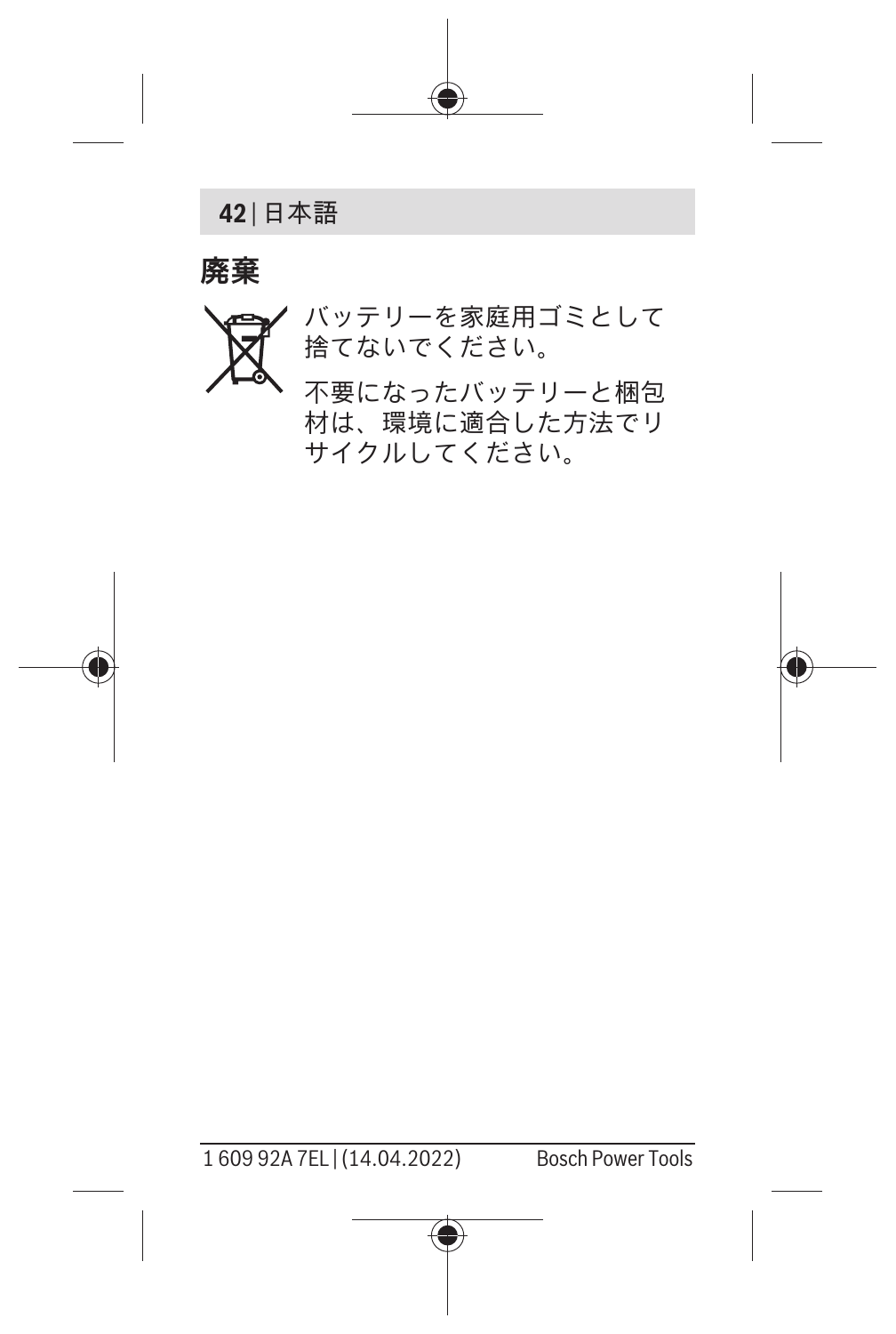# **Licenses**

**Copyright © 2012–2020 STMicroelectronics** All rights reserved.

Redistribution and use in source and binary forms, with or without modification, are permitted provided that the following conditions are met:

- Redistributions of source code must retain the above copyright notice, this list of conditions and the following disclaimer.
- Redistributions in binary form must reproduce the above copyright notice, this list of conditions and the following disclaimer in the documentation and/or other materials provided with the distribution.
- Neither the name of STMicroelectronics nor the names of its contributors may be used to endorse or promote products derived from this software without specific prior written permission.

THIS SOFTWARE IS PROVIDED BY THE COPY-RIGHT HOLDERS AND CONTRIBUTORS "AS IS" AND ANY EXPRESS OR IMPLIED WARRANTIES, IN-CLUDING, BUT NOT LIMITED TO, THE IMPLIED WARRANTIES OF MERCHANTABILITY AND FIT-NESS FOR A PARTICULAR PURPOSE ARE DISCLAI-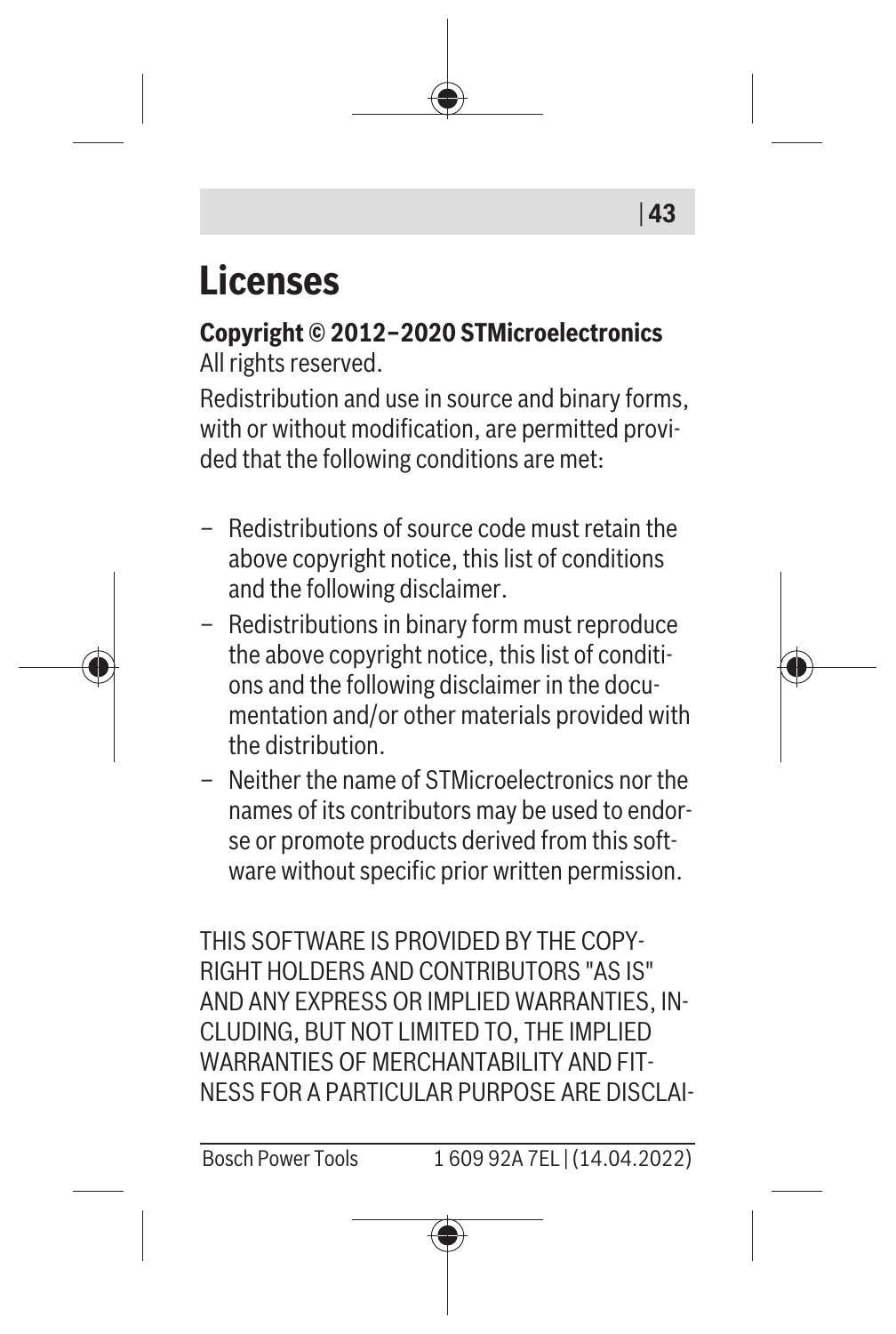

MED. IN NO EVENT SHALL THE COPYRIGHT OW-NER OR CONTRIBUTORS BE LIABLE FOR ANY DI-RECT, INDIRECT, INCIDENTAL, SPECIAL, EXEM-PLARY, OR CONSEQUENTIAL DAMAGES (INCLU-DING, BUT NOT LIMITED TO, PROCUREMENT OF SUBSTITUTE GOODS OR SERVICES; LOSS OF USE, DATA, OR PROFITS; OR BUSINESS INTER-RUPTION) HOWEVER CAUSED AND ON ANY THEORY OF LIABILITY, WHETHER IN CONTRACT, STRICT LIABILITY, OR TORT (INCLUDING NEGLI-GENCE OR OTHERWISE) ARISING IN ANY WAY OUT OF THE USE OF THIS SOFTWARE, EVEN IF ADVISED OF THE POSSIBILITY OF SUCH DAMAGE.



#### **Apache 2.0 License**

Copyright © 2009-2019 Arm Limited. All rights reserved.

Version 2.0, January 2004 <http://www.apache.org/licenses/> TERMS AND CONDITIONS FOR USE, REPRODUC-

TION, AND DISTRIBUTION

#### **1. Definitions.**

**"License"** shall mean the terms and conditions for use, reproduction, and distribution as defined by Sections 1 through 9 of this document.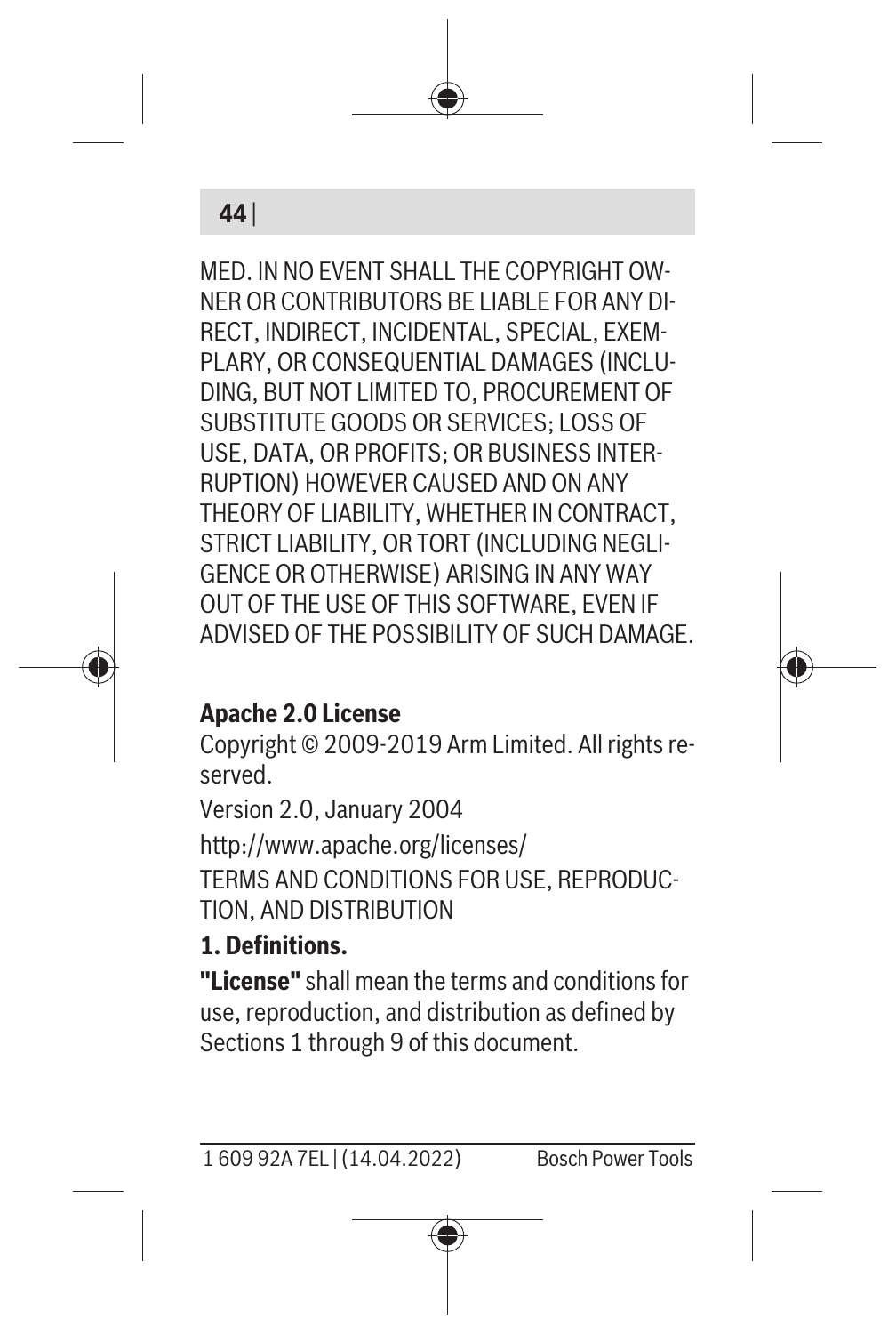**"Licensor"** shall mean the copyright owner or entity authorized by the copyright owner that is granting the License.

**"Legal Entity"** shall mean the union of the acting entity and all other entities that control, are controlled by, or are under common control with that entity. For the purposes of this definition, **"control"** means (i) the power, direct or indirect, to cause the direction or management of such entity, whether by contract or otherwise, or (ii) ownership of fifty percent (50%) or more of the outstanding shares, or (iii) beneficial ownership of such entity.

**"You"** (or **"Your"**) shall mean an individual or Legal Entity exercising permissions granted by this License.

**"Source"** form shall mean the preferred form for making modifications, including but not limited to software source code, documentation source, and configuration files.

**"Object"** form shall mean any form resulting from mechanical transformation or translation of a Source form, including but not limited to compiled object code, generated documentation, and conversions to other media types.

**"Work"** shall mean the work of authorship, whether in Source or Object form, made available un-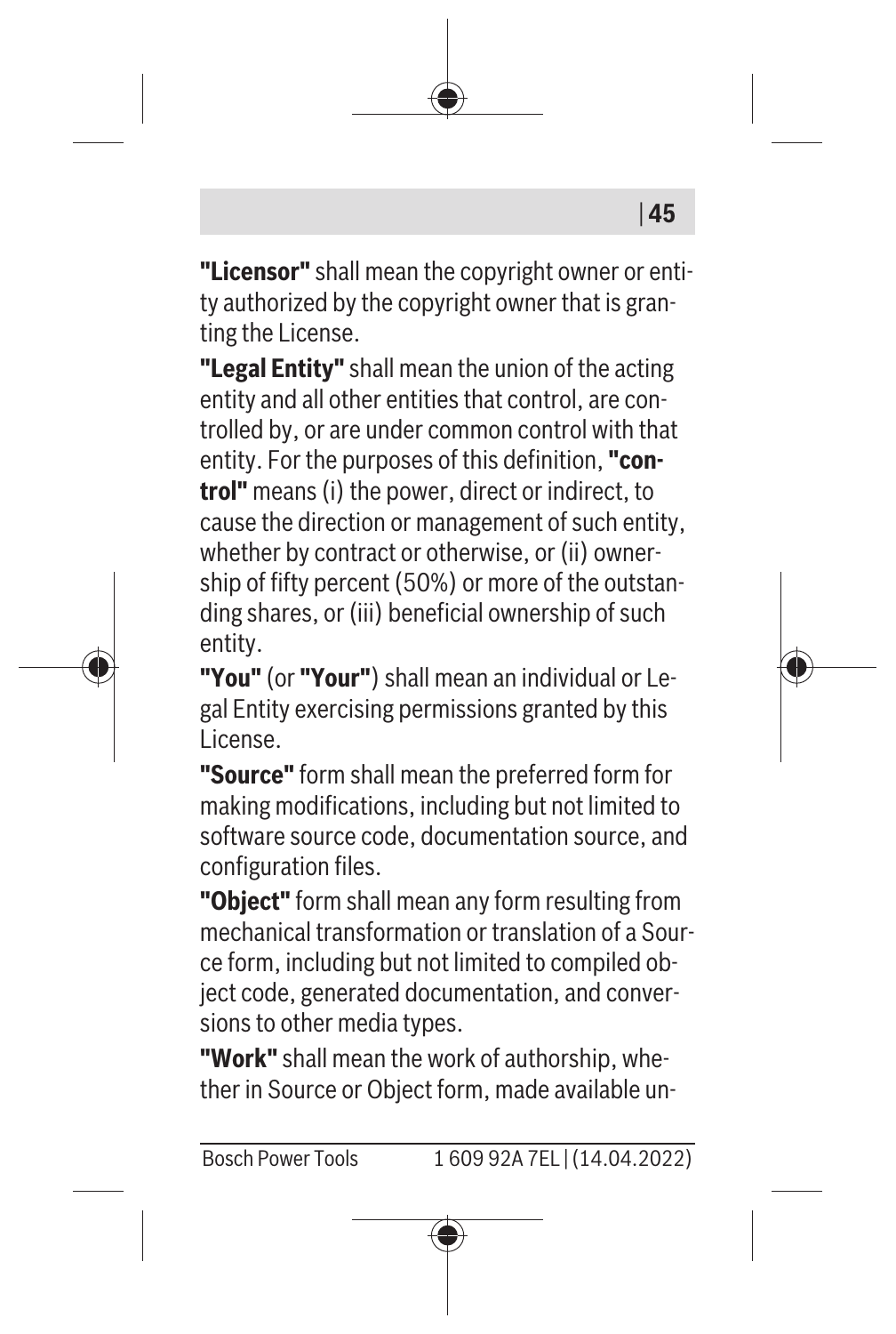#### **46** |

der the License, as indicated by a copyright notice that is included in or attached to the work (an example is provided in the Appendix below).

**"Derivative Works"** shall mean any work, whether in Source or Object form, that is based on (or derived from) the Work and for which the editorial revisions, annotations, elaborations, or other modifications represent, as a whole, an original work of authorship. For the purposes of this License, Derivative Works shall not include works that remain separable from, or merely link (or bind by name) to the interfaces of, the Work and Derivative Works thereof.

**"Contribution"** shall mean any work of authorship, including the original version of the Work and any modifications or additions to that Work or Derivative Works thereof, that is intentionally submitted to Licensor for inclusion in the Work by the copyright owner or by an individual or Legal Entity authorized to submit on behalf of the copyright owner. For the purposes of this definition, **"submitted"** means any form of electronic, verbal, or written communication sent to the Licensor or its representatives, including but not limited to communication on electronic mailing lists, source code control systems, and issue tracking systems that are managed by, or on behalf of, the Licensor for the purpose of discussing and improving the Work,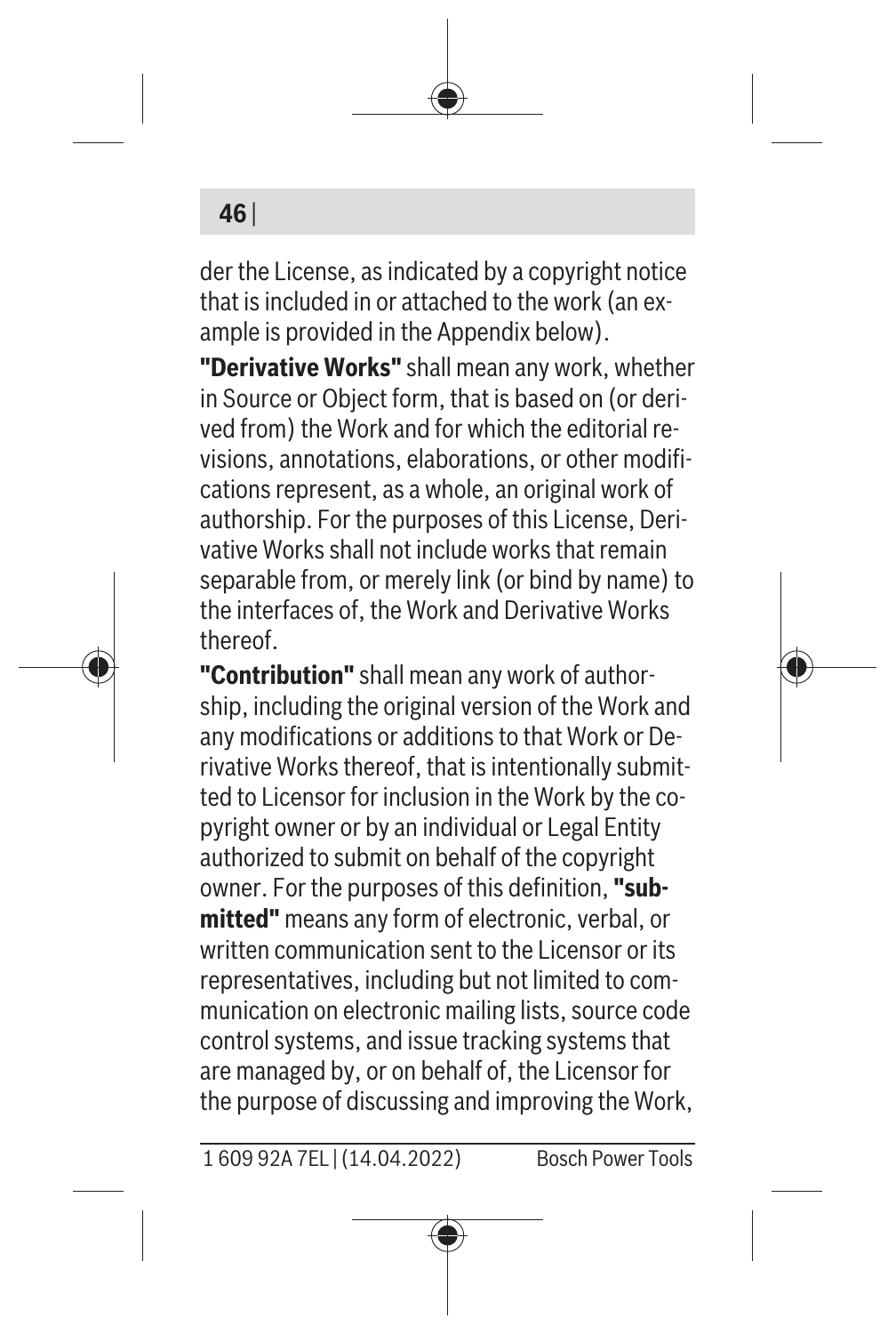but excluding communication that is conspicuously marked or otherwise designated in writing by the copyright owner as **"Not a Contribution."**

| **47**

**"Contributor"** shall mean Licensor and any individual or Legal Entity on behalf of whom a Contribution has been received by Licensor and subsequently incorporated within the Work.

**2. Grant of Copyright License.** Subject to the terms and conditions of this License, each Contributor hereby grants to You a perpetual, worldwide, non-exclusive, no-charge, royalty-free, irrevocable copyright license to reproduce, prepare Derivative Works of, publicly display, publicly perform, sublicense, and distribute the Work and such Derivative Works in Source or Object form.

**3. Grant of Patent License.** Subject to the terms and conditions of this License, each Contributor hereby grants to You a perpetual, worldwide, nonexclusive, no-charge, royalty-free, irrevocable (except as stated in this section) patent license to make, have made, use, offer to sell, sell, import, and otherwise transfer the Work, where such license applies only to those patent claims licensable by such Contributor that are necessarily infringed by their Contribution(s) alone or by combination of their Contribution(s) with the Work to which such Contribution(s) was submitted. If You institute patent litigation against any entity (including a cross-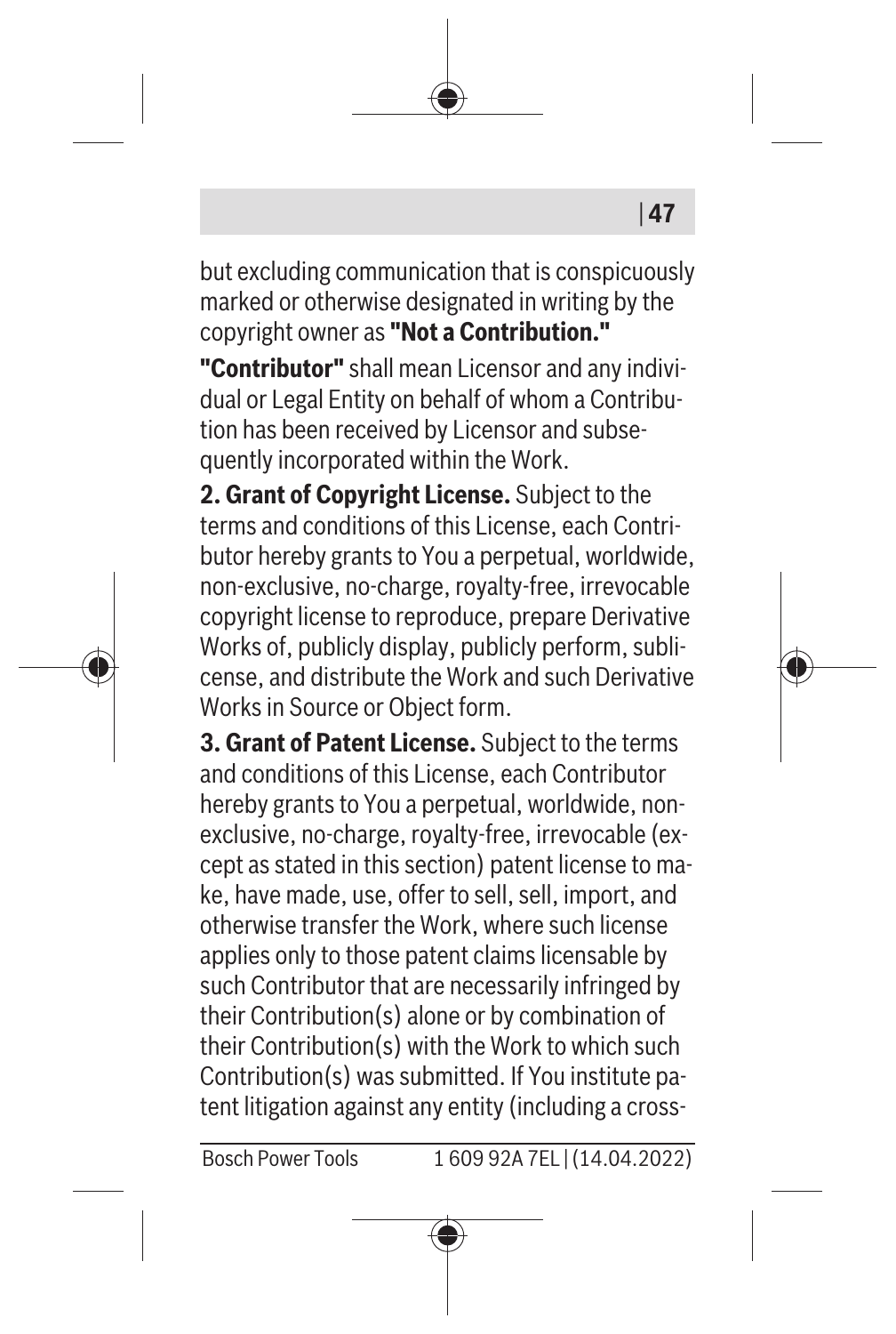#### **48** |

claim or counterclaim in a lawsuit) alleging that the Work or a Contribution incorporated within the Work constitutes direct or contributory patent infringement, then any patent licenses granted to You under this License for that Work shall terminate as of the date such litigation is filed.

**4. Redistribution.**You may reproduce and distribute copies of the Work or Derivative Works thereof in any medium, with or without modifications, and in Source or Object form, provided that You meet the following conditions:

- You must give any other recipients of the Work or Derivative Works a copy of this License; and
- You must cause any modified files to carry prominent notices stating that You changed the files; and
- You must retain, in the Source form of any Derivative Works that You distribute, all copyright, patent, trademark, and attribution notices from the Source form of the Work, excluding those notices that do not pertain to any part of the Derivative Works; and
- If the Work includes a **"NOTICE"** text file as part of its distribution, then any Derivative Works that You distribute must include a readable copy of the attribution notices contained within such NOTICE file, excluding those notices that do not pertain to any part of the Derivative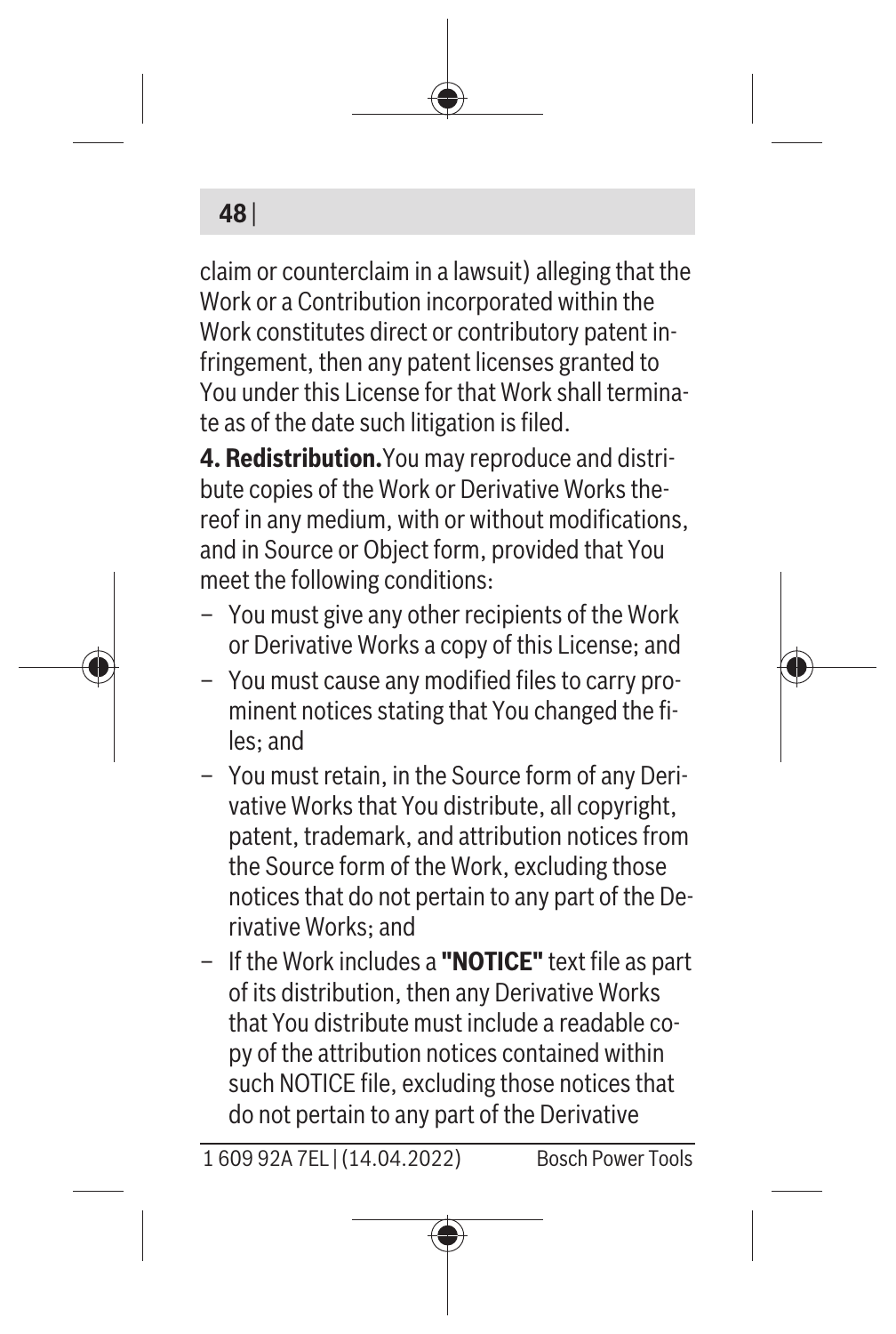Works, in at least one of the following places: within a NOTICE text file distributed as part of the Derivative Works; within the Source form or documentation, if provided along with the Derivative Works; or, within a display generated by the Derivative Works, if and wherever such third-party notices normally appear. The contents of the NOTICE file are for informational purposes only and do not modify the License. You may add Your own attribution notices within Derivative Works that You distribute, alongside or as an addendum to the NOTICE text from the Work, provided that such additional attribution notices cannot be construed as modifying the License. You may add Your own copyright statement to Your modifications and may provide additional or different license terms and conditions for use, reproduction, or distribution of Your modifications, or for any such Derivative Works as a whole, provided Your use, reproduction, and distribution of the Work otherwise complies with the conditions stated in this License.

| **49**

**5. Submission of Contributions.** Unless You explicitly state otherwise, any Contribution intentionally submitted for inclusion in the Work by You to the Licensor shall be under the terms and conditions of this License, without any additional terms or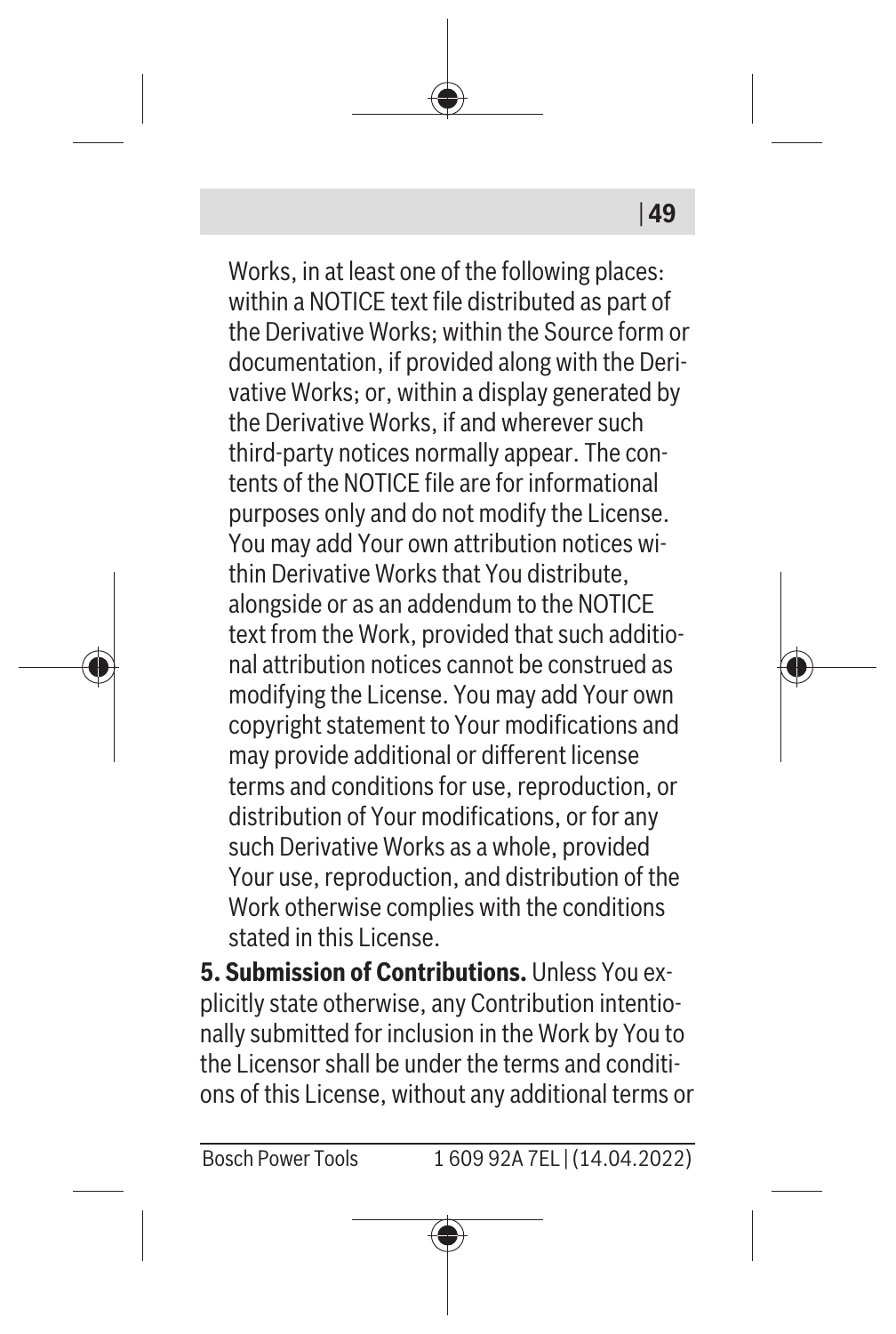#### **50** |

conditions. Notwithstanding the above, nothing herein shall supersede or modify the terms of any separate license agreement you may have executed with Licensor regarding such Contributions.

**6. Trademarks.** This License does not grant permission to use the trade names, trademarks, service marks, or product names of the Licensor, except as required for reasonable and customary use in describing the origin of the Work and reproducing the content of the NOTICE file.

**7. Disclaimer of Warranty.** Unless required by applicable law or agreed to in writing, Licensor provides the Work (and each Contributor provides its Contributions) on an "AS IS" BASIS, WITHOUT WARRANTIES OR CONDITIONS OF ANY KIND, either express or implied, including, without limitation, any warranties or conditions of TITLE, NON-IN-FRINGEMENT, MERCHANTABILITY, or FITNESS FOR A PARTICULAR PURPOSE. You are solely responsible for determining the appropriateness of using or redistributing the Work and assume any risks associated with Your exercise of permissions under this License.

**8. Limitation of Liability.** In no event and under no legal theory, whether in tort (including negligence), contract, or otherwise, unless required by applicable law (such as deliberate and grossly negligent acts) or agreed to in writing, shall any Con-